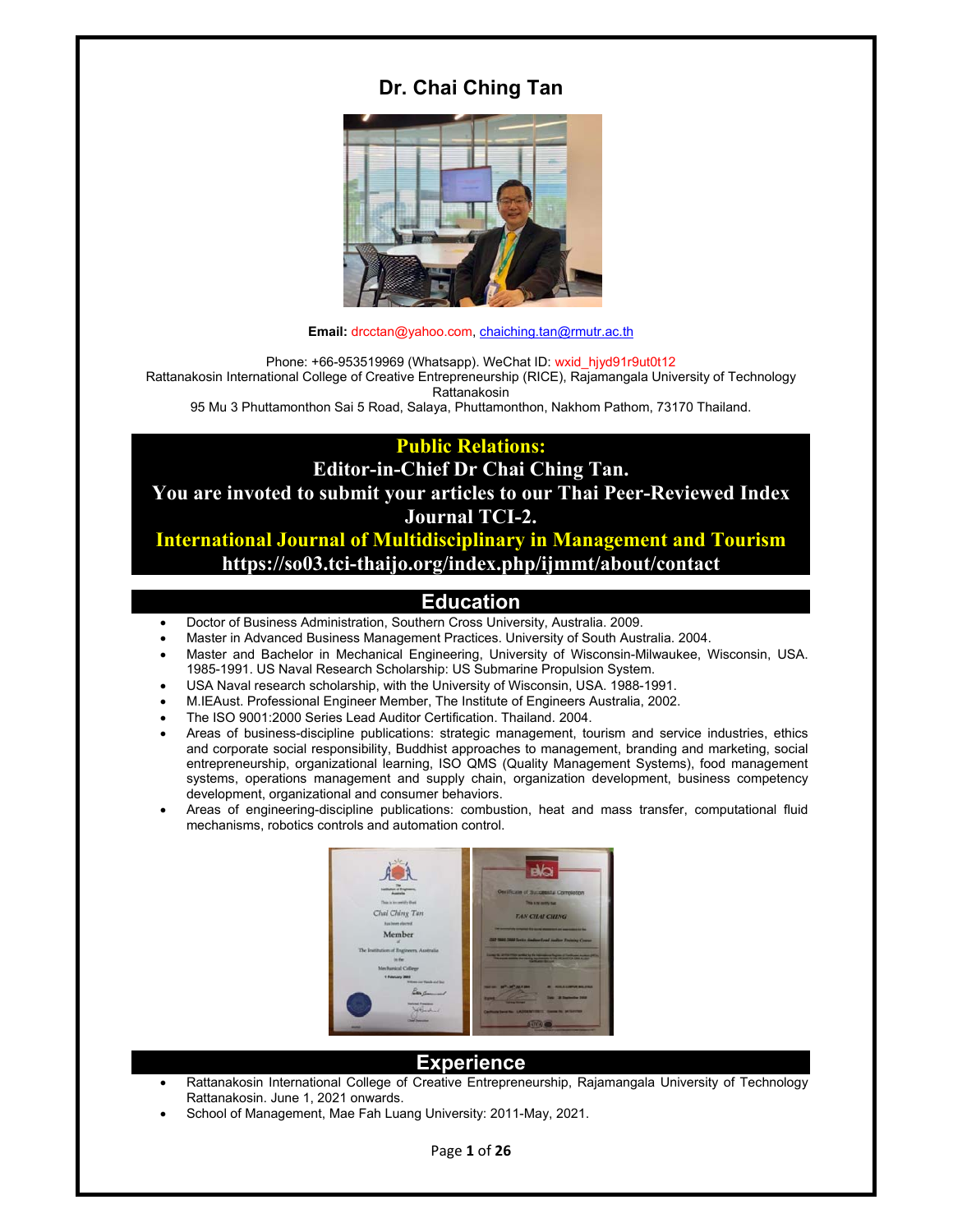- Organization Development Specialist, NIDA University. Course delivered strategic performance management, research epistemology. Publication: NIDA HROD Journal 1/2553. 2010.
- Vice President, Strategic planning and organization development, factory operations, quality management systems (QMR), engineering, IT. Seafresh Industry Public Company Limited, Thailand. 2002-2010. Roles: Responsible for company's strategies and operations performances, including factory production and operations transformation / re-engineering; project supervisions of ORACLE ERP/Balanced Scorecard Systems; company-wide performance measurements; total quality management systems ISO 9001; 9004; ISO 22000 (food safety); GMP and HACCP; visual controls; engineering management, OEE implementation, productivity and cost improvements.
- Guest lecturer, MBA, BSc. Aerospace Engineering, Kasertsart University. 2002-2006.
- Regional general manager. Suriyatip Duramat International Co. Ltd. 1998-2002. Role: Developing businesses around Asia Pacific regions: China, Taiwan, ASEAN countries.
- Group Technical Manager, Hong Leong Management Company, circa 12 billion USD. 1996-1998. Role: Synergizing the group's diversity industry R&Ds, factory operations and quality controls, including technical training/HRD. Experiences involved: cement production, fiber boards, semi-conductors, paper mills, motorbike assemblies and design, air conditioning manufacturing, hotel management, packaging factory, banking.
- Principal and director, FRIS Institute of Robotics, Penang, Malaysia. 1994-1996. Director until 2000.
- Full-time Lecturer, Responsible for MSc/PhD courses, Mechanical Engineering, Chiang Mai University. 1993-1994; Research projects with the Department of Electrical and Electronics Engineering, University of Western Australia, in areas of robotics controls.
- Full-time Lecturer, 3rd/4<sup>th</sup> Year Mechanical Engineering, Mahanakorn University of Technology.1991-1992.
- Researcher, USA Liquid Metal Submarine Propulsion Systems. University of Wisconsin-Milwaukee, Milwaukee, Wisconsin, USA.1988-1991.



# 46  $23$  $\frac{1}{2007}$  2008 2009 201 4 1995 1996 1997 1998 1999 2000 2001 2002 2003 2004 2005 2006 **Books**

- 1. Tan, C.C. 2021: Towards an Integrated Account of Competence-based Theory of Competition. ISBN: 978- 93-90146-12-3.
- 2. 2021: Tan, C.C. and Somchai Damnoen (2021). Implications drawn from the theory of planned behavior to facilitate "new normalization" in higher-learning institutions at post COVID-19. In Leonilo B. Capulso, et al. (Eds.). Copying with Emerging Paradigms and Praxis in Education: Its Global Impact Admist The Pandemic: A Guide for School Adminsrators, Teachers, Students, Parents and Other Stakeholders (pp. 130-165). Macabebe, Pampanga, Philippines: Beyond Books Publication. ISBN: 978-621-8213-08-1.

# **Google Citation**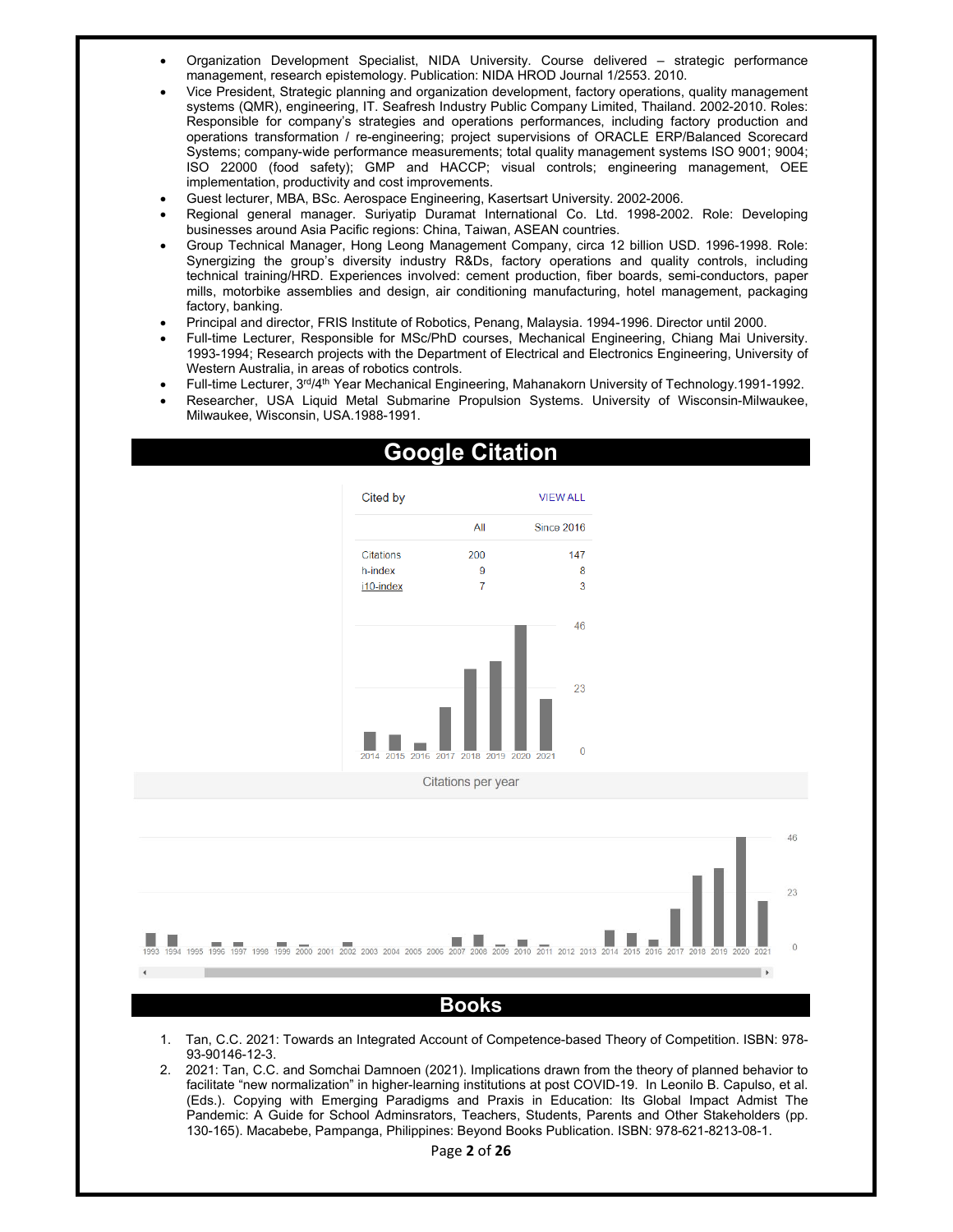- 3. Tan, C.C. 2016: Towards a phenomenological theory of corporate social responsibility and its spirited services.
- 4. Tan, C.C. 2018: Coffee-and-tea based and social entrepreneurship-oriented community-based tourism (CBT) in Northern Thailand: Contributing towards a theory.
- 5. Tan, C.C. 2019: A Business research guidebook for postgraduate studies.
- 6. Tan, C.C. 2018: An advanced strategic management text: A research-oriented approach
- 7. Tan, C.C. 2019: Book chapters in Global Trends in Corporate Social Responsibility, Demonetization, Globalization and Business Sciences
- 8. Srivastava, P., Tan, C.C., Zhyvko, Z., & Pheunpha, P. (2020). India, Ukraine, Brazil & Greater Mekong Subregion International Conference 2020 (IUBGMS 2020). Global Challenges and Threats to National Economies Nowadays, November 20-22, 2020, Vol 3(ii). ISBN: 978-81-947154-0-5.
- 9. Srivastvava, P., & Tan, C.C. (2020). FAI-Conference Proceedings (Vol. 2, 2020), International Conference on Engineering, Mathematical and Computational Intelligence (ICEMCI 2019), Dec, 21-23, 2019, Jabalpur, Madhya Pradesh, India. ISBN: 978-81-945631-7-4.
- 10. Srivastvava, P., Tan, C.C., & Singh, S. (2018). FAI-Conference Proceedings, 1<sup>st</sup> India-Greater Mekong Sub Region International Conference 2018 (IGMSIC 2018), November 15-17, 2018, Goa, India.



## **Editorial Board**

- Advisory board, ICIECT 2021, Oct 8-9 2021, International Conference on Inventive Engineering and Computing Techniques. Krishna Engineeering College. Springer-approved. https://www.krishnacollege.ac.in/iciect/
- Editor in Chief, Journal of Social Science and Humanities. RMP Publications. Malaysia.
- Editor in Chief, International Journal of Multidisciplinary in Management and Tourism, Thailand. ISSN 2730-3306. THAIJO System. https://so03.tci-thaijo.org/index.php/ijmmt/about/editorialTeam.
- Editorial Board, International Journal of Computing Sciences Research (ISSN print: 2546-0552; ISSN online: 2546-115X), Phillipines.
- Editor, Business Sciences International Research Journal, ISSN: 2321-3191. First Publication: 2013.
- Editorial board, Journal of MCU Buddhapanya Review. TCI-2. https://so03.tcithaijo.org/index.php/jmbr/Editorial. TCI-2.
- Editorial board, Journal of Arts Management. https://tci-thaijo.org/index.php/jam/about/editorialTeam. Thai TCI-2.
- Editoral board, IJIMSE. International Journal of Innovations in Management, Science, and Engineering. https://ijimse.co.in/editorial. E-ISSN - 2582-6778.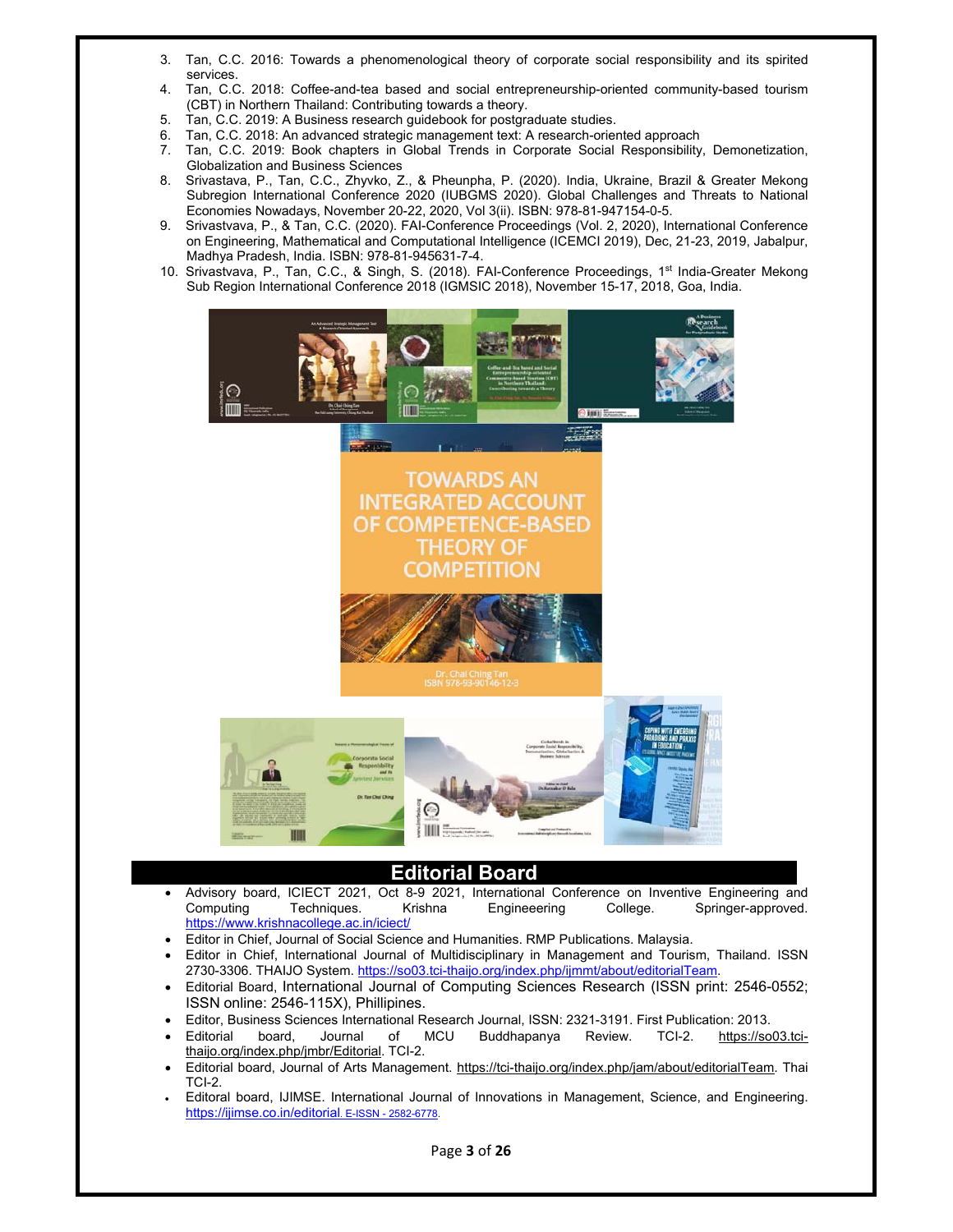- Editorial board, International Journal of Innovations & Research Analysis (IJIRA) (An International Quarterly Multidisciplinary Peer Reviewed Refereed Journal). https://inspirajournals.com/IJIRA-2.
- Vice President, Council Board of Fater Academy of India.
- Editorial board. Journal of Educational Innovation and Research. ThaiJo System. https://so03.tcithaijo.org/index.php/jeir/about.

https://www.firstojs.com/index.php/jeir/about/editorialTeam. IPN Education Group International Scientific Committee, Malaysia.

- Editorial board, Research Directions: An International Multidisciplinary Peer Reviewed Refereed Open Access Research Journal. May, 2019 Special Issue on Recent Advances in Science Engineering & Management. ISSN No. 2321-5488. UGC Sr. No. 1208 (India). Amity Institute of Information Technology, Amity University, Lucknow.
- International coordination committee, ICEMCI 21-23 December, 2019, Jabaulpur Engineering College. International Conference on Engineering, Mathematical and Computational Intelligence.
- Editorial board and vice president, Fater Academy of India.
- Editorial board, International Journal of Multidiciplinary in Cultures and Religions Studies. ThaiJO (new). https://so04.tci-thaijo.org/index.php/ijmcr/about/editorialTeam.
- International editor, International Journal of Advanced Multidisciplinary Studies, ISSN: 2782-893X. Philippines.
- Peer Reviewer, Universal Journal of Management, ISSN: 2331-950X (Print), ISSN: 2331-9577 (Online).
- Peer revierwer, Asia Pacific Journal of Religions and Cultures.
- Peer reviewer, Journal of Mekong Societies.
- Peer reviewer, Routledge Anatolia Publications. Web of Science Journals.
- Peer reviewer and editorial board, Rajapark Journal, TCI-2.
- Affiliate member, International Association of academic plus corporate. IAAC. International Association of academic plus corporate (IAAC) society is an educational & corporate support organization registered to Government under 2001 Act – (435/2018).

## **Conference Organizer Committee Members**

- Chairperson to invited speakers, International Conference on Reearch and Practices in Humanities Social Sciences, Education, Commerce & Business Management (ICHSECM-VIRTUAL 2021), organized by Inspira Research Association, Jaipur, and Lal Bahadur Shastri PG College, Jaipur, India, April 29-30, 2021.
- April 16, 2021, co-editor to the Proceedings of the Cannabis Science and Social Sustainability International Conference 2021 (CASSIC 2021).
- 2021, organizing committee, 23rd FAI-ICS 2021, 19-21 Feb. 2021. Theme: Emerging trends and adaptation of spirituality in management, artificial intelligence, education, health, tourism, science and technology. Fater Academy of India, Arul Anandar College, Madurai, Tamil Nadu, India and Unifacvest, Centro Universitario Facvest, Brazil.
- 2020, organizing committee.  $22<sup>nd</sup> FAI$  International Conference, jointly organized by the American College (Autonomous) Madurai, Tamilnadu, India, and FATER Academy of India on Mathematical, Computational Intelligence and Engineering Approaches to Healthcare, Business and Tourism Analytics 2020, 22<sup>nd</sup> FAI-ICMCIE 2020.
- 2020, organizing committee, India, Ukraine, Brazil & Greater Mekong Subregion International Conference 2020 (IUBGMS-2020), 220-22 November, 2020.
- 2020 India: Moderator. ICT-Enabled International Conference: Trends & Innovations in Management and Entrepreneurship, 28-29 August, 2020.Chairing Technical Session.
- 2020 India. International Webinar on "Impact and Strategies for Tourism, Service Management and Academic Sector. 24-25 May 2020 (4 PM to 7PM IST). Organization Committee.
- International advisory committee, Sant Baba Bhag Singh University's International Conference 07 Feb 2020. http://sbbsuniversity.ac.in:7070/mainconference/internationalcommitte.php.
- 2020 India: International Conference on Engineering, Mathematical and Computational Intelligence, ICEMCI 2019 December 21-23, 2019. Editor.
- Organizing committee member and editor. 2<sup>nd</sup> India-Greater Mekong Sub-Region International Conference (2nd IGMSIC) 2019. Fr. Agnel College of Arts & Commerce, Patto, Panaji, Goa. November 27-29, 2019.
- Organizing committee member: 1st TTIC 2019. 2-3 December 2019. By Thai IoT Association. IoT Startup Pitching, Academic IoT Research, IoT Ecosystem. Sripatum University, Bangkok, Thailand.
- Advisory Board, Innovative Technologies in Mechanical Engineering (ITME-2019), 18<sup>th</sup>-19<sup>th</sup> October, 2019, Organized by Department of Mechanical Engineering, KIET Group of Institutions in Collaboration with Cranfield University, UK. Uttar Pradesh, India.
- Editorial board for the Conference and Proceedings of the  $6<sup>th</sup>$  Greater Mekong Sub-region. International Conference (GMSIC) 2019 "The Knowledge Discovery of Management Science and Economics for Development in GMS" at University of Management and Economics, Kham Pong Cham, Cambodia. July 12- 2019.
- International Conference on Global Trends in Business, Legal & Social Sciences Thailand 2019. May 27- 28, 2019, AIT, Bangkok.
- Thai IoT International Conference 2019.
- Editor, The Proceedings of the  $10<sup>th</sup>$  International Conference on "Emerging Trends in Computing Technology and Management", 7-9<sup>th</sup> February, 2019, Technocrats Institute of Technology, Bhopal (M.P.), India.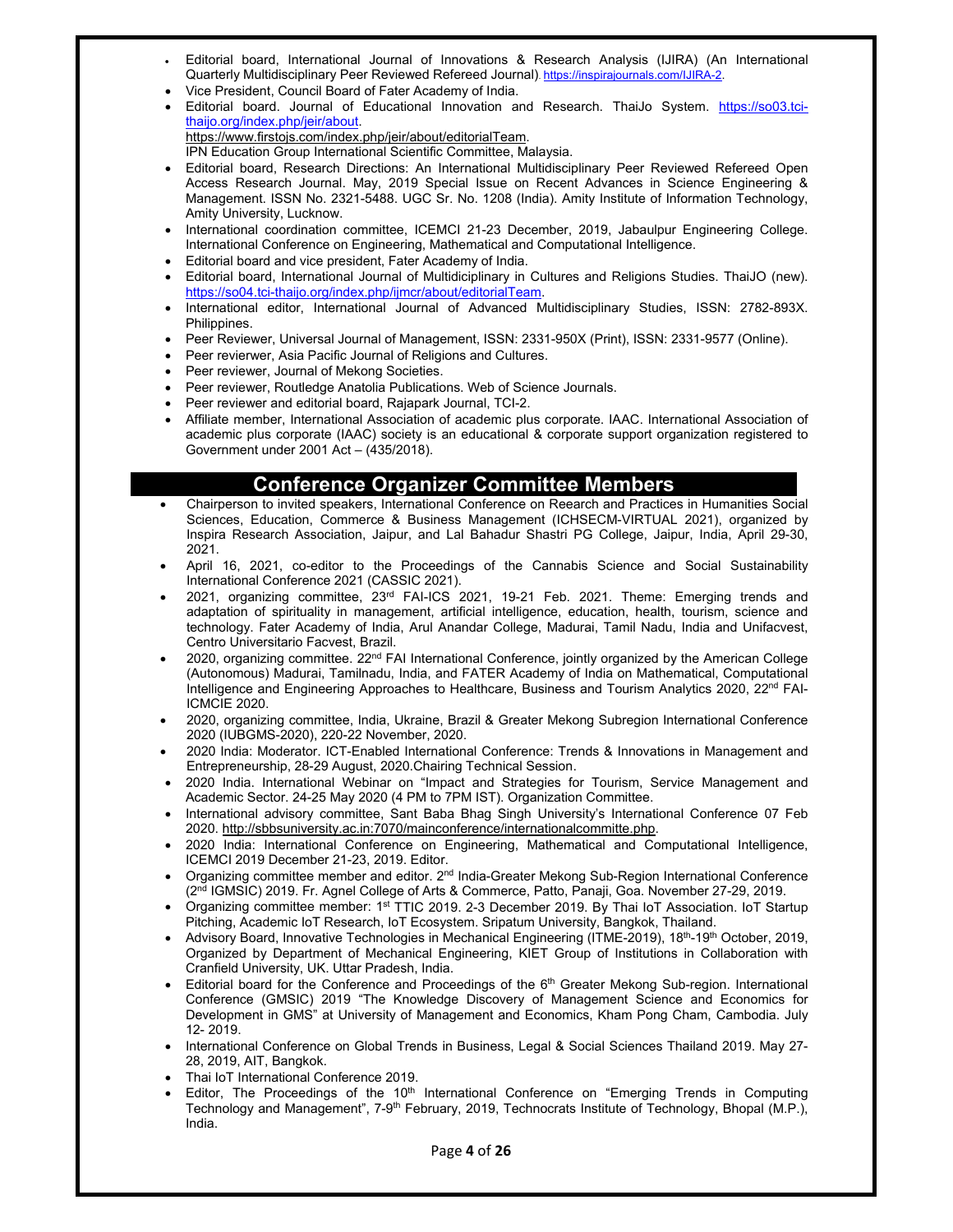- Editor, The First India-Greater Mekong Sub-Region International Conference (IGMSIC) 2018.
- Coordinator, IMRF (International Multidisciplinary Research Foundation) Thai Chapter.
- Vice President, Forum for Advanced Training in Education and Research Academy of India (FAI).
- IPN Education Group International Scientific Committee 2016-2018.
- Technical Committee, International Conference on Advanced and Applied Sciences (ICAAS, 2018), 03- 05, May 2018, Moscow, Russa.
- Technical Committee, Malaysia Doctorate Support Group (MDSG) Conferences, Melaka, 27-28 April, 2018.

#### **Awards**

- 2021 April 26. Recognized for World Intellectual Proeprty Accreditation Erudite Medal on "superior performance in management" on the eve of World Intellectual Proeprty Day 2021, by Center for Professional Advancement, UK.
- 2021 Global Leaders Award Excellence in Leadership by Beyond Books Publication, Macabebe Pampanga, Philippines
- Jan 26, 2021. International Educatiopnal Excellence Award. By Center for Professional Advancement, West Midlands, UK.
- Eminent International Research Award presented by International Society of Teachers, Administrators and Researchers, on **24th of October 2020**, on the occasion of the International Research and Development Congress on Teaching English to Speakers of Other Languages, wih the theme, "Interfacing Disciplines, Apprpaces and Technologies for Advanced English Language Teaching".
- IMRF Distinguished Inspiring Best Teacher Award 2020, conferred by the International Multidisciplinary Research Foundation, India, on the eve of India' Teachers Day, **05 September, 2020**.
- Best paper award for the 3<sup>rd</sup> World Conference on Innovations in Management, Science and Engineering WCISE'20 on topics "TOPSIS method in search for competitive advantage and firm-performance" and " and "Integrative use of socio-cognitive theory, stimulus-organism-response model and theory of planned behavior in ecotourism trips**", 22-23 August, 2020. Scopus-index.**
- Sri Umakant Srivastava Distinguished Academician Award 2019. On the eve of 2<sup>nd</sup> India Greater Mekong Sub Region International Conference on "Emerging Trends in Tourism, Entepreneurship and Management" held at Sanskruti Bhavan, Directorate of Art & Culture, Panaji – Goa, **November 27, 2019.**
- IMRF Best Research Award in recognition of the Quality-Group-Individual Effort on Rigorous Research. **November 15, 2019.**
- IMRF Excellence Award in recognition of the consistent superior performance in **Corporate Social Responsibility**, **May 2018**, at the IMRF's 75th International Conference on Law, Management, Business, Economics & CSR Thailand 2018, Asian Institute of Technology.
- Excellence Presentation Award (Oral) at the 4<sup>th</sup> Greater Mekong Subregion International Conference (GMSIC) 2017, **July 14, 2017 National University of Laos and Khon Kaen University**.
- Best Presenter Award at 3rd International Conference on Statistic, Accounting and Management, **25-26 August, 2017,** KL.
- Highly Commended Paper Award **2016, Emerald and Literati Network**
- Highly Recommended Paper Award **2016**, International Symposium in Service Management (IRSSM), **Mahidol University**.
- Excellence Paper Award (Oral) **2016**, The Third Greater Mekong Subregion International Conference (GMSIC) 2016, **Khon Kaen University**.
- IMRF Excellence Award **2015** in recognition of consistently superior performance in Management Science.
- Best Paper Award **2015**, IPN-IWNEST Journal Publication, Malaysia.

#### **Keynote Speeches**

- July 1-2, 2021. Keynote to the 3<sup>rd</sup> International Conference on Multidisciplinary and Current Educational Research – 2021, Organized by Mahachulalongkorn University, Ayutthaya, Thailand, on topic "A balanced scorecard configuration of business model to facilitate community development and learning to succeed in community-based tourism".
- June 25-28, 2021. Keynote to 24<sup>th</sup> FAI-International Conference, on Global Trend of Data Analytics in Business Management, Social Sciences, Medical Sciences and Decision Making, in association with the Institute of Technology, Gopeshwar, Chamoli, Uttarakhand, India, and UNIFACVEST University Center, Santa Catarina, Brazil, on topics, "structural equation modeling to imply marketing strategies from slices of the big data: A case of Tmall, China."
- June 12-14, 2021. Keynote to International Educators and Researchers Summit, Organized by Asia Pacific Association (APA) of Educators Training Institute. On Topics: Pedagy-Andragogy-Heutagogy and Theories of Learning to Mentor Postgraduate Students.
- June 4-5, 2021. Presented "Operations Management 5S structure to embed theories of non-OM disciplines" to the International Multidisciplinary Conference on "Innovations and Sustainable Practices in Commerce, Management and Social Sciences: Future Prospects and Challenges" (ICCMSS Virtual-2021), Organized by Maniben Nanavati Women's College, Mumbai in association with Inspira Research Association, Jaipur.
- **May 30, 2021.** Guest of honor keynote speech to The International Conference on "New Challenges and Opportunties in the field of education, science, management, commerce, humanities, agriculture and technology in the current scenario. Organized by ANNIE Besant, College, Indore, and Research Foundation of india.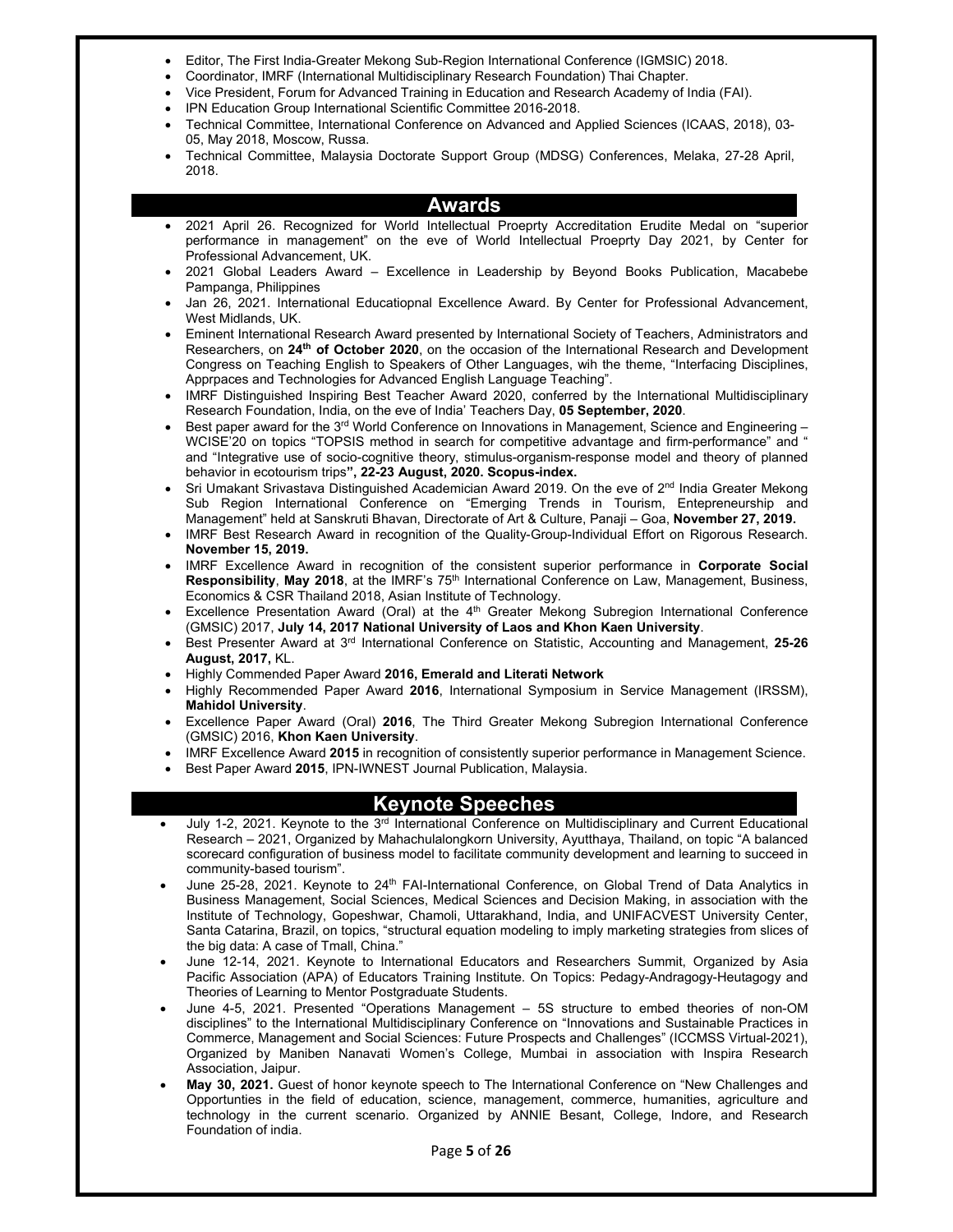- **May 13, 2021**. Presented to Industry 4.0 to 15th anniversary of the Department of Management of the Lviv State University of Internal Affairs ′′ Management and Security: Theoreticals and Applied Aspects ".
- **May 11, 201.** Keynote to Red Talks International conference on the eve of national technology day awards.
- **April 26, 2021**. Delivered an invited speech on Intellectual Property and Ideas to Market, to Center for Professional Advancement, UK.
- **April 29-30, 2021.** Keynote and Chair person to International Conference on Research and Practices in Humanities Social Sciences, Education, Commerce & Business Management (ICHSECM-VIRTUAL 2021). Organized by INSPIRA Research Association, Jaipur, LAL Bahadur Shastri PG College, Jaipur. Keynote speech: Triology of strategy – Lewin Change Model Supported.
- **April 28-30, 2021.** Keynote on "Conceptualizing towards a human-cyber-physical system (HCPS) based view of competition in preparation for industry 5.0" at the International Educators' Summit on E-learning and Innovative Pedagogies, Phillipines.
- **April 24, 2021,** Keynote speaker to the Inaguration of students' publication chapter at Rajalakshmi Institute of Technology. Webinar on Art of Writing Research Papers and Ethics in Publishing.
- **April 22, 2021**, Keynote speaker to the International Conference on Innovative Business Practices in Digital Era (IC-IBPDE), Organized by Research Foundation of India and Rennaisance University, Indore, India. **Topic presented:** Conceptualizing towards a Human-Cyber-Physical Systems (HCPS) based View of Competition in Preparation for Industry 5.0.
- **April 16, 2021**, Keynote speaker to the Cannabis Science and Social Sustainability International Conference 2021 (CASSIC 2021), on a title "learning to develop a new industry – Cannabis, with competitiveness edge", and co-author another paper on title "medical cannabis cases as educable base for industry development".
- **April 11, 2021.** Keynote on SDG11, to the Development Submmit 2021 Representative of 17 Countries in collaboration with 20 Inernational Organization, GPSDS 2021.
- March 31, 2021. Keynote on "learning to develop a new industry Cannabis, with competitiveness edge", to Cannabis Sciene and Social Sustainability International Conference 2021 (CASSIC 2021), Chiang Mai.
- **March 20, 2021.** Keynote to Conference organized by Bundelkhand University, on Promoting Entrepreneurship. Title: Whole-Brain Model for Entrepreneurship: A Research Report, Scientific Concept and Post-COVID 19 Consumer Trends Illustrated.
- Feb 19-21, 2021. Keynote speaker to the 23<sup>rd</sup> FAI-ICS 2021, 19-21 Feb. 2021. Theme: Emerging trends and adaptation of spirituality in management, artificial intelligence, education, health, tourism, science and technology. Fater Academy of India, Arul Anandar College, Madurai, Tamil Nadu, India and Unifacvest, Centro Universitario Facvest, Brazil. Title: AI**-**Paradigmatic Guided Systems to Solve Socio**-**Business Problems **:**A Spiritual and Science Connection.
- **Feb17-19, 2021.** Keynote speaker to IMCFT-2021 International Multidisciplinary Conference on Future Trends in Commerce, Economics, Management, Education, Social Sciences, Applied Sciences, Technology, Art & Culture. Organized by Rajasthan Sangeet Sansthan (Govt. PG Gollege, Govt. of Rajasthan), Jaipur, and INSPIRA Research Association, Jaipur. Title: PARADIGMATIC COMPETENCE TO EMBRACE FUTURE TRENDS AND RESEARCH**:** A SCIENCE**-**SPIRITUALITY PATH.
- **Jan 30, 2021.** Guest speaker. Adventure tourism. Department of Tourism, Government of Uttar Pradesh**.**
- **January 29-31, 2021.** Keynote speaker to the International Educators' Summit on Interdisciplinary Research. Theme: Recalibrating leadership and the culture of research in the new normal.
- **December 20-22, 2020: Invited** Talk on artificial intelligence use in tour guide field-trip education. Title: "The 3E (efficiency, effectiveness, and efficacy) conceptual model explaining the significant roles of the execution quality of tour quide field trip in contributing to students' self-efficacy and career choice. The 22<sup>nd</sup> FAI International Conference, jointly organized by the American College (Autonomous) Madurai, Tamilnadu, India, and FATER Academy of India on Mathematical, Computational Intelligence and Engineering Approaches to Healthcare, Business and Tourism Analytics 2020, 22<sup>nd</sup> FAI-ICMCIE 2020.
- **December 15, 2020 India:** Keynote guest address to IMRF-United Nations 2020 and Beyond: Shaping Our future Together. International Webinar on UN Goals – Quality Education, **December 15, 2020**.
- **November 20-22, 2020:** Invited talk on sustainable livelihood model of community-based tourism in Chiang Rai – the use of neural networks and structural equation modeling. India, Ukraine, Brazil & Greater Mekong Subregion International Conference 2020 (IUBGMS-2020).
- **2020 India**: Keynote on the "use of BSC for sustainability livelihood development" organized by Suresh University on the 7<sup>th</sup> Annual International Virtual Conference on Sustainability in Current Scenario: Challenges and Solutions (SCSCS-2020), **November 05-07, 2020.**
- **2020 Philippine:** Keynote on "Social Cognitive Theory in Educational Practices and Teachers Perspective to New Normalization During-and-Post Covid 19" to the International Congress on Research-based Instructional Strategies in Teaching English to Speakders of Other Languages, **November 6-8, 2020**.
- **2020 Philippine:** Keynote to 1st Global Training-Working on Scientific Writing, Peer Reviewing and Editing Research for International Publication. Organized by International Society of Teachers, Administrators and Researchers in collaboration with Philippine Association of Institutions for Research, Asian Society for Teachers of Research, Asian Association for Acdemic Integrity, International Alliance of English Language Teachers, **September 18-21, 2020**. Topic: Writing Academic Paper for Publishing.
- **2020 India:** Keynote to India Ukraine and Greater Mekong Sub Region. International Webinar 2020 IUGMIW-2020, **12 September 2020**. Topic: Sustainable Challenges and contributing factors for community based Cultural and Natural Tourism: Cases with Chiang Rai, Thailand.
- **2020 India:** Keynote to International Conference on Business Management & Analytics 2020, **September 01-02, 2020**. Topics: Sustainable SCM.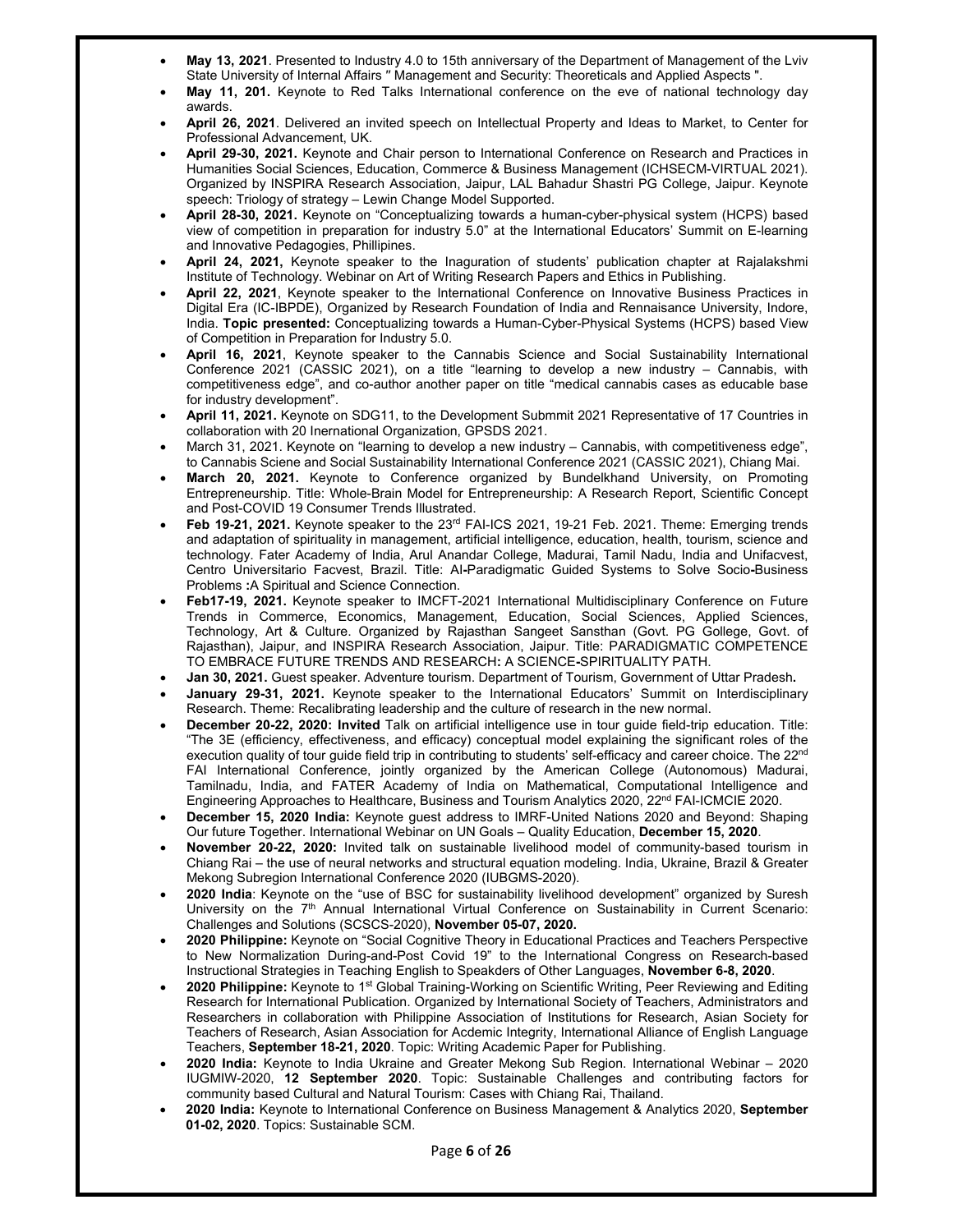- **2020 India:** WCISE'20 Scopus-indexed conference in the field of science, materials, computer science, mechanical engineering, electrical and electronics engineering and technology. **August 22nd, 2020**. Topics: Implications drawn from the Theory of Planned Behavior to Facilitate "New Normalization" in Higher-Learning Institutions at Post Covid-19.
- 2020 India: Moderator and presenter to INDIA BRAZIL AND GREATER MEKONG SUB-REGION INTERNATIONAL WEBINAR -2020 )IBGMIW -2020 (onTHE POWER OF SPIRITUALITY IN THE QUALITY OF LIFE AND PERPETUITY OF BUSINESS. **22nd AUGUST 2020** (4.00PM-8.00PM as per Indian Standard Timing).
- **2020 India:** International Conference on Business Management & Analytics 2020. **August 17-18, 2020**. Topic: AI and IoT in Supply Chain Management.
- **2020 Philippine and Singapore:** 15 JMRC (15th Joint Multidisciplinary Research Conference), **14-16 August, 2020.** Topic: A research-based stimulus organism framework as a context for further educational reform.
- **2020 India:** International Conference on Business Management & Analytics 2020, by IMRF. Topics: AI for sustainability. **July 17-18, 2020**.
- **2020 India:** International Yoga Day. Organized by Patanjali Yoga Samiti, Lucknow East. **June 21, 2020**.
- **2020 India:** International Symposium on Writing Papers and Ethics in Publishign by Rayat Group of Institutions, Ropar Campus.
- **2020 India:** Red (Research Educational) Talks International. Topic: Strategic management and strategy an introduction**. June 13, 2020**.
- **2020 India: E-Education:** Challenges & Solutions, Organized by Medi-Caps University, Indore, india, in association with Alma World Limited, United Kingdom, and APBS A Viciennne Business School, Republic of Tunisia. **May 31, 2020**: 10AM – 1 PM (IST). Delivered on Educational Reform.
- **2020 India.** Webinar on "sustainability and positivity psychological capitalization through developing our consciousnss". **26 May 2020**. 3PM – 4PM. SRM IST, NCR Campus, Ghaziabad.
- **2020 India.** International Webinar on "Impact and Strategies for Tourism, Service Management and Academic Sector. **24-25 May 2020** (4 PM to 7PM IST). Deliver a speech on SOR Framework for Students' Career Perforamnce Belief: Lesson from Covid 19 and Educational Reform Forward.
- **2020 India,** Transforming oneself through developing consciousness towards positivity in reality. Leaders Forum (LLF) India. **May 24, 2020**.
- **2020 India,** Writing Papers & Ethics in Publishing. Institute of Science and Technology, Delhi-NCR Campus, Ghaziabad (U.P.). Webinar, **30th April 2020**.
- **2020 Taiwan:** Invited Speaker, on "CDIO and its systems theoretical groundworks from the context of management sciences". 2020 International CDIO Workshop on Smart Green Synergy. Feng Chia University. At 跨領域工程教育人才培育與研究計畫辦公室. **Jan 2020.**
- **2019 Bangkok:** Keynote on topic "Theoretical Background and Empirical Cases for Supply Chain in Embracing IoT-AI Era" at the WCISE 2019 "2<sup>nd</sup> World Conference on Innovations in Management, Science and Engineering". December 30, 2019.
- **2019 India:** Delivering a keynote on "Mastering the Microscopic Phenomena in Embracing Supply Chain Management Changes in the Emerging IoT-AI Era," at the International Conference on Engineering, Mathematical and Computational Intelligence, 21-23 December 2019, Jabalpur Engineering College – Jabalpur (M.P.) and Walchand Engineering College, Sangli, India, Jabalpur (M.P.), India.
- **2019 Thailand:** Invited talk on topic "The economic impact analysis of culture and nature tourism destinations in Chiang Rai province applied in the guideline of the global sustainable tourism council (GSTC): Case study of Huai Pa Kang Temple and Tham Pum Tham Pla, Tham Luang, Kun Nam Nang Non." Presented to the Seminar "Into the Cave Tourism Development and Sustainability", organized by Mae Fah Luang, 8 December, 2019.
- 2019 India: An Exploratory Study of the Spirituality-Oriented Experiences of Tourists. Keynote to the 2<sup>nd</sup> India-Greater Mekong Sub-Region International Conference (IGMSIC) 2019: Emerging Trends in Tourism, Entrepreneurship and Management, 27-29 November, 2019. Fr. Agnel College of Arts and Commerce, Goa, India.
- **2019 AIT Bangkok:** A combined neural network-SEM approach in validating the mediating role of organizational learning. At the International Conference on Global Trends in Management, Economics, Law & Social Sciences Thailand 2019, November 15-16, 2019. AIT, Bangkok.
- **2019 India**: Coffee-and-Tea based Community-based Tourism: Part I Use of Balanced Scorecard Framework for Sustainable Business Model Design and Implementation. Coffee-and-Tea based Community-based Tourism: Part II – A SOR Approach to Brand Management. International Conference on "Tourism, economic growth and women empowerment: Understanding the linkages, challenges and destination," and an international workshop on "intelligent information socio- medical sciences modeling 2019". Swami Vivekanand Govt. Post Graduate College, India.
- **2019 Thailand**: AIT, Bangkok: Keynote speech on "Moving Thailand's Agriculture Industry to the Next Competitive Level through Internet of Things (IoTs)". International Conference on Global Trends in Business, Legal & Social Sciences Thailand 2019.
- 2019 India: Keynote speech, 10<sup>th</sup> International Conference on "Emerging Trends in Computing Technology and Management", **7th-9th February, 2019**, Technocrats Institute of Technology, Bhopal (M.P.), India, Rajiv Gandhi Proudyogiki Vishwavidyalaya, Bhopal, India, University of Management and Economics, Kampong Cham Campus, Cambodia, Rajapark Institute, Bangkok, Thai IoT Association, The Association of Researchers of Thailand, FATER Academy of India.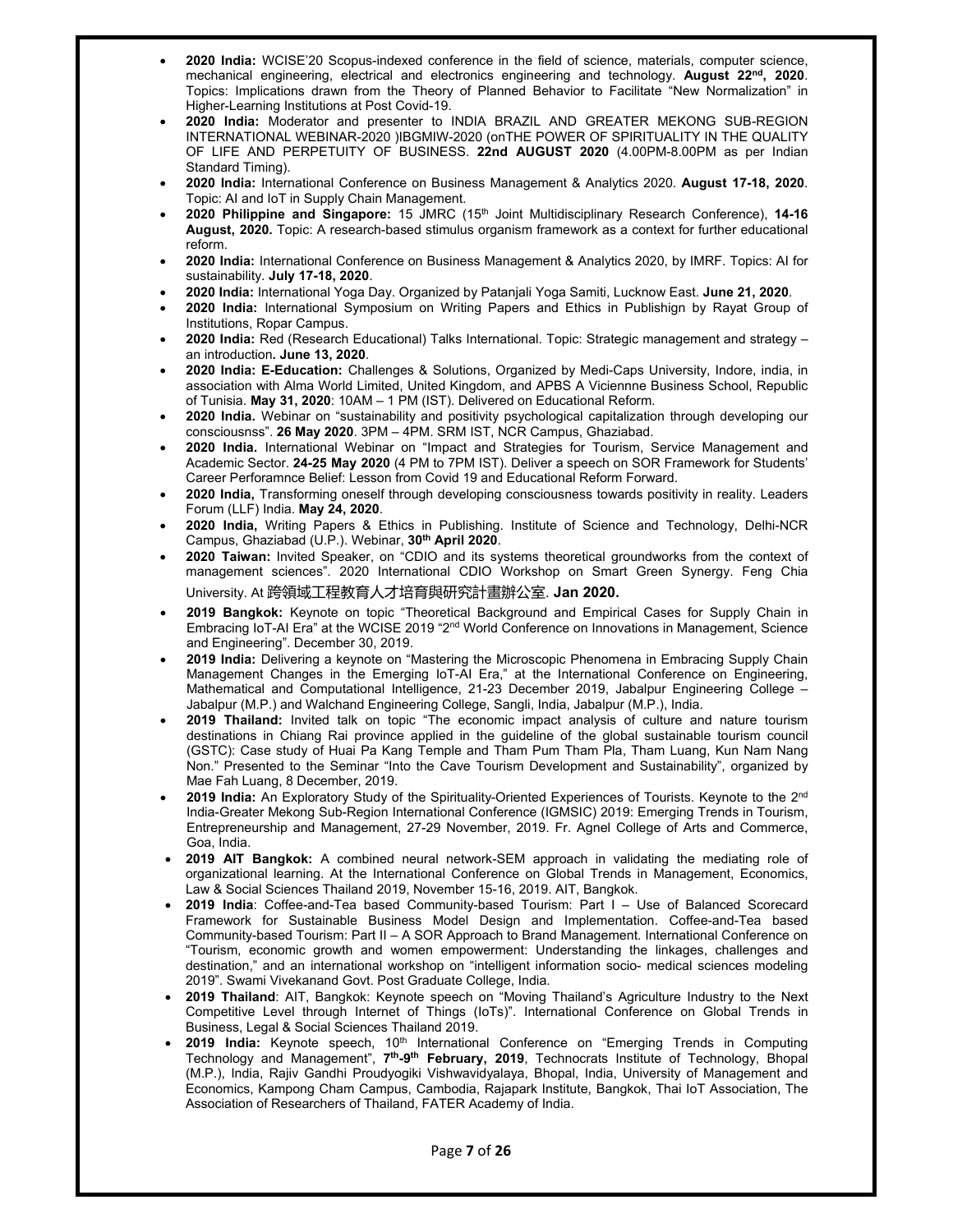- **2019 Thailand:** Use of Balanced Scorecard Framework for Community-based Tourism Development, Its Business Model Design and Implementation. Keynote at the International Conference Thailand, Organized by IMRF Institute for Research & Education, SBBS University, Jalandhar, Punjab, India, CIU India, IIM Australia, and DRPF Macedonia, at Asian Institute of Technology, March 29-30, 2019.
- **2018 China:** Institute of Southeast Asia Studies, Yunnan Academy of Social Sciences. October 20, 2018.
- **2018 Goa, India:** "The Mediating Role of OL in Leveraging the Influence of Performance Measurement and Relationships Network in Hotel Operations and Customer-Facing Outcome" The First India-Greater Mekong Sub-Region International Conference (IGMSIC) 2018. November 15-17. 2018, at Fr. Agnel College, Goa, India. Co-organized by Khon Kaen University, National University of Laos, Rajapark Institute Bangkok Thailand, The Institute of Social and Economic Initiatives Ukraine, Universioty of Management and Economics Cambodia, and FATER India.
- **2018 Thailand:** "Brand Management through Stimulus-Organism-Response (SOR) Integrative Efforts" International Conference on Global Trends in Management, Economics, Commerce and Legal Studies Thailand, Nov. 19-20. 2018.
- **2018 Thailand:** International Conference on Law, Management, Business, Economics and CSR Thailand. Topic: Role of social responsibility by Academicians. 25-26 May 2018
- **2018 India:** Keynote Speaker at the International Conference on Digital India: Empowering the Society, Organized by The Department of Chemistry, Bareilly College, Bareilly, India NAAC "A" Grade University. U.P. India, 27 Jan 2018.
- **2017 Thailand:** Keynote Speech: Studying a Group Tour to Xishuangbanna based on a Stimuli-Organism-Response (S-O-R) Framework: Implications to Marketers and Policy Makers. International Science Congress Thailand (ISCTH) 2017, October 2-3 2017, Asian Institute of Technology.
- **2017 India**: Keynote Speech delivered to the ICSSAM (International Conference on Science, Social Sciences, Agriculture and Management) and Workshop on Soft Computing Modeling in Medical Sciences and Engineering, sponsored by Department of Science and Technology, Government of India, and organized by Birla Institute of Applied Sciences, Bhimtal, Uttarkhand, India, in collaboration with Forum for Advanced Training Education and Research Academy of India (FAI) and Marathwada Mathematical Society, Aurangabad, 12-14 June, 2017.
- **2017 India:** Keynote Speech delivered to the IEEE International Conference on Advances in Mechanical, Industrial, Automation and Management Systems (AMIAMS-2017), 3-5 February 2017, Organized by Department of Mechanical Engineering, Motilal Nehru National Institute of Technology (MNNIT), Allahabad, India
- **2017 India:** Keynote Speech delivered to the Global Summit on Corporate Social Responsibility 2017, Acharya Nagarjuna University (Ranked One in Intellectual Capital & Learning Experience as the Best Business School in India), Guntur, Andhra Pradesh, India, March 29-31 2017.
- **2017:** Keynote Speech delivered to and Chairperson at the International Conference on Women Entrepreneurship, E Commerce, Management, Law, Gender Studies, Humanities & Social Sciences 2017: Govt. of India Approved Conference MHA Vide: F.No. 42170266/CC; MEA: F.No. AA/162/01/2017-388, Organized by International Multidisciplinary Research Foundation, in Collaboration with Center for Scientific Research Foundation and UNESCO, Gao, India, March 30-April 1, 2017.
- **2016 Thailand:** Keynote Speech delivered to the IPN Conference, 21-22 October, 2016, Chiang Mai, **Thailand**
- **2015 Thailand:** Keynote Speech presented to ICAESS (International Conference on Arts, Education and Social Science) 2015, October 9-10 2015, Chiang Mai.
- **2006 Vietnam:** Keynote Speaker at the AFBE Conference, The National Advanced Training Institute, Hanoi, Vietnam, 4-5 December, 2006.
- **2006 Vietnam:** Keynote Speaker at the AFBE Conference, The National Advanced Training Institute, Hanoi, Vietnam, 4-5 December, 2006.

## **Government and University- Funded Research Projects**

- April 2020 to April 2021, Thai Government: The development of competence of local communities in Chiang Rai for MICE travelers.
- August 2018-2019: IoT in Thailand. By Feng Chia University and National Tsing Hua University, Taiwan: The "Silicon Valley in Asia.
- Thailand: Oct 2018- March 2020: Community-based tourism destination brand management for sustainable performance.
- MFUL Oct 2018 April 2020: The Economic Impact Analysis of Culture and Nature Tourism Destinations in Chiang Rai Province applied in the guideline of the Global Sustainable Tourism Council (GSTC): Case of Huai Pa Kang Temple and Tham Luang.
- MFU: 2018-2019:แนวทางการจัดการธุรกิจเพ่ือสังคมอย่างยังย่ ืนในอุตสาหกรรมการท่องเท่ียว กรณีศึกษา Tribes ETC. Management Approach of Sustainable Social Enterprise in Tourism Industry: A Case Study of Tribes ETC.
- MFU: 2018-2019: แนวทางการสร้างนวัตกรรมด้านการบริการการท่องเท่ียวโดยชุมชนวิถีกาแฟ กรณีศึกษา หมู่บ้านปางขอน จังหวัดเชียงราย. Service Innovation Approach of Community Based Coffee Tourism: A Case Study of Pang Khon Village, Chiang Rai Province.
- MFU: 2017-2019: รูปแบบธุรกิจประชารัฐเพื่อการส่งเสริมการท่องเที่ยวโดยชุมชนวิถีกาแฟในจังหวัดเชียงราย กรณีศึกษา หมู่บ้านดอยช้าง. Civil State Business Model for Community Based Coffee Tourism Promotion in Chiang Rai Province: A Case Study of Doi Chang Village.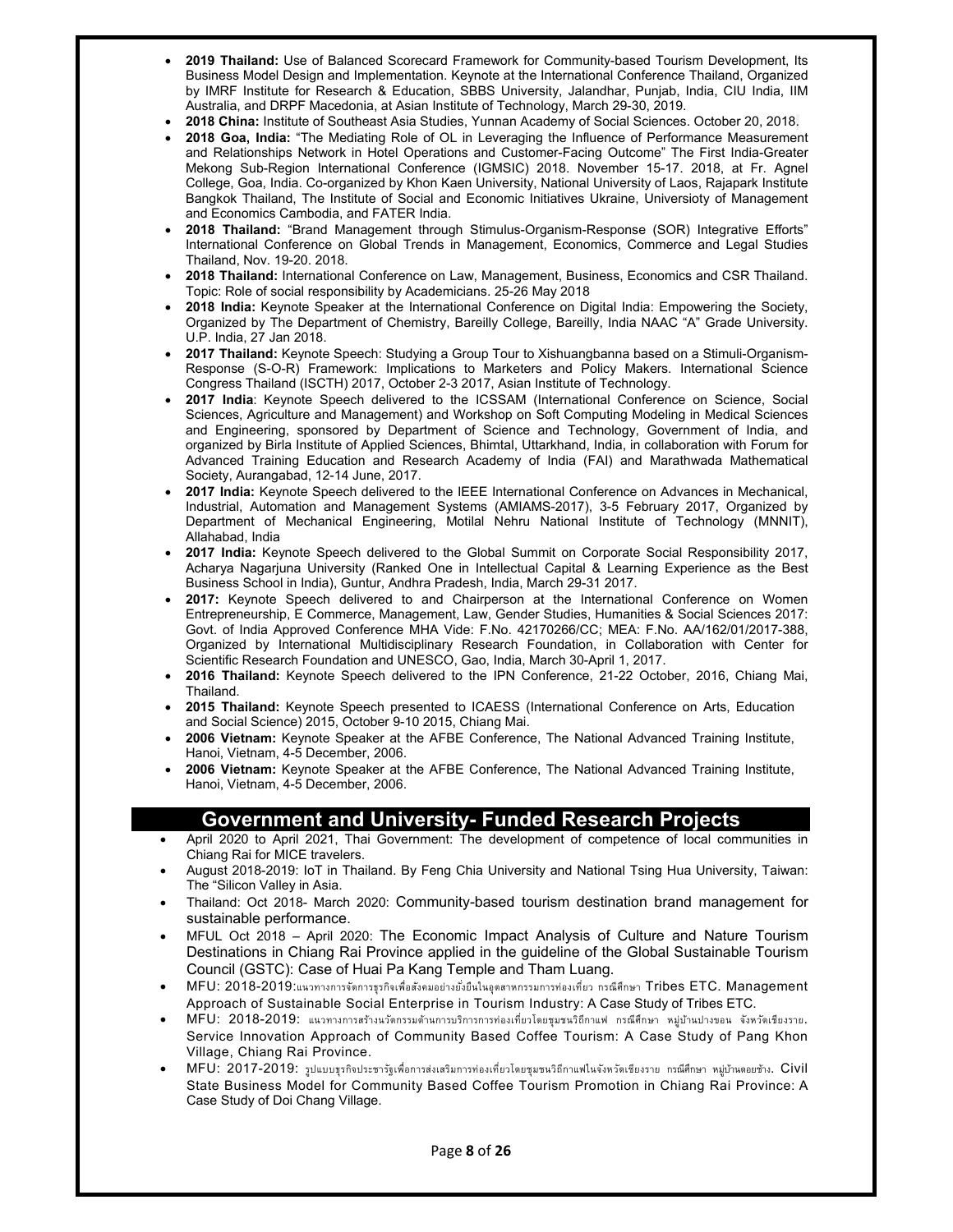- MFU: 2017-2019: รูปแบบกิจการเพื่อสังคมสำหรับการจัดการการท่องเที่ยวโดยชุมชนวิถีชาในจังหวัดเชียงราย: กรณีศึกษา หมู่บ้านห้วยน้ำกึน. Social Enterprise Model for Community Based Tea TourismManagement in Chiang Rai Province: A Case Study of HuaiNam GreunVillage.
- Hotspring research in Chiang Rai, Thailand. Service model and competences development.
- $\bullet$

## **Ph.D. Theses External Examiner**

- December 2020: Problems and prospects of film industry in Andhra Pradesh a perceptional study of producers, distributors, exhibitors and viewers. Department of Commerce and Management Studies, Andhra University, Visakhapatnam, Andhra Pradesh, India.
- **October 2020:** A study on job satisfaction among the faculty members in engineering colleges with special reference to Rayalaseema Region, A.P. PhD, Department of Commerce and Business Administration, Acharya Nagarjuna University.
- **October 2020:** Rural financial inclusion in Andhra Pradesh. Department of Commerce and Business Administration, Acharya Nagarjuna University.
- **August 2020:** A COMPARATIVE STUDY ON OCCUPATIONAL STRESS AMONG WOMEN NURSES IN PUBLIC & PRIVATE SECTOR HOSPITALS OF GUNTUR DISTRICT IN ANDHRA PRADESH. Department of Human Resource Management, Acharya Nagarjuna University.
- **2020, July:** Socio-economic impact of micro financing through self help groups in Prakasam district, A.P. Acharya Nagarjuna University, India. PhD in Commerce and Business Administration.
- **2020, July:** Role stress and work life balance among women employees a study of information techbology industry in Bangalore, Chennai and Hyerbad. Acharya Nagarjuna University, India. PhD in Commerce and Business Administration.
- **2020, June:** Moderating role of competencies in competency based human resource management and its impact on employee engagement (With Reference to Select Information Technology Companies in Hyderabad). Acharya Nagarjuna University, India. PhD in Commerce and Management Studies.
- **2019:** A STUDY ON THE IMPACT OF SOCIAL NETWORKING SITES ON THE ACADEMIC PERFORMANCE OF ENGINEERING STUDENTS WITH SPECIAL REFERENCE TO KRISHNA AND GUNTUR DISTRICTS, ANDHRA PRADESH. December, 2019.
- **2019**: A COMPARATIVE STUDY ON OCCUPATIONAL STRESS AMONG WOMEN NURSES IN PUBLIC & PRIVATE SECTOR HOSPITALS OF GUNTUR DISTRICT IN ANDHRA PRADESH. August, 2019.
- **2019:** IMPPACT OF NON PERFORMING ASSETS ON FINANCIAL PERFORMANCE OF SELECTED COMMERCIAL BANKS IN INDIA. July 2019.
- **2018:** For Hanumanthu Kanaka Durga, for Ph.D. in Commerce & Business Administration: Performance Evaluation of Mutual Funds in India – With Special Reference to Equity Mid and Small Cap Funds. Archarya Nagarjuna University: Top 1 in Intellectual Capital and Learning Experience in India's Best Business School, 2016.
- **2018:** For Malathi Gottumukkala, for Ph.D. in Commerce & Business Administration: Total Quality Management and its Impact on Customer Satisfaction in Indian Dairy Industry. Archarya Nagarjuna University: Top 1 in Intellectual Capital and Learning Experience in India's Best Business School, 2016.
- **2018:** Hima Lakshmi Boppana. Working Capital Management in Indian Pharmaceutical Industry An Analytical Study of the Selected Companies. Department of Commerce & Business Administration. Acharya Nagarjina University. Guntur District, Andhra Pradesh, India.
- **2018:** Subramanyam Mamidala. Trends in Production and Exports to Fish Products in Andhra Pradesh: With Special Reference to the Selected Districts. Department of Commerce & Business Administration. Acharya Nagarjina University. Guntur District, Andhra Pradesh, India.
- **2018:** A Study on the Impact of Artificial Intelligence Techniques in Activity-based Costing for the Selected Companies in Irad. Department of Commerce & Business Administration. Acharya Nagarjina University. Guntur District, Andhra Pradesh, India.
- **2017:** For Gangineni Dhanaiah, for Ph.D. in Commerce & Business Administration: A Study on Volatility and Co-Movement of Selected Sectoral Indices of National Stock Exchange of India (NSE). Archarya Nagarjuna University: Top 1 in Intellectual Capital and Learning Experience in India's Best Business School, 2016.

#### **Individual Peer-Reviewed Research Publications Web of Science, Scopus/Scimago Q1,Q2,Q3,Q4, Thailand TCI-1,2, etc.**

- 1. Forthcoming: Tan, C.C. and Julian, M.S. (2022). A combined neural network-SEM approach in validating the mediating role of organizational learning. In Srivastava, P., Thakur, S.S., Oros, G.I., AI Jarrah, A.A., and Laohaosol, V. (Eds). Mathematical, computational intelligene and engineering approaches for tourism, agriculture and healthcare. Springer.
- 2. Forthcoming: Tan, C.C. et al. (2022). An exploratory study of the spirituality-oriented experienes of tourists. In Srivastava, P., Thakur, S.S., Oros, G.I., AI Jarrah, A.A., and Laohaosol, V. (Eds). Mathematical, computational intelligene and engineering approaches for tourism, agriculture and healthcare. Springer.
- **3.** Chai Ching Tan (2021). Neural network guided stimulus-organism-response (S-O-R) model in characterizing the hot spring destination experience dynamics. Linguistica Antverpiensia, Issue 2, 993- 1019. ISSN: 0304-2294. **Scopus Q1.**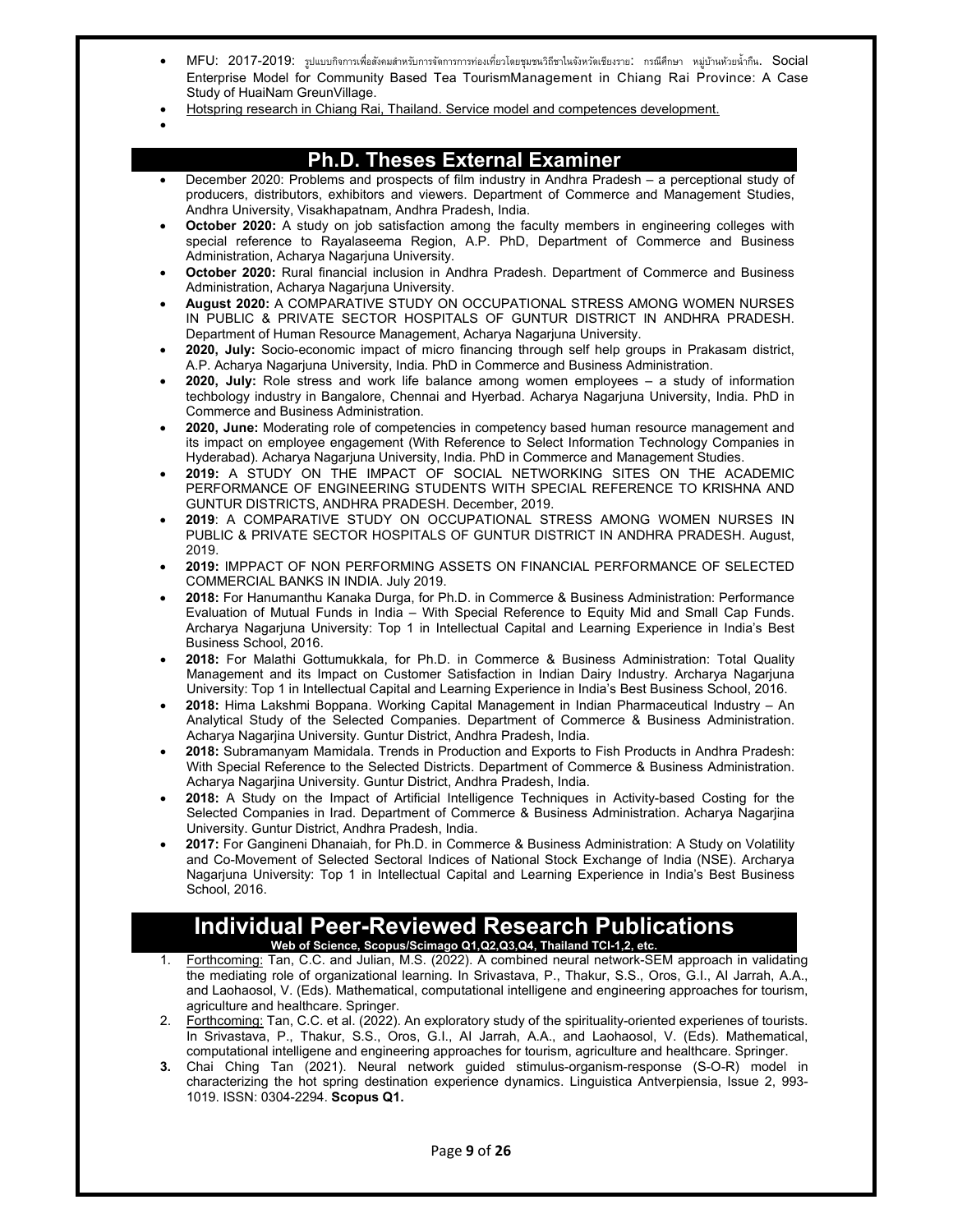- **4.** Chai Ching Tan (2021). Towards an integrated account of competence-based theory of competition for community-based MICE tourism segment transformation effort. Linguistica Antverpiensia, Issue 2, 1020- 1038. ISSN: 0304-2294. **Scopus Q1.**
- 5. Chai Ching Tan (2021). Civil Participation-Driven Social Capitalization-Enabled Resilience Cycle for Community-based Tourism. Psychology and Education, 58(2), 5568-5578. **Scimago Scopus Q4.**
- 6. Chai Ching Tan, Zinaida Zhyvko, Iryna Lesyk. Cyber-physical human Systems: Conceptualization and Analysis. Менеджмент ХХІ століття : глобалізаційні виклики : матеріали V Міжнародної науковопрактичної конференції : зб. наук. пр. Полтава : ПП «Астрая», 2021. С.51-54. (319 с).
- 7. Verma, D., Verma, G., Tan, C.C. Wisetsri, W., Toprayoon, Y., & Chansongpol, T. (2020). Statistical and similarity features based recognition of offline characters. Presented to IEEE "Global Conference on Wireless and Optical Technologies" (GCWOT' 20), Universidad de Malaga. IEEE Explore. **DOI:** 10.1109/GCWOT49901.2020.9391614. 07 April 2021.
- 8. Tan, C.C. (2020). Moving Thailand's agriculture industry to the next competitive level through internet of things (IoTs). Nimit Mai Review Journal, 3(2), pp. 1-17. Institute of Management Science of Pacific (Humanties and Social Sciences).
- 9. Chai Ching Tan (2020). TOPSIS method in search for competitive advantage and firm-performance. International Journal of Mechanical and Production Engineering Research and Development, 10(3), 13917-13926. **Scopus, Scimago Q3.**
- 10. Chai Ching Tan (2020). Integrative use of socio-cognitive theory, stimulus-organism-response model and theory of planned behavior in ecotourism trips. International Journal of Mechanical and Production Engineering Research and Development, 10(3), 13927-13938. **Scopus, Scimago Q3.**
- **11.** Chai Ching Tan and P. Vijaya, V. (2020). Neural Network-Enhanced Structural Equation Modeling of Competitive Communication Levers in Hospital Services. Solid State Technology, Solid State Technology, 63(1s), 320-331**. Scopus, Scimago Q4.**
- 12. Tan, C.C., Damnoen, P.S., Phrapanyarattanakorn, Phrakhrupipithvarakijanukarn, Phumphongkhochasorn P. (2020). Theory of planned behavior in support for post Covid-19 new normalization responses of teachers towards online and blended learning. Solid State Techhnology, 63(5), 2166-2178. **Scopus, Scimago Q4.**
- 13. Nutteera Phakdeephirot and Chai Ching Tan (2020). Exploratory use of structural equation modeling to imply sustainability-determinant issues in culture- and nature-based tourist destinations judging by the solid use of structural equation modeling for engineering a social tourism. Solid State Technology, 63(1s), 340-350. **Scopus, Q4.**
- **14.** Chai Ching Tan (2020). Usefulness of neural network as pre-run to structural equation modeling analysis: Case of hotels. International Journal of Advanced Science and Technology, 29(7), 2485-2494. **Scopus, Schimago Q4.**
- 15. Chai Ching Tan, Prapalad Somchai Damnoen, Yannakorn Toprayoon (2020). An exploratory study of the spirituality – oriented experiences. International Journal of Advanced Science and Technology, 29(7), 2478-2484. **Scopus. Scimago Q4.**
- 16. Tan, C.C. (2020). Civil participation-driven social capitalization-enabled resilience cycle for communitybased tourism. PalArch's Journal of Archaeology of Egypt/Egyptology, 17(9), 6183-6201. **Scimago Scopus Q3.**
- 17. Chai Ching Tan and Phrapalad Somchai Damnoen (2020). Buddhist Noble Eightfold Path Approach in the Study of Consumer and Organizational Behaviors. Journal of MCU Peace Studies, 8(1), pp. 1-20. Thailand, **TCI-1.**
- 18. Chai Ching Tan (2020). A fieldtrip approach to study tour guide in shaping student tourist experience. International Journal of Development Administration Research, 3(1), 9-29.
- 19. Tan, Chai Ching (2020). Brand management through stimulus-organism-response (SOR) integrative efforts, Nimit Mai Review Journal, Institute of Management Science of Pacific (Humanities and Social Science), 3(1), pp. 8-16.
- 20. Khamxay Bounmixay and Tan, Chai Ching (2020). A current snapshot of tourist attitudes and behaviors towards Lao PDR. Nimit Mai Review Journal, Institute of Management Science of Pacific (Hiumanities and Social Science), 3(1), pp. 17-26.
- 21. Srivastava, P. & C.C. Tan (2020, Eds.). FAI-Conference Proceedings, Vol. 2, 2020. International Conference in Engineering, Mathematical and Computational Intelligence, ICEMCI 2019 December 21-23, 2019, Jabulpur, Madhya, Pradesh, India. ISBN: 978-81-945631-7-4.
- 22. Tan, C.C. (2020). Use of management and social sciences knowledge to improve CDIO curriculum delivery. At the 2020 International CDIO Workshop on Smart Green Synergy, 跨領域工程教育人才培育與

研究計畫辦公室. Feng Chia University, Taiwan. January.

- 23. Chai Ching Tan, Kampol Chosuntasut, and Supannika Khuanmuang (2019). A Development-Oriented Business Model to Accelerate the Industry-Wide Agricultural Applications of Internet-of-Things Technology in Thailand. In Lai, W.S. and Wu, M.C. (Eds.). IoT Application and Creative Business Model: Thailand Cases (pp. 97-134). Hsinchu, Taiwan: Center of Technology Innovation and Entrepreneurship Research, National Tsing Hua University Publications 國立清華大學 技術創新與創業研究中心.
- 24. Srivastava, P., CC Tan, & Singh, S. (2019, Eds.). FAI-Conference Proceedings, Vol. 1, 2019. 1st India-Greater Mekong Sub Region International Conference 2018 (1st IGMSIC 2018). Nov. 15-17, 2018, Goa, India. India. ISBN: 9788193542286.
- 25. Shulan, Z, Tan, C.C., Jiang, C., & Yang, A. (2019). Integrating theories of International Relations and National Competitiveness for Supporting OBOR Initiative Implementation. Nimit Mai Review, 2(2), 16-37.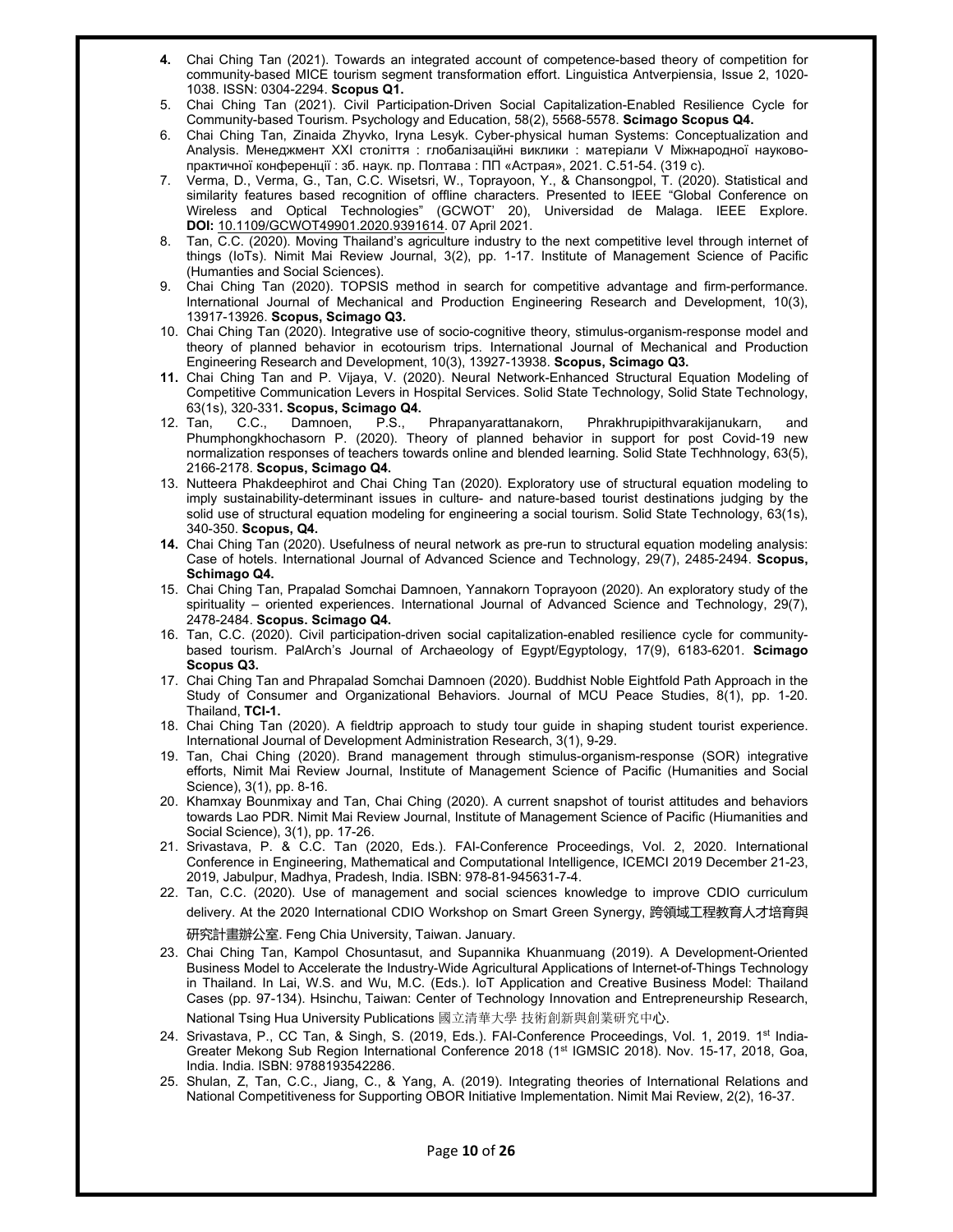- 26. Tan, C.C. (2019). Background and Empirical Cases for Supply Chain in Embracing IoT-AI Era. Presented to WCISE 2019 "2<sup>nd</sup> World Conference on Innovations in Management, Science and Engineering". December 30, 2019, Bangkok.
- **27.** Tan, C.C. (2019). Mastering the Microscopic Phenomena in Embracing Supply Chain Management Changes in the Emerging IoT-AI Era. Presented to the International Conference on Engineering, Mathematical and Computational Intelligence, 21-23 December 2019, Jabalpur Engineering College – Jabalpur (M.P.) and Walchand Engineering College, Sangli, India, Jabalpur (M.P.).
- 28. Nutteera Phakdeephirot and CC Tan (2019). The economic impact analysis of culture and nature tourism destinations in Chiang Rai province applied in the guideline of the global sustainable tourism council (GSTC): Case study of Huai Pa Kang Temple and Tham Pum Tham Pla, Tham Luang, Kun Nam Nang Non. Presented to the Seminar "Into the Cave Tourism Development and Sustainability", organized by Mae Fah Luang, 8 December, 2019.
- 29. Shulan, Z., Tan, Chai Ching, and Jiang Chun (2019). The effectiveness and problems of China's alternative planting in Northern Laos. Agenda of Southeast Asian Studies in Asia Biennial Conference 2019.
- 30. Tan, C.C. and Julian, M.S. (2019). A combined neural network-SEM approach in validating the mediating role of organizational learning. Oral presentation to the 2<sup>nd</sup> India-Greater Mekong Sub-Region International Conference (2nd IGMSIC) 2019. Conference theme: "Emerging Trends in Tourism, Entrepreneurship and Management". Organized by The Department of Economics, Fr. Agnel College of Arts & Commerce, Pilar Goa, November 27-29, 2019.
- 31. Pankaj S., Saurabh S., Tan C.C. (2019). Soft computing market research analytics on recommendation for tourist destinations in varanasi-India. Presented to National Academy of Agricultural Sciences of Ukraine National Scientific Center, Institute of Agrarian Economics. Kyiv City Trade Union of AIR Workers. October 19, 2019.
- 32. Tan, C.C. (2019). A combined neural network-SEM approach in validating the mediating role of organizational learning. Keynote to International Conference on Global Trends in Management, Economics, Law & Social Sciences Thailand 2019. Nov 15-16, 2019, AIT, Bangkok. Proceedings of the International Conference on Multidisciplinary Academic Research Thailand, November 15-16, 2019, pp. 52-64.
- 33. Tan, C.C. (2019). An exploratory study of the spirituality-targeted experiences of tourists in spiritualityoriented tourism destinations. Keynote to the 2<sup>nd</sup> India-Greater Mekong Sub-Region International Conference (IGMSIC) 2019. 27-29 Nov, 2019, Fr Agnel College, Goa, India.
- 34. Tan, C.C., Praditmon, W., Pattanadeekul, A. and Chimwan, S. (2019). Intercepting Stimulus-Organism-Response Model, Theory of Planned Behavior and Theory of Expectancy Confirmation in the Study of Smartphone Consumer Behavior: A Thai University Student Perspective. Asia Pacific Journal of Religions and Cultures, 3(2), pp. 27-48. **TCI-2.**
- 35. Tan, C.C. and Sitikarn, B. (2019). "Balanced Scorecard (BSC) Structured Business Model for Tribesbased Community-based Tourism: Cases with Chiang Rai. Journal of MCU Peace Studies (**TCI-1**), 7(4), pp. 899-922.
- 36. Tan, C.C. (2019). A Balanced scorecard configuration of business model: A case of community-based tourism. Asia Pacific Journal of Religions and Cultures, 3(1), pp, 21-38. **TCI-2**.
- 37. Tan, C.C., Toprayoon, Y., & Chansongpol, T. (2019). Studying group tours to Xishuangbana, China for Strategic Implications. Nimit Mai Review, 2(1), 23-35.
- 38. Tan, Chai Ching and Damnoen, Somchai and Jamnion, Phrakhrusathitdhammalangkar, A Model of Buddhist Learning Automata for Mind Purification (May 24, 2019). Available at SSRN: https://ssrn.com/abstract=3393872 or http://dx.doi.org/10.2139/ssrn.3393872
- 39. Tan, C.C., Phakeephirot, N. and Sereewichayaswat, W. (2019). Fieldtrip advantages for tourism students: Contributing towards hierarchical aspect of the stimulus-organism-response (S-O-R) theory. Dusit Thani College Journal (**TCI-1, ACI-1**), 13(3), pp. 164-179.
- 40. Professor Dr. Phaibul Changrien, Dr. Supatra Assavasukee, Dr. Yannakorn Toprayoon, and Dr. Chai Ching Tan (2019). Role of Election Organization at National and Local Levels on Public Opinions to Promote Democratic Society. In print to Journal of MCU Peace Studies, 7(5), pp. 1179-1191. **TCI-1**.
- 41. Zhao, Shulan, C.C. Tan, and Jiang Chun (2019). 波特"钻石"理论与"一带一路"倡议作为发展模式的优势与不

足. Presented to IIAS-LIEN 2019 Conference: Effective, Accountable and Inclusive Governance, at Nanyang Technological University, Singapore, 18-21 June, 2019. 上世纪 90 年代,哈佛商学院迈克尔·波特 教授在其《国家竞争力》一书中提出经典钻石模型。波特认为,产业的国际竞争力由四个相互影响的因素决 定,企业战略、结构和竞争,需求条件、要素条件,以及相关支撑产业,此外,政府行为也是影响产业竞争 力的重要环节。本文以历史的视角,审视半个多世纪以来日本和泰国的合作,基于波特的钻石理论,厘清其 中的成功因素,并以此反观一带一路倡议下的中泰经济合作项目。"一带一路"倡议提出的五年来,取得了不 少成就,但同时面临更多挑战。学术界对此有很多不同的观点和解读。本文试图运用钻石理论对比"日泰合 作"模式与"一带一路"合作模式,客观分析"一带一路"项目推进中的成败得失。

- 42. Zhao, Shulan, Jiang Chun, and C.C. Tan (2019). 中国在老挝北部开展替代种植的成效与存在的问题—基于 波特钻石模型的分析. Presented to IIAS-LIEN 2019 Conference: Effective, Accountable and Inclusive Governance, at Nanyang Technological University, Singapore, 18-21 June, 2019.
- 43. Tan, C.C., Jonsureyapar, C. and Jiang, C. (2019). An Instrumental Case Study-Oriented Approach to Teacher Educational Fieldtrip in Search for Research Topics and Propositions. Paper presented to the 6<sup>th</sup> Greater Mekong Subregion International Conference (GMSIC) 2019, July 12, 2019, University of Management and Economics, Kampong Cham Campus, Cambodia, Partnered with Khon Kaen University, pp. 16-25.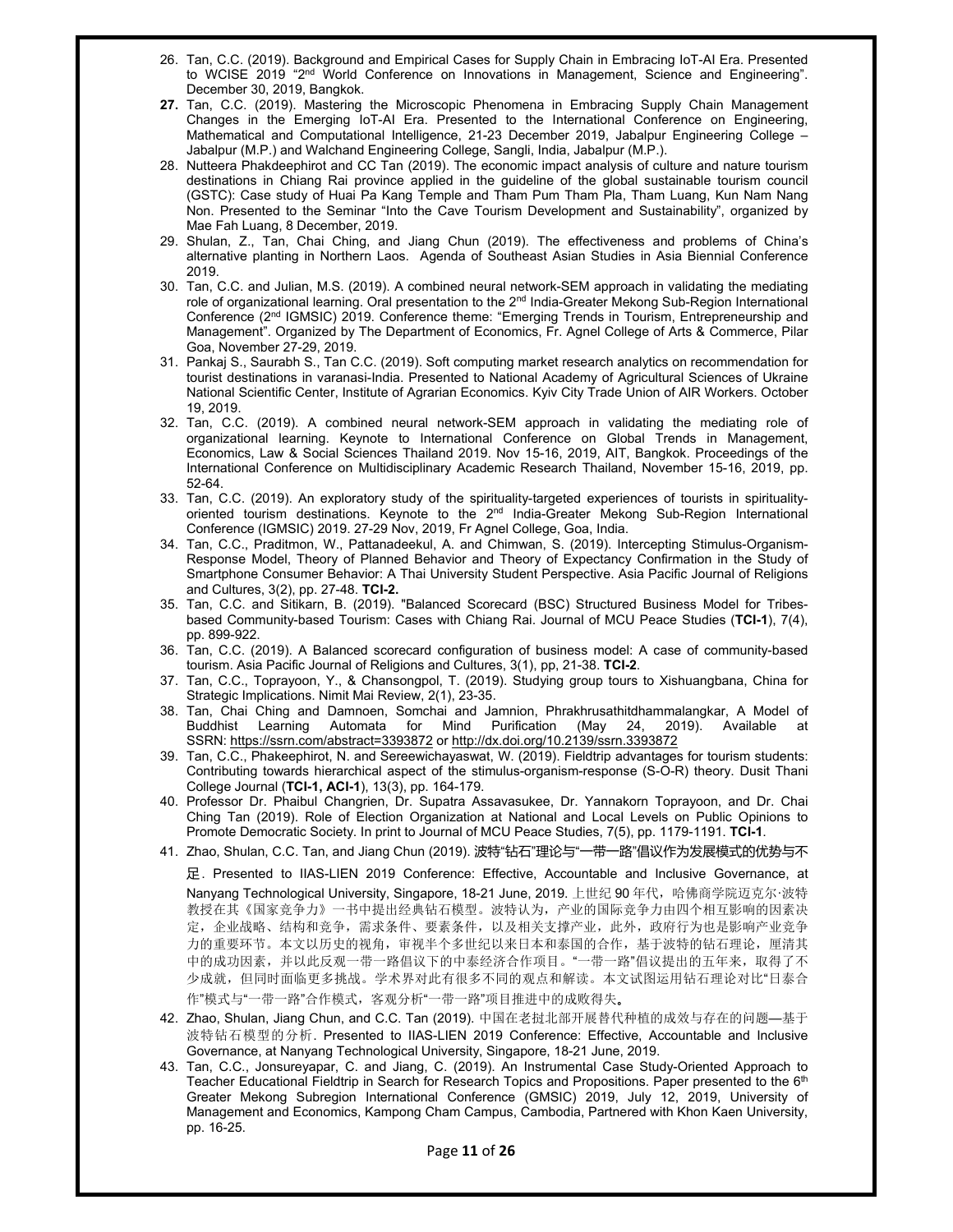- 44. Shulan, Z., Tan, C.C., Jiang, C., and Yang, A. (2019). Integrating Theories of International Relations and National Competitiveness for Supporting OBOR Initiatives Implementation. Paper presented to the 6<sup>th</sup> Greater Mekong Subregion International Conference (GMSIC) 2019, July 12, 2019, University of Management and Economics, Kampong Cham Campus, Cambodia, Partnered with Khon Kaen University, pp. 1-15.
- 45. Tan, C.C. (2019). Coffee-and-Tea based Community-based Tourism: Part I Use of Balanced Scorecard Framework for Sustainable Business Model Design and Implementation. Keynote. Presented to the International Conference on "Tourism, economic growth and women empowerment: Understanding the linkages, challenges and destination," and an international workshop on "intelligent information sociomedical sciences modeling 2019". Swami Vivekanand Govt. Post Graduate College, India. 5-7 June.
- 46. Tan, C.C. (2019). Coffee-and-Tea based Community-based Tourism: Part II A SOR Approach to Brand Management. Keynote. Presented to the International Conference on "Tourism, economic growth and women empowerment: Understanding the linkages, challenges and destination," and an international workshop on "intelligent information socio- medical sciences modeling 2019". Swami Vivekanand Govt. Post Graduate College, India. 5-7 June.
- 47. Tan, C.C., Yannakorn Toprayoon, and Thanyanant Chansongpol (2019). Studying Group Tours to Xishuangbana, China for Strategic Implications. Presented to the International Conference on "Tourism, economic growth and women empowerment: Understanding the linkages, challenges and destination," and an international workshop on "intelligent information socio- medical sciences modeling 2019". Swami Vivekanand Govt. Post Graduate College, India. 5-7 June.
- 48. Tan, C.C. (2019). Moving Thailand's Agriculture Industry to the Next Competitive Level through Internet of Things (IoTs). Proceedings to the International Conference on Global Trends in Business, Legal & Social Sciences Thailand, pp. 71-85. ISBN: 978-93-86435-77-4, AIT, Bangkok.
- 49. Phaibul Changrien, Supatra Assavasukee, Yannakorn Toprayoon, and Tan, C.C. (2019). How Could Public Opinion Promote Democratic Society? Role of Election Organization at the National and Local Levels on Protecting Public Opinion and Inspiring Promising Democracy in ASEAN as a Whole. Presented to the International Conference on Global Trends in Business, Legal & Social Sciences Thailand, pp. 71- 85. ISBN: 978-93-86435-77-4, AIT, Bangkok. May 27-28, 2019.
- 50. Chai Ching Tan, Kampol Chosuntasut, and Supannika Khuanmuang (2019). A Development-Oriented Business Model to Accelerate the Industry-Wide Agricultural Applications of Internet-of-Things Technology in Thaialdn. Presented to the Workshop organized by the Business Models Research Center for Asian Silicon Valley: Linking IoT Applications into the Southeastern Asian Markets, held by National Tsing Hua University**「新興科技創新營運模式–亞洲矽谷創新營運模式研究中心:物聯網創新應用與東南亞新興市場之**

**連結」計畫成果發表會.** 國立清華大學台積館 6 樓孫運璿紀念中心. 主辦單位:國立清華大學技術創新與創業 研究中心. 2019.6.14.

- 51. Tan, C.C. (**2019**). Use of Balanced Scorecard Framework for Community-based Tourism Development, Its Business Model Design and Implementation. Proceedings of the International Conference Thailand, Organized by IMRF Institute for Research & Education, SBBS University, Jalandhar, Punjab, India, CIU India, IIM Australia, and DRPF Macedonia, at Asian Institute of Technology, pp. 231-240. March 29-30, 2019.
- 52. Tan, C.C. (**2019**). A Hierarchical Stimulus-Organism-Response Framework of Tourist Perceptions for Community-as-Brand Development. The First ICRU International Conference on World Sustainable Development (WSD 2019). Hosted by 6 Rajabhat University and 5 Overseas University Networks, **Feb 18- 20, 2019**, at the Empress Hotel Chiang Mai. Proceedings of ICRU Sustainable Community Development 2019, pp. 89-95.
- 53. Tan, C.C. (**2019**). A Balanced Scorecard Configuration of Business Model Concept for Developing Community-based Tourism. The First ICRU International Conference on World Sustainable Development (WSD 2019). Hosted by 6 Rajabhat University and 5 Overseas University Networks, **Feb 18-20, 2019**, at the Empress Hotel Chiang Mai.
- 54. Tan, C.C. (2019). A development-oriented business model to accelerate the industry-wide agricultural applications of Internet-of-Things (IoT) technology in Thailand. Keynote Speech Presented to the 10<sup>th</sup> International Conference on Emerging Trends in Computing Technology Management, 7-9 Feb 2019, Technocrats Institute of Technology, Bhopal (M.J.), India.
- 55. Tan, C.C. (**2019**). A Business Research Guidebook for Postgraduate Studies. India: IMRF Publishing. ISBN: 978-93-86435-66-8. [**Book**]
- 56. Tan, C.C., Thivagar, L.M., Singh, M.P., Torprayoon, Y. and Bhardwaj, R. (Eds). Proceedings of the 10th International Conference on Emerging Trends in Computing Technology and Management", 7-9<sup>th</sup> February, 2019, India: FAI Publisher. ISBN: 978-81-935422-8-6.
- 57. Tan, C.C. (**2018**). A Social and Cybernetic Psychological Model for the Social Entrepreneurship-driven Community-based Tourism (CBT) Development in Chiang Rai, Thailand. **Asia Pacific Journal of Religions and Cultures**, 2(2), pp. 1-24. **TCI-2**.
- 58. Tan, C.C. (2018). Spiritual intelligence enabled corporate social responsibility. Nimit Mai Review, 1(1), 14- 24.
- 59. Falleiro, S.P., Tan, C.C., Nara, K., Toprayoon, Y. and Gomes, R. (2018) (Eds). Proceedings of the 1<sup>st</sup> India-Greater Mekong Sub-Region International Conference (1<sup>st</sup> GMSIC) 2018. Goa: Fr. Agnel College of Arts & Commerce Press.
- 60. Zhao Shulan, CC Tan and Chun, Jiang (2018). A Cross-Disciplinary View on Japanese ODA to Thailand and its Implications to One Belt One Road Initiative in Southeast Asia. Presented to First India Great Mekong Subregion (IGMSIG) 2018 International Conference, at Fr. Agnel College, Goa, India. Coorganized by Khon Kaen University, National University of Laos, Rajapark Institute Bangkok Thailand, The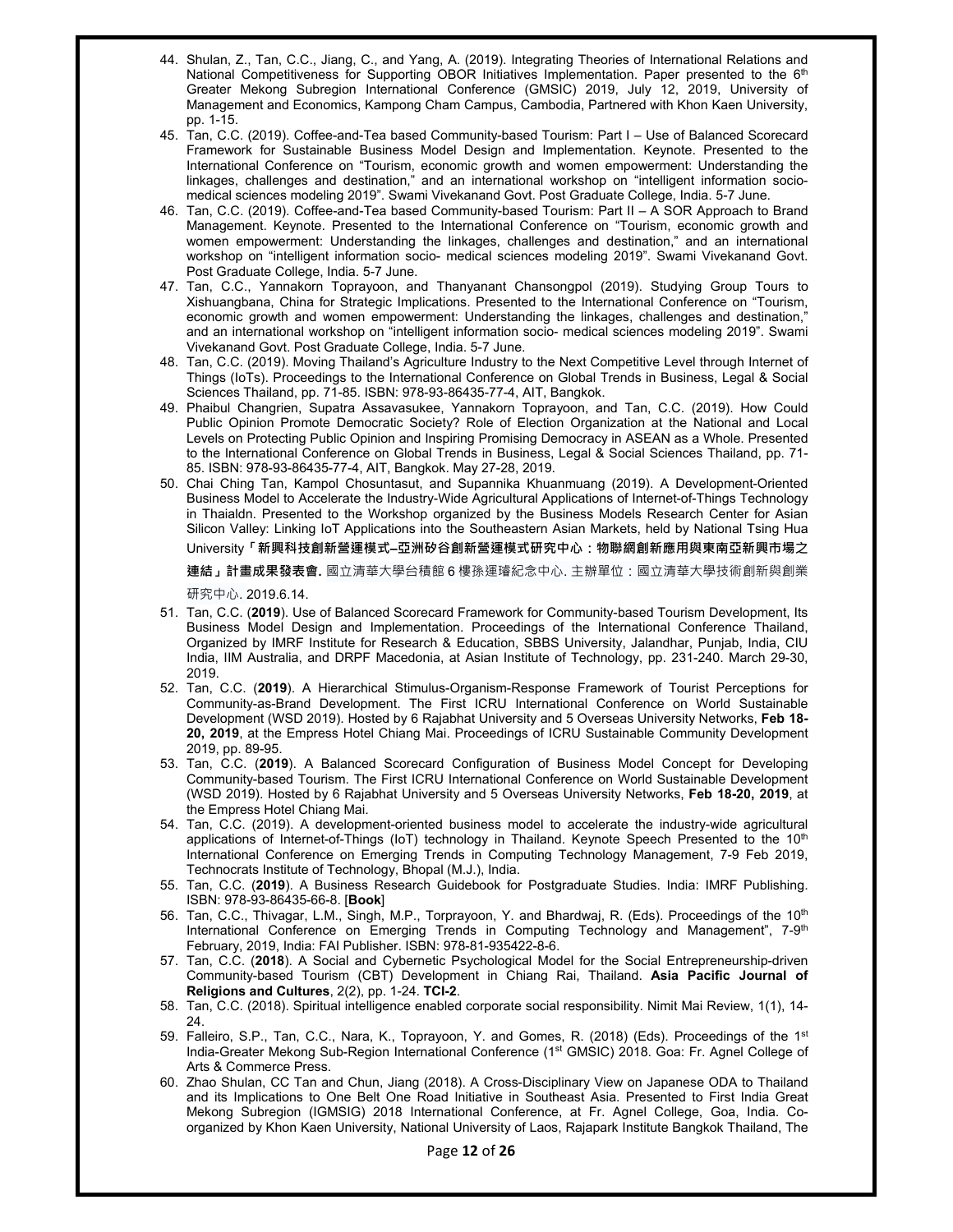Institute of Social and Economic Initiatives Ukraine, Universioty of Management and Economics Cambodia, and FATER India.

- 61. C.C. Tan\*, Sitikarn, B., Anomasiri, S., and Pathan A. (2018). A Social and Cybernetic Psychological Model for the Social Entrepreneurship-driven Community-based Tourism (CBT) Development in Chiang Rai, Thailand. **International Journal of the Science and Innovative Technology**, 1(1), pp. 44-61. https://tci-thaijo.org/index.php/IJSIT/index.
- 62. C.C. Tan (2018). Brand management through stimulus-organism-response (SOR) integrative efforts. Presented to the Proceedings International Multidisciplinary Research Conference Thailand, November 19-20, pp. 57-64, AIT, Bangkok, Thailand.
- 63. C.C. Tan (2018). The Mediating Role of Organizational Learning in Leveraging the Influence of Performance Measurement and Relationships Network in Hotel Operations and Customer-Facing Outcome. Keynote Speech at the First India-Greater Mekong Sub-Region International Conference (First IGMSIC) 2018, at Fr. Agnel College of Arts and Commerce. Co-organized by Khon Kaen University, National University of Laos, Rajarpark Institute, Bangkok, The Institute of Social and Economic Initiatives, Ukraine, and University of Management & Economics, Cambodia, pp. 1-10, 15-17 November, 2018.
- 64. C.C. Tan (2018). Giving Strategic Management an Epistemological Structure: A Case of Communitybased Tourism. **National Academy of Managerial Staff of Culture and Arts Herald.** Vol. 1., pp. 723- 733. ISSN: 2226–3209. **ІSSN** 2409–0506 (Online). **Web of Science Publication**.
- 65. Tan, Chai Ching\*, B. Sitikarn and S. Anomasiri (2018). A Social Psychological Cybernetics Model of Entrepreneurial Community-based Tourism Initiatives. **Journal of Mekong Societies**, Vol. 40, No. 2, May – August 2018, pp. 21-46. Khon Kaen University Journal. **TCI-1 and ACI**.
- 66. Tan, Chai Ching and Apirsit-Isariyah Patthracholakorn (2018). Towards a Community-based Theory of brand Community Engagement, **Advanced Science Letters**, 24(7), pp. 5167-5170. **Ingenta Connect. July 2018. Web of Science Publication. Scimago Q3.**
- 67. Tan, Chai Ching (2018). Stimulate Changes of Views, and Measure to Learn to Transform Organizational Performance: An Action Research Case. **Advanced Science Letters**, 24(7), pp. 5080- 5085. **Ingenta Connect. July 2018. Web of Science Publication**. **Scimago Q3.**
- 68. C.C. Tan (2018). A Balanced Scorecard Configuration of Business Model: A Case of Community-based Tourism. Presented to the 5<sup>th</sup> The Greater Mekong Subregion International Conference 2018: Theme: The knowledge discovery of management science and economics for development in GMS. Organized by Khon Kaen University, National University of Laos, and the Association of Researcher of Thailand, in partnership with FATER (Forum for Advanced Training Education and Research) Academy of India, June 6th, 2018. Venue: Rajapark Institute, Bangkok, Thailand. pp. 50-65 (Proceedings).
- 69. CC Tan (2018). Role of Digitization and its Cultural Determinants in a Nation's Global Competitiveness. **SELP Journal of Social Science**, IX (Special Issue, April), pp. 18-22. India Government UGC Approved Journal (46622).
- 70. Saowalak Tankam and CC Tan (2018). Practice-based View (PBV) of the Longan Industry in Chiang Rai. **SELP Journal of Social Science**, IX (Special Issue, April), pp. 1-6. India Government UGC Approved Journal (46622).
- 71. Phitsinee Jongwanapitakkul and CC Tan (2018). A Resource-based View of the Chili-Paste Business in Chiang Rai, Thailand. **SELP Journal of Social Science**, IX (Special Issue, April), pp. 7-12. India Government UGC Approved Journal (46622).
- 72. Tiparin Sinsoponkit and CC Tan (2018). Determinant Variables Influencing the Intentional Attitude and Business Performance of Social Media E-Tailers on Drop-Shipping Logistics. **SELP Journal of Social Science**, IX (Special Issue, April), pp. 13-17. India Government UGC Approved Journal (46622).
- 73. Kwansirin Tungchaiwanna and CC Tan (2018). The Extended Theory of Planned Behavior and Technology Acceptance Model for Current State of Play in GPS-Based Fleet Management System Applications in Northern Thailand. **SELP Journal of Social Science**, IX (Special Issue, April), pp. 23- 27. India Government UGC Approved Journal (46622).
- 74. Aobo Yang and CC Tan (2018). A Mixed Method Approach Studying the Determinant Structure of Student Satisfaction and Continuing Relationship with the Same University. **SELP Journal of Social Science**, IX (Special Issue, April), pp. 28-31. India Government UGC Approved Journal (46622).
- 75. CC Tan, Nutteera Phakdeephirot and Wiyada Sereewichayasawat (2018). Fieldtrip Advantages for Tourism Students. Presented to International Conference on Law, Management, Business, Economics & CSR Thailand, May 25-26, 2018. Asian Institute of Technology. Chai Ching Tan, Nutteera Phakdeephirot and Wiyada Sereewichayasawat (2018). Fieldtrip Advantages for Tourism Students. **Proceedings of the International Conference Thailand 2018**, AIT Bangkok, Thailand, pp. 151-160. ISBN: 978-93-86435-43- 9.
- 76. Chai Ching Tan (2018). Role of Social Responsibility by Academicians. Invited Talk. At International Conference on Law, Management, Busienss, Economics & CSR Thailand. **Proceedings of the International Conference Thailand 2018**, AIT Bangkok, Thailand May 25-26, 2018.
- 77. Chai Ching Tan (2018). Digitization and Ways forward for Business and Researchers: Empirical Cases Illustrated Using Neural Networks. **Keynote Speaker** at the International Conference on Digital India: Empowering the Society, Organized by The Department of Chemistry, Bareilly College, Bareilly, India NAAC "A" Grade University. U.P. India, 27 Jan 2018.
- 78. Aobo, Yang and Chai Ching Tan (2018). The Interaction between Students, Teachers and University on Aspect of Influencing Students' Continuity Studying in Same University. Presented to the International Conference on Digital India: Empowering The Society, 27<sup>th</sup> January, 2018, Organized by The Department of Chemistry, Bareilly College, Bareilly, India NAAC "A" Grade University.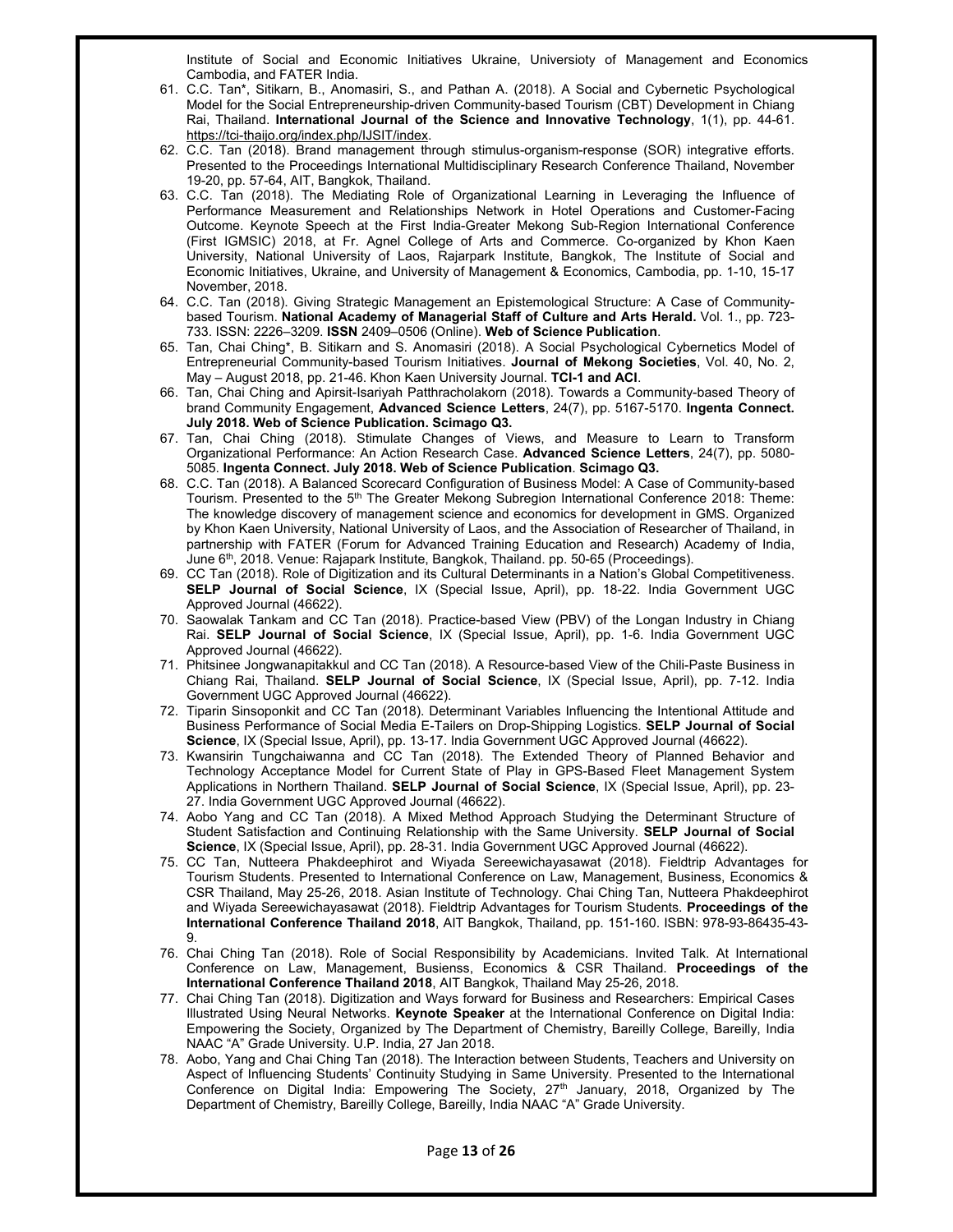- 79. Chai Ching Tan (**2018**). **Giving a Theoretical Context to MOST Framework of Strategic Management: A Literature Review.** In D. B. Ratnakar (Ed.). **Global Trends in Corporate Social Responsibility, Demonetization, Globalization and Business Sciences (pp. 1-18).** Vijayawada, India: IMRF International Publications. ISBN: 978-93-86435-35-4. [**Book Chapter**]
- 80. Chai Ching Tan (**2018**). **Building Student Loyalty to University: Contributing towards Cybernetic Psychology.** In D. B. Ratnakar (Ed.). Global Trends in Corporate Social Responsibility, Demonetization, Globalization and Business Sciences (pp. 19-40). Vijayawada, India: IMRF International Publications. ISBN: 978-93-86435-35-4. [**Book Chapter**]
- 81. Chai Ching Tan (**2018**). **An Advanced Strategic Management Text: A Research-Oriented Approach.**  First Edition. India: IMRF Publication House. ISBN: 978-93-86435-27-9. Total Pages: 340. (Single Space). [**Book**]
- 82. Chai Ching Tan and Bussabha Sitikarn (**2018**). **Coffee-and-Tea based and Social Entrepreneurship-Oriented Community-based Tourism (CBT) in Northern Thailand: Contributing towards a Theory.** First Edition. India: IMRF Publication House. ISBN: 978-93-86435-27-9. Total Pages: 186. (Single Space). [**Book**]
- 83. Chai Ching Tan (**2018**). Giving a Theoretical Context to Most Framework of Strategic Management: A Literature Review. **Business Sciences International Research Journal**, 5(Special), pp. 1-12. ISSN: 2321-3191. India University Grants Commission (**UGC**) approved list of Journal.
- 84. Chai Ching Tan (**2018**). Building Student Loyalty to University: Contributing towards Cybernetic Psychology. **Business Sciences International Research Journal**, 5(Special), pp. 43-57. ISSN: 2321- 3191. India University Grants Commission (**UGC**) approved list of Journal.
- 85. Chai Ching Tan (2017). Spiritual Intelligence Enabled Corporate Social Responsibility. **ICBE Journal of Business Studies,** 1(2), pp. 1-15. A Quarterly Publication of the Indian Council for Business Education. Acharya Nagarjuna University.
- 86. Chai Ching Tan (2017). A Fieldtrip Approach to Study Tour Guide in Shaping Student Tourist Experience, **Journal of Mekong Societies**, 13(2), pp. 23-44. (**TCI-1 and ACI**). **May-August 2017.**
- 87. Chai Ching Tan and Siroj Anomasiri (2017). Attention-based View Approach to the Use of Performance Measurements to Drive Organizational Performance. **Journal of Accounting Profession**, 13(39), pp. 58- 82. Thammasat University. ISSN: 1686-8293. **In Thai Journal Citation Index (TCI-1) and ACI (ASEAN Citation Index). November 2017.**
- 88. Chai Ching Tan (2017). A Structural Equation Modeling of National Competitiveness and its Drivers based on Hofstede's Cultural Value System. Presented to the International Conference on Sustainable Development Goals and National Workshop on Successful and Powerful Leadership through Spiritual Intelligence. Organized by Fr. Agnel College of Arts & Commerce, Pilar – Goa (NAAC Accredited Grade "A" University), 1-3 November 2017, Pilar Animation Center, Goa.
- 89. Chai Ching Tan (2017). Opening Speech. International Conference on Sustainable Development Goals and National Workshop on Successful and Powerful Leadership through Spiritual Intelligence. Organized by Fr. Agnel College of Arts & Commerce, Pilar – Goa (NAAC Accredited Grade "A" University), 1-3 November 2017, Pilar Animation Center, Goa.
- 90. Chai Ching Tan (2017). **Keynote Speech:** Studying a Group Tour to Xishuangbanna based on a Stimuli-Organism-Response (S-O-R) Framework: Implications to Marketers and Policy Makers. International Science Congress Thailand (ISCTH) 2017, October 2-3 2017, Asian Institute of Technology.
- 91. Chai Ching Tan, Siroj Anomasiri and Bussabha Sitikarn (2017). Studying a Group Tour to Xishuangbanna based on a Stimuli-Organism-Response (S-O-R) Framework: Implications to Marketers and Policy Makers. Presented to International Science Congress Thailand (ISCTH) 2017, October 2-3, Asian Institute of Technology and Proceeding of the International Science Congress Thailand (ISCTH) 2017, pp. 91-100. ISBN: 978-93-86435-17-0.
- 92. Chai Ching Tan (2017). Giving Strategic Management an Epistemological Structure. The 3<sup>rd</sup> International Conference on Statistic, Accounting and Management, 25-26 August, 2017.
- **93.** Chai Ching Tan, Bussabha Sitikarn, Siroj Anomasiri and Athitaya Pathan (2017), A Social and Cybernetic Psychological Model for the Social Entrepreneurship-driven Community-based Tourism (CBT) Development in Chiang Rai, Thailand. **Proceedings of the 4th Greater Mekong Sub-region International Conference (GMSIC) 2017** "The Knowledge Discovery of Management Science and Economics for Development in GMS", pp. 203-223. National University of Laos and Khon Kaen University. ISBN: 978-616-438-030-1 **(Best Paper Presentation Award). 14 July 2017.**
- 94. Chai Ching Tan (2017). A Fieldtrip Approach to Study Tour Guide in Shaping Student Tourist Experience. **Proceedings of the 4th Greater Mekong Sub-region International Conference (GMSIC) 2017** "The Knowledge Discovery of Management Science and Economics for Development in GMS", pp. 107-121. National University of Laos and Khon Kaen University. ISBN: 978-616-438-030-1. **14 July 2017.**
- 95. Chai Ching Tan, Wanwisa Praditmon, Arpakorn Pattanadeekul, and Sakolwan Chimwan (2017). Intercepting Stimulus-Organism-Response Model, Theory of Planned Behavior, and Theory of Expectancy Confirmation in the Study of Smartphone Consumer Behavior: A Thai University Student Perspective. **Proceedings of the 4th Greater Mekong Sub-region International Conference (GMSIC) 2017** "The Knowledge Discovery of Management Science and Economics for Development in GMS", pp. 321-339. National University of Laos and Khon Kaen University. ISBN: 978-616-438-030-1. **14 July 2017.**
- 96. Tan, C.C. (2017). Using Karl Popper's Three Ontological Worlds Creatively to Chart the Design and Implementation of Strategic Management for Spiritual and Organizational Performance Advantages. **Keynote Speech** delivered to the **ICSSAM (International Conference on Science, Social Sciences, Agriculture and Management) and Workshop on Soft Computing Modeling in Medical Sciences and Engineering**, sponsored by Department of Science and Technology, Government of India, and organized by Birla Institute of Applied Sciences, Bhimtal, Uttarkhand, India, in collaboration with Forum for Advanced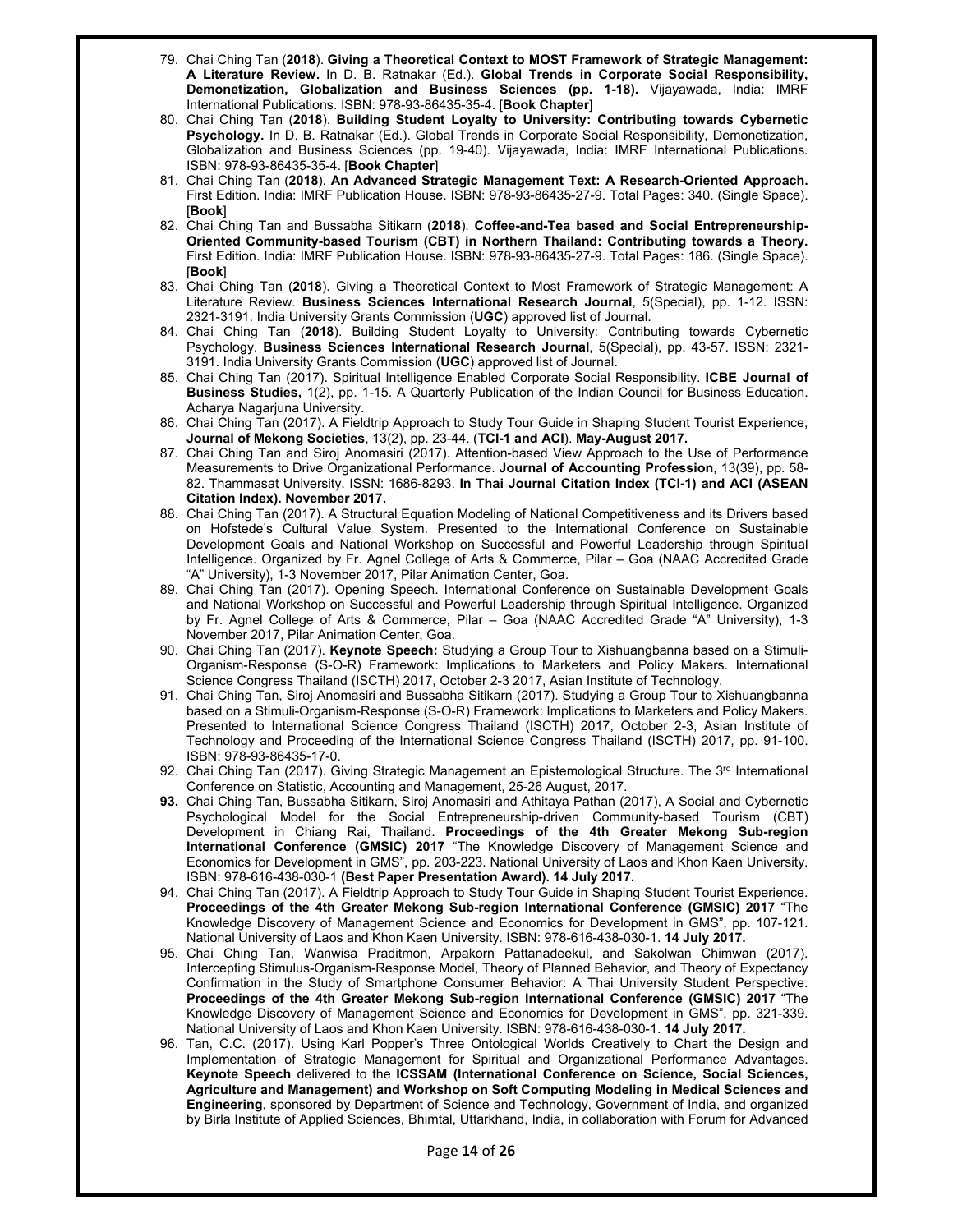Training Education and Research Academy of India (FAI) and Marathwada Mathematical Society, Aurangabad, 12-14 June, 2017, pp. 1-8.

- 97. Chai Ching Tan, Wanwisa Praditmon, Arpakorn Pattanadeekul, and Sakolwan Chimwan (2017). Intercepting Stimulus-Organism-Response Model, Theory of Planned Behavior and Theory of Expectancy Confirmation in the Study of Smartphone Consumer Behavior: A Thai University Student Perspective. Presented to the **ICSSAM (International Conference on Science, Social Sciences, Agriculture and Management) and Workshop on Soft Computing Modeling in Medical Sciences and Engineering**, sponsored by Department of Science and Technology, Government of India, and organized by Birla Institute of Applied Sciences, Bhimtal, Uttarkhand, India, in collaboration with Forum for Advanced Training Education and Research Academy of India (FAI) and Marathwada Mathematical Society, Aurangabad, 12-14 June, 2017, pp. 9-31.
- 98. Chai Ching Tan, Jeeranan Seema, Jikharin Autsahaanun, Chalita Pattana, Nidchakarn Kittikhun, Thaksina Leephithakrat, Tanapol Chuayord, Pimpisa Suwannasang, Sukritta Kongkaew, Thitirat Tongmee, and Teerapong Roengmanee (2017). Giving Student Engagement Study a Theoretical Base: Stimulus-Response (S-R) and Social Cognitive Theoretical Framework. Presented to the **ICSSAM (International Conference on Science, Social Sciences, Agriculture and Management) and Workshop on Soft Computing Modeling in Medical Sciences and Engineering**, sponsored by Department of Science and Technology, Government of India, and organized by Birla Institute of Applied Sciences, Bhimtal, Uttarkhand, India, in collaboration with Forum for Advanced Training Education and Research Academy of India (FAI) and Marathwada Mathematical Society, Aurangabad, 12-14 June, 2017, pp. 32-54.
- 99. Tan, C.C. (2017), A Cybernetic Approach to Supply Chain Management: Taking Japanese 5S Concept as its Operative Structure, **Keynote Speech** delivered to the **IEEE International Conference on Advances in Mechanical, Industrial, Automation and Management Systems (AMIAMS-2017),** 3-5 February 2017, Organized by Department of Mechanical Engineering, Motilal Nehru National Institute of Technology (MNNIT), Allahabad, India
- 100. Tan, C.C. (2017), Spiritual Intelligence-Enabled Corporate Social Responsibility, **Keynote Speech**  delivered to the **Global Summit on Corporate Social Responsibility 2017**, Acharya Nagarjuna University (Ranked One in Intellectual Capital & Learning Experience as the Best Business School in India), Guntur, Andhra Pradesh, India, March 29-31.
- 101. Tan, C.C. (2017), Spiritual Intelligence-Enabled Corporate Social Responsibility, **Keynote Speech**  delivered to **and Chairperson** at the **International Conference on Women Entrepreneurship, E Commerce, Management, Law, Gender Studies, Humanities & Social Sciences 2017**: Govt. of India Approved Conference MHA Vide: F.No. 42170266/CC; MEA: F.No. AA/162/01/2017-388, Organized by International Multidisciplinary Research Foundation, in Collaboration with Center for Scientific Research Foundation and UNESCO, Gao, India, March 30-April 1, 2017.
- 102. Tan, C.C. (2017), Spiritual Intelligence-Enabled Corporate Social Responsibility**. Proceedings of the International Conference on Women Entrepreneurship, E Commerce, Management, Law, Gender Studies, Humanities, & Social Sciences 2017, pp. 20-30, ISBN: 978-93-86435-03-3.**
- 103. Tan, C.C. (2017), CONTRIBUTING TOWARDS A STIMULATING-ORGANISM-RESPONSE (SOR) MODEL OF TOUR-GUIDE STIMULATED TOURIST BEHAVIORAL STUDY, **Proceedings of the International Conference on Advances in English Studies, Education & Women Empowerment – ESEWE 2017**: Govt. of India Approved Conference: MHA Vide: F No 42170006/CC; MEA: F. No AA/162/01/2016-1244, Carmel College, Nuvem, Goa, India, February 2-4, 2017.
- 104. Tan, C.C. (2017), CONTRIBUTING TOWARDS A STIMULATING-ORGANISM-RESPONSE (SOR) MODEL OF TOUR-GUIDE STIMULATED TOURIST BEHAVIORAL STUDY, **Arts & Education International Research Journal**, Vol. 4, Issue 1, pp. 93-96, ISSN 2349-1353. India University Grants Commission (UGC) approved list of Journal.
- 105. Tan, C.C. (2017). **Stimulate Changes of Views, and Measure to Learn to Transform Organizational Performance: An Action Research Case.** 2nd Advances in Social Sciences Research International Conference (ASSRIC) Location: Bandung, INDONESIA Date: MAY 05-06, 2017.
- 106. Tan, Chai Ching; Apisit-Isariyah, Patthracholakorn (2017). **Towards a Community-Based Theory of Brand Community Engagement**. Conference: 2nd Advances in Social Sciences Research International Conference (ASSRIC) Location: Bandung, INDONESIA Date: MAY 05-06, 2017
- **107.** Tan, C.C. (2016), Towards a Phenomenological Theory of Corporate Social Responsibility and its Spirited Services, **India**: IMRF Publication House. **ISBN 978-93-84124-99-1. (Book)**
- 108. Tan, C.C. (2016), Towards a Community-based Theory of Brand Community Engagement, **Keynote Speech** delivered to the IPN Conference, 21-22 October, 2016, Chiang Mai, Thailand.
- 109. Tan, C.C. (2016), Exploring the Dynamics Characteristics of Organizational Learning and the Enablers for Business Success: A Single Case Study, **Business Sciences International Research Journal**, 4(2), pp. 84-87. India University Grants Commission (UGC) approved list of Journal.
- 110. Tan, C.C. (2016), Merging Concepts of Brand Community Engagement, Consumer Brand Identification, Value Co-Creation and Parasocial Relationship and Interaction: A Typological Study in Embracing for Social Media-Mediated Marketing Era. Presented to the **International Multidisciplinary Academic Conference**, as **Invited Talk**, Organized by The International Multidisciplinary Research Foundation India, Center for Research Education and Institute for Foreign Affairs & Diplomacy India, Pattaya, September 26- 28.
- 111. Tan, C.C. (2016), Exploring the Dynamics Characteristics of Organizational Learning and the Enablers for Business Success: A Single Case Study. Paper presented to the **International Multidisciplinary Academic Conference**, Organized by The International Multidisciplinary Research Foundation India, Center for Research Education and Institute for Foreign Affairs & Diplomacy India, Pattaya, September 26- 28.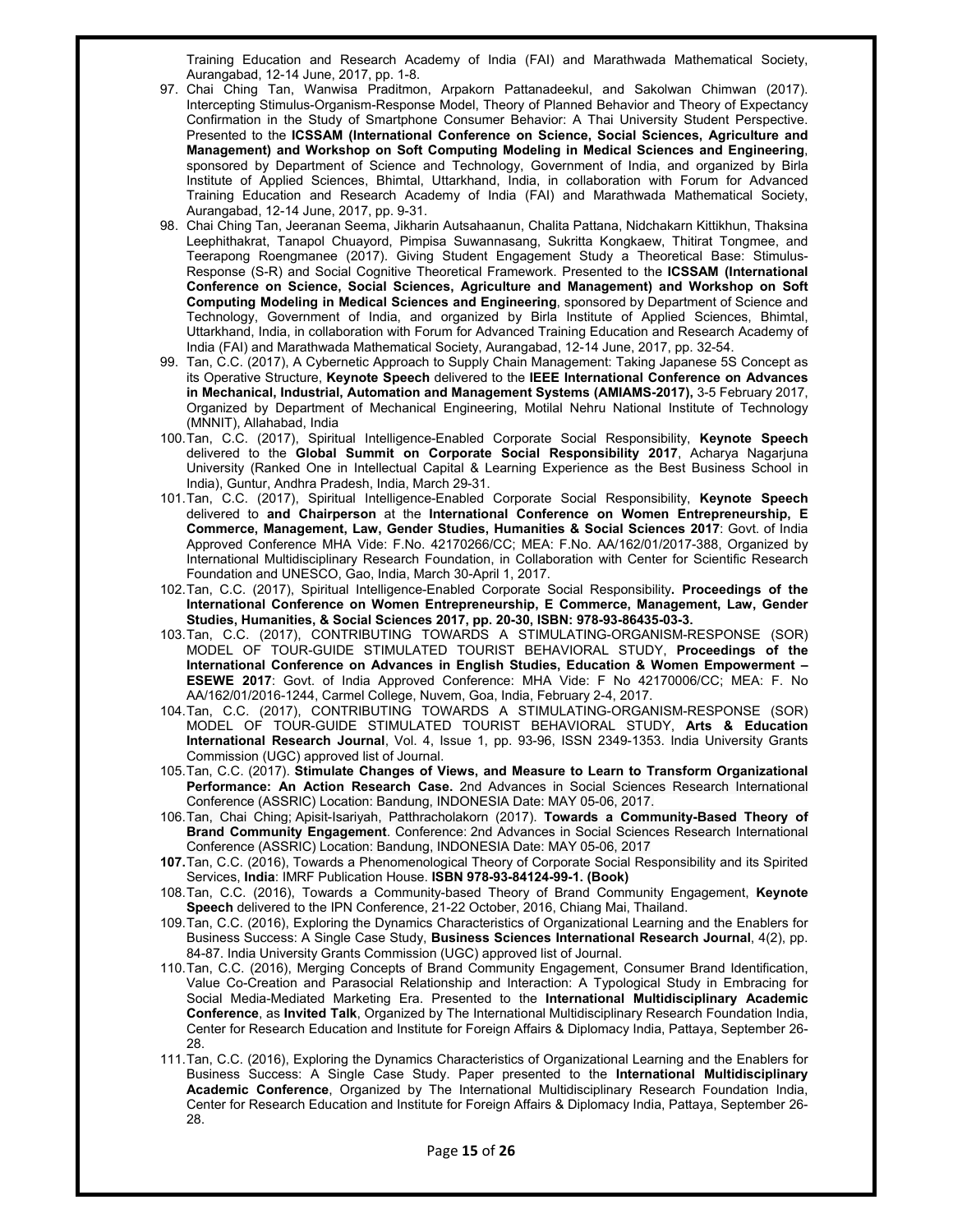- 112. Tan, C.C., Pornpimol Chaisanit, and Aung Zaw Moe (**2016**), An Exploratory Study of Hotel Employees' States of Engagement and its Horizontal Job Activity and Vertically Supporting Antecedents: A Survey of the Hotels in Nay Pyi Taw and Bagan, Myanmar. **Entrepreneurship and Business Innovation Journal, 1(1), pp. 17-37.**
- 113. Aung Zaw Moe and Chai Ching Tan (2016). Using the Business Model Concept as a Broad-based S-O-R (Stimulating-Organism-Response) Consumer Behavior Model for Tourism Industry: The Case of Bagan,  ${\sf Myanmar.}$  การใช้แนวคิดแบบจำลองทางธุรกิจและแบบจำลองสิ่งกระตุ้นและการตอบสนองทางการตลาดของพฤติกรรมผู้บริโภคในอุตสาหกรรมการ ท่องเที่ยว**:** กรณีศึกษาเมืองพกาม ุ ประเทศเมียนมาร**. Journal of Mekong Societies, 12(2), pp. 21-44. TCI-1 and ACI.** ์
- 114. Tan, C.C. (**2016**), Empirically Validating a Buddhist Noble Eightfold Path Approach in the Study of Consumer and Organizational Behaviors. Presented to the **7th International Research Symposium in Service Management, IRSSM-7 2016**, 02-06 August, 2016, Mahidol University International College, Nakhon Pathom, Thailand. [**Awarded the 2016 Highly Commented Award by Emerald LiteratiNetwork and Journal of Service Management and Highly Recommended Paper Award by the IRSSM-7**]
- 115. Tan, C.C., Pornpimol Chaisanit, and Aug Zaw Moe (**2016**), An Exploratory Study of Hotel Employees' States of Engagement and its Horizontal Job Activity and Vertically Supporting Antecedents: A Survey of the Hotels in Nay Pyi Taw and Bagan, Myanmar. Paper presented to the **3rd Greater Mekong Subregion International Conference (GMSIC) 2016,** Proceeding GMSIC 2016 "Modern Business Management and Economics for Development in The Greater Mekong Subregion," pp. 8-28. Faculty of Business Administration, Non Khai Business School (NBS), Khon Kaen University. [**Awarded the Best Paper Award**]
- 116. Biamukda, S.and C.C. Tan (**2016**), Factors Influencing High-Involvement Behaviors in the Real-Estate Investment in Northern Thailand**, The Journal of Behavioral Science**, 11(1), pp. 31-44. (**TCI-1 and ACI**, **Scopus**). Srinakharinwirot University (The Behavioral Science Research Institute). **ISSN (print)**: 1906- 4675.
- 117. Tan, C.C. (**2015**), Stimulate changes of views, and measure to learn to transform organizational performance: An Action Research Case, A **Keynote Speech** presented to **ICAESS (International Conference on Arts, Education and Social Science) 2015**, October 9-10, Chiang Mai.
- 118. Tan, C.C., Kantabutra, S., Pratsanee Nakeeree, and Pattaramok Pongsata (**2015**), "Hermeneutical Phenomenology Approach Using Student's Field Trip Experiences for Learning about Tourist Experience Phenomenon," **Australian Journal of Basic and Applied Sciences**, 9(12), pp. 37-43.
- 119. Tan, C.C., Kantabutra S., Pratsanee Nakeeree, and Pattaramok Pongsata (**2015**), "Hermeneutical Phenomenology Approach Using Student's Field Trip Experiences for Learning about Tourist Experience Phenomenon," Presented to the International Conference on Tourism and Hospitality (ICTH 2015) at Penang, 24-25 April. [**Awarded the Best Paper Award**]
- 120. Tan, C.C., Chatrudee Jongsureyapart, and Sangchan, Kantabutra (**2014**), "The Roles of Personality Traits and Experiential Learning Style Preferences in Academic and Team-based Project Performance: A Case at Mae Fah Luang University and Its Implications for HRD," **Thailand HR Journal**, Vol. 6, pp. 126-155.
- 121. Tan, C.C. and Sangchan, Kantabutra (**2014**), "Towards a Theory of National and Organizational Level Ethical Leadership for Sustainable Competitive Advantage," **AFBE Journal**, 7(1), pp. 39-61.
- 122. Tan, C.C. and Kantabutra, S. (**2014**), "A Critical Literature Review in Conceptualizing a Structural Framework to Position Buddhist Inquiry Paradigms." Presented to the **ICHUSO (International Conference on Humanistic and Social Sciences 2014)**, 20-21 November, Khon Kaen University, Thailand.
- 123. Tan, C.C. and Kantabutra, S. (**2014**), A Critical Literature Review in Conceptualizing a Structural Framework to Position Buddhist Inquiry Paradigms, **MFU Connexion Journal of Humanities and Social Sciences**, 3(2), pp. 65-92. **TCI-1**.
- 124. Tan, C.C. and Kantabutra, S. (**2014**), Towards a Theory of National, Organizational, and Task Level of Ethical Innovation Leadership for Sustainable Competitive Advantage, **Mae Fah Luang University International Conference**, 11-12 February, 2014, Mae Fah Luang University, Chiang Rai, Thailand.
- 125. C.C. Tan (**2010**), "Beyond Green Oceans Strategies to a Buddhist Theory of Learning based on Mindfulness Training at Our Citta (Heart-Mind, Consciousness) Level Directly, **Human Resource and Organization Development Journal**, 1/2553, pp. 19-64. The National Institute of Development Administration (NIDA) University, Thailand.
- 126. C.C. Tan (**2009**), "A Buddhist Theory of Learning," Presented to the AIB Southeast Asia Regional Conference (Southeast Asia Chapter of the Academy of International Business (AIBSEAR)) in Hong Kong, Theme: Revitalizing the Global Economy: Challenges and Strategies for Sustainable Growth, Lingnan University, Hong Kong, December 3-5, 2009
- 127. C.C. Tan (**2009**), "A Buddhist Theory of Organizational Learning, Performance Measurement and Action Research," Presented to the AIB Southeast Asia Regional Conference (Southeast Asia Chapter of the Academy of International Business (AIBSEAR)) in Hong Kong, Theme: Revitalizing the Global Economy: Challenges and Strategies for Sustainable Growth, Lingnan University, Hong Kong, December 3-5, 2009
- 128. C.C. Tan (**2009**), "Grounding Red, Blue, and Green Oceans Strategies to a Buddhist Theory of Learning based on Mindfulness Training at Our Citta (Heart-Mind, Consciousness) Level Directly," Presented to the 2009 AGBA (Academy for Global Advancement), the Sixth Annual World Congress, Universiti Utara Malaysia, December 27-31.
- 129. Tan, C.C. (**2007**), "Double-Loop Learning Performance Measurement System Part I: Laying the Groundwork on the Theories of Organizational Learning," Presented to the Winter 2007 Global Conference on Business and Finance (GCBF), IBFR-GCBF Proceedings, 2(1), 91-95. South Padre Island, Texas, USA, Jan 3-6: ISSN 1931-0285.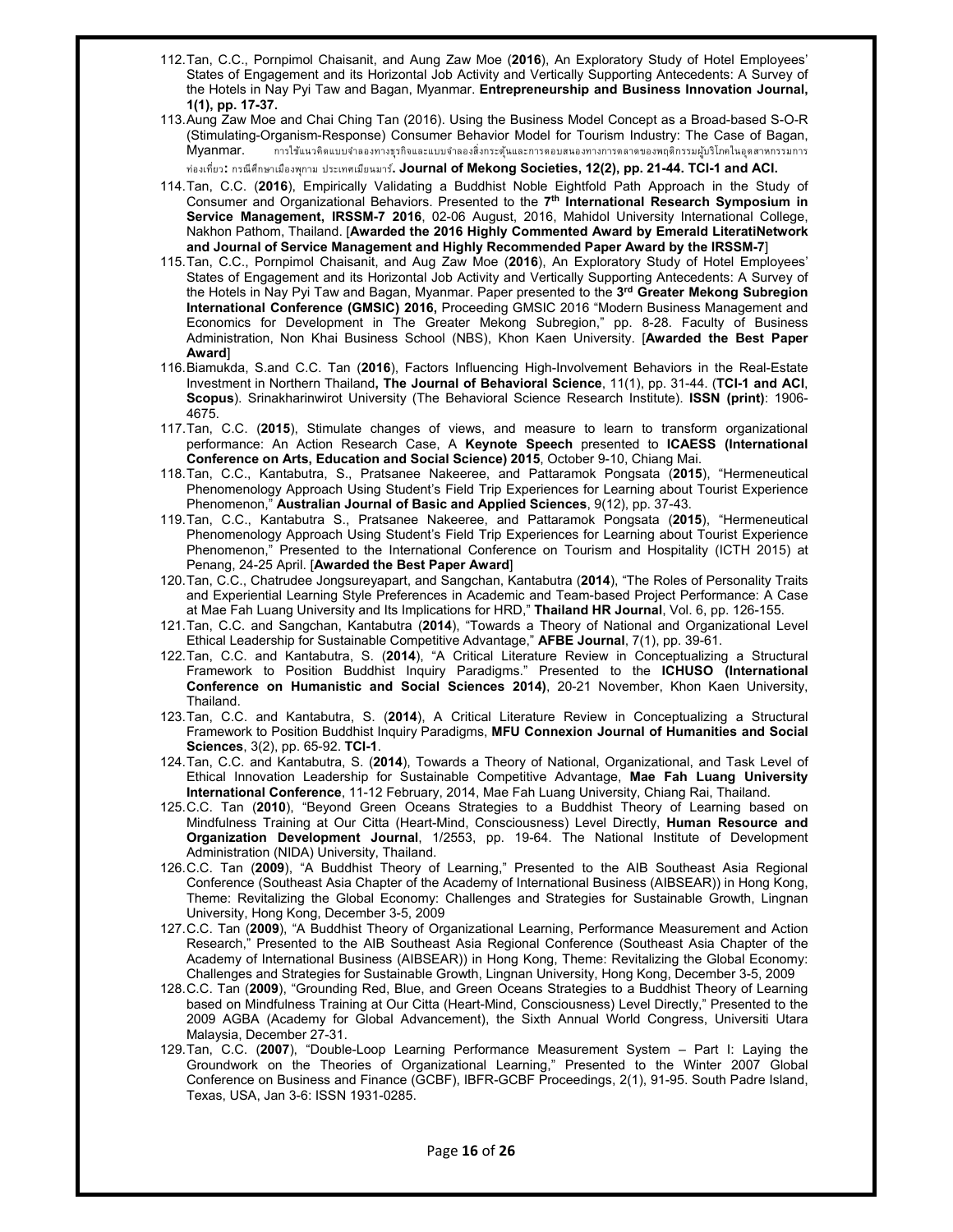- 130. Tan, C.C. (**2007**), "Double-Loop Learning Performance Measurement System Part II: Unifying Schools of Thought," Presented to the Winter 2007 Global Conference on Business and Finance (GCBF), IBFR-GCBF Proceedings, 2(1), 96-100. South Padre Island, Texas, USA, Jan 3-6: ISSN 1931-0285.
- 131. Tan, C.C. (2006), The Theory and Practice of Change Management," **Asian Business & Management Journal**, 5, pp. 153-155. **Schimago Q2**.
- 132. Tan, C.C. (2006), "A Systemic-Learning Approach to Performance Measurement System in Global Business Environment," presented to the 2006 Global Business Conference with the theme "A New Paradigm, New Techniques for Global Business Development and Strategy," June 22-23, Bangkok, Thailand, Organized by Burapha University, Graduate School of Commerce.
- 133. Tan, C.C. (**2006**), "Systemic Learning Model to PMS as Knowledge Management, Living Organization and Strategic Learning System – Part I: Definitional Groundwork," **Keynote Speaker** at the AFBE Conference, The National Advanced Training Institute, Hanoi, Vietnam, 4-5 December.
- 134. Tan, C.C. (**2006**), "Systemic Learning Model to PMS as Knowledge Management, Living Organization and Strategic Learning System – Part II: Theoretical Framework," **Keynote Speaker** at the AFBE Conference, The National Advanced Training Institute, Hanoi, Vietnam, 4-5 December.
- 135. Tan, C.C. (**2006**), "Laying the Groundwork on the Theories of Organizational Learning in Performance Measurement System," Presented to 2006 AIB Southeast Asia Regional Conference, 7-9 December, Organized by HK Institute of Business Studies (HKIBS) and Bangkok University, Bangkok.
- 136. Tan, C.C. (**2006**), "Unifying Schools of Thought in Performance Measurement System," Presented to 2006 AIB Southeast Asia Regional Conference, 7-9 December, Organized by HK Institute of Business Studies (HKIBS) and Bangkok University, Bangkok.
- 137. Tan, C.C. (**2004**), "A Value-Serviced Systemic Balanced Scorecard for Sustainable Competitive Advantage," presented to the Eight Australian International Performance Management Symposium (EPM2004): Leadership, Culture & Performance, Canberra: College of Performance Management, The First College of the Project Management Institute, 18-20 February.
- 138. Tan, C.C. (**2004**), "Balanced Scorecard Model for Managers," The Nation, Jan. 21, 29 (50310), pg. 36.
- 139. C.C. Tan, S.O'Pitagchewin, P. Priyawat, S. Arsirapongpisit, and T. Ittichai (**2003**) "Towards a Postmodern Spirituality-based Business Strategy," **Euro Asia Journal of Management**, 13(1), pp. 9-18.
- 140. C.C. Tan, S.O'Pitagchewin (**2003**), "Towards an Organizational Change and Innovation Model from a Literature Review," Presented to the Pan-Pacific Business Association Conference in Shanghai, China, 2003.
- 141. C.C. Tan (**2003**), "A Postmodern Systemic Balanced Scorecard," Presented to the Pan-Pacific Business Association Conference in Shanghai, China, 2003.
- 142. C.C. Tan (**2002**), "A Balanced Scorecard Approach to Educational Institution," presented to the ICSTM-2002 Proceedings (International Conference on Systems Thinking and Management), University of Salford, April 3-5, UK.
- 143. C.C. Tan (**2002**), "Law of Physics as Robust Business Strategy," presented to 2nd ICSTM-2002 Proceedings (International Conference on Systems Thinking and Management), University of Salford, United Kingdom, 3-5<sup>th</sup> April.
- 144. C.C. Tan (**2002**), "Law of Physics as Robust Business Strategy," presented at the 2002 ICMS (International Conference in Management Sciences), Tamkang University, Taiwan, June 1.
- 145. C.C. Tan (**2002**) "Towards a Spirituality based Postmodern Business Strategy," presented to the Asia Pacific Economics & Business Conference, Oct. 2-4, 2002 in Kuching, Malaysia.
- 146. C.C. Tan (**2002**) "Critical Revisit to Performance Measurement from the Spirituality Postmodernism and Quantum-Relativisticism," presented to the Asia Pacific Economics & Business Conference, Oct. 2-4, 2002 in Kuching, Malaysia.
- 147. C.C. Tan and S. Arsirapongpisit (**2002**) "Critical Revisit to Performance Measurement from the Spirituality Postmodernism and Quantum-Relativisticism," presented to the 7<sup>th</sup> APDSI (Asia Pacific Decision Science Institute) 2002 Conference, July 24-27, Thailand.
- 148. Tan, C.C. (**2002**), Towards A Spirituality based Postmodern Business Strategy, presented to the 2002 Hawaii International Conference on Business, June 18-22.
- 149. Tan, C.C. (**2002**), "A Critical Revisit to Performance Measurement from the Spirituality Postmodernism and Quantum-Relativisticism," presented to the 2002 Hawaii International Conference on Business, June 18-22.
- 150. C.C. Tan and Saroj O'Pitagchewin (2002), "TMAL (Thinking Metaphorically and Action Learning): The Catalyst for Sustainable Competitive Advantage in Higher Learning Institutions," presented to EDU-COM 2002, Higher Education Without Borders Sustainable Development in Higher Education, 25-27 November at The Hotel Sofitel, Khon Kaen, organized by Edith Cowan University and Khon Kaen University in Thailand.
- 151. C.C. Tan and S. Arsirapongpisit (**2002**), "Metaphorical Thinking and Action Learning (MTAL) in Higher Education Organizations (HEOS)," Proceeding of CoLT Conference on Leading and Learning 20002, International Conference on the Challenge of Learning and Teaching in a Brave New World: Issues and Opportunities in Borderless Education, Oct. 14-16, Organized by the School of Cognitive Sciences & Education, Universiti Utara Malaysia, Hatyai City College, and the Institute for Child and Adolescent Educational Advancement, Hatyai, Thailand, pp. 333-353.
- 152. C.C. Tan (**2001**), "A Balanced Scorecard Approach to Educational Institution," presented to the 7th Annual UNESCO-ACEID International Conference on Education, Bangkok, Thailand, 11-14 Dec.
- 153. Tan, C.C. and Zomaya, A.Y. (**1998**), A Frequency-Dependent Direct Adaptive Scheme for Robot Manipulators: A Case of Model following Motion Control, **Journal of Intelligent and Robotic Systems: Theory and Applications**, 22(1), pp 1-21. **Scopus, Scimago Q1.**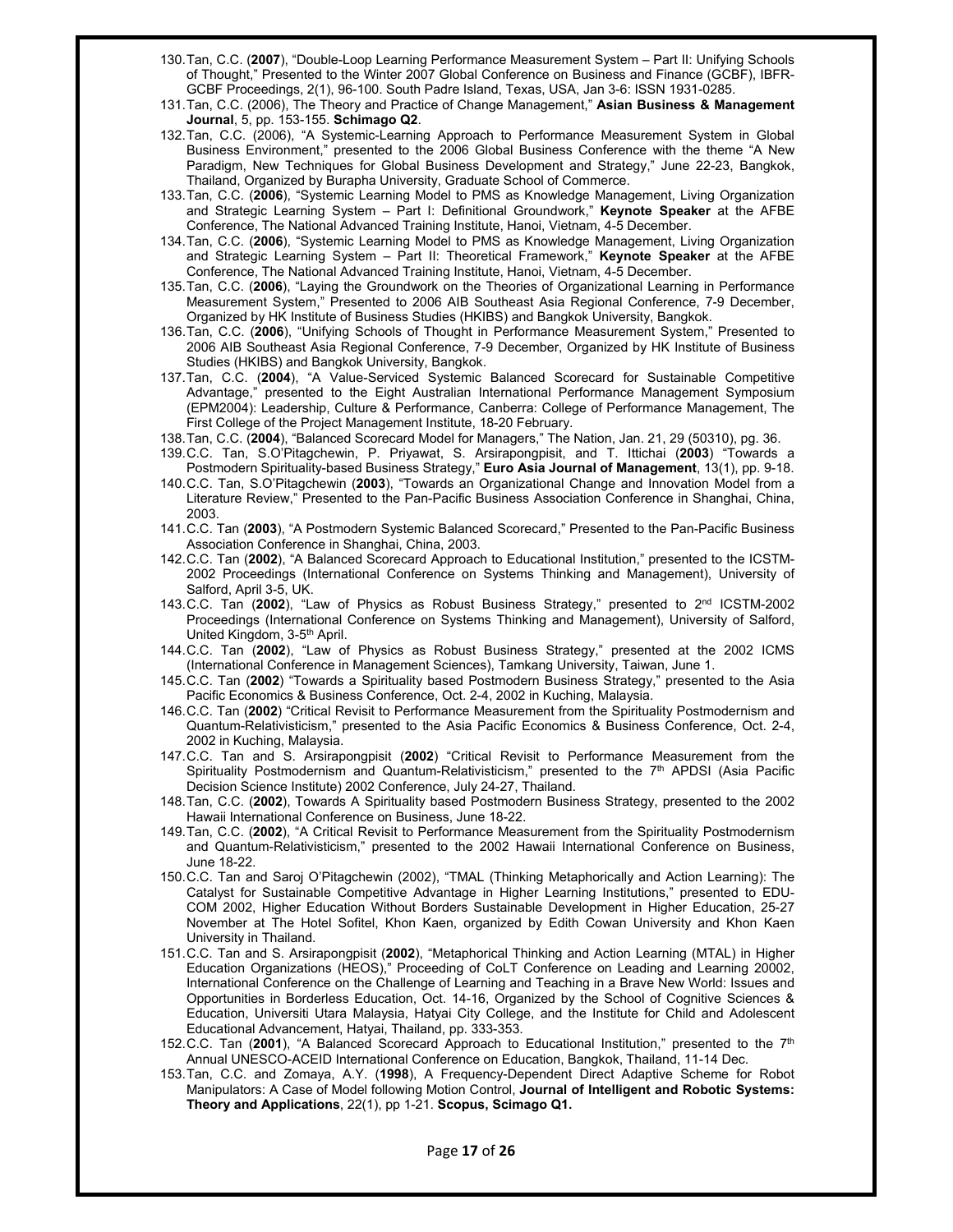- 154. Tan, CC and Sammons, CA. Robust and Simpler Ways in Which Fuzzy Logic Controller is Developed [online]. In: Yuen, Wai Yee Daniel (Editor); Broadbridge, Philip (Editor); Steiner, Joseph M. (Editor). Proceedings of the Second Biennial Australian Engineering Mathematics Conference: 1996; Engineering Mathematics; Research, Education and Industry Linkage. Barton, ACT: Institution of Engineers, Australia, 1996: 243-250. National conference publication (Institution of Engineers, Australia): no. 96/08.
- 155. Tan, C.C. and C.A. Sammons (**1995**), "Adaptive Controller Design for Robot Manipulator," **26th International Symposium on Industrial Robots**, 4-6 Oct. 1995, Singapore.
- 156. C.A. Sammons and Tan, C.C. (**1995**), "Robotics and Automation Training A Scheme for Technicians," **26th International Symposium on Industrial Robots**, 4-6 Oct.
- 157. S. H. Chan, Y. S. Wang and C. C. Tan (**1994**), "The Effect of Mass Transfer on Kelvin-Helmholtz Instability at the Gas-Liquid Interface of a Sonic Reacting and Non-Reacting Gas Jet Submerged in a Liquid," **International Journal of Heat and Mass Transfer**, Vol..37, No. 7, pp.1123-1132, 1994. **Scopus, Scimago Q1.**
- 158. S. H. Chan, Y. S. Wang and C. C. Tan (**1994**), "The Effect of Mass Transfer on Kelvin-Helmholtz Instability at the Gas-Liquid Interface of a Sonic Reacting and Non-Reacting Gas Jet Submerged in a Liquid," Applied Mechanics Reviews, 47(10), pp. J1263.
- 159. S.H. Chan, Y.S. Wang and C.C. Tan (**1994**), Instability of Liquid-Vapor Interface in a Reacting Choked Flow, Presented to the Central States Section of the Combustion Institution: Combustion Fundamentals and Applications, Wisconsin Center, 702 Landon Street, University of Wisconsin-Madison, Wisconsin, pp. 385-389.
- 160. S.H. Chang, Y.S. Wang, and C.C. Tan (**1992**), "Theoretical Study of Reacting Gas Jets Submerged in Liquid Metals: An Instability Study," 5th ONR Meeting, Washington, D. C., October.
- 161. S. H. Chan, Y. S. Wang and C. C. Tan (1994), "Instability of Liquid-Vapor Interface in a Reacting Choked Flow," presentation to the Combustion Institute Technical Meeting, Central States Section, University of Wisconsin-Madison, June.
- 162. Tan, C.C. and A.Y. Zomaya (**1993**), "Neural-Network-based Direct Adaptive Controller Design for Nonlinear Robot Manipulators," Proceedings of  $32^{nd}$  IEEE Conference on Decision and Control, 15-17<sup>th</sup> December, San Antonio, Texas USA. **Scopus**.
- 163. Tan, C.C. and A.Y. Zomaya (1993) "Nonlinear L1 and L<sup>ool</sup> Identification for CH4 Air Combustion," Proceedings of 32<sup>nd</sup> IEEE Conference on Decision and Control, Vol. 1, 15-17<sup>th</sup> December, San Antonio, Texas USA. **Scopus.**
- 164. Tan, C.C. and A.Y. Zomaya (1993) "Nonlinear L1 and L<sup>oo</sup> Identification on Class 1 Robot Manipulator and Complex Chemical Equilibrium Computation," Proceedings of 2<sup>nd</sup> IEEE Conference on Control Applications, 2(2), 13-16<sup>th</sup> September, Vancouver, British Columbia, Canada. IEEE Catalog No.: 93CH3243-3. **Scopus**.
- 165. Tan, C.C. and A.Y. Zomaya (**1993**) "H2 Stabilizing and Neural Adaptive Controller Design for Robot Manipulator," First Australian and New Zealand Conference on Intelligent Information Systems, ANZIIS-93, 1-3 Dec. 1993, Western Australia.
- 166. Tan, C. C., & Zomaya, A. Y. (1993). H2 Stabilizing Neural Adaptive Controller Design for Robotic Manipulators. Perth: IEEE, Institute of Electrical and Electronics Engineers. Vol. 1, pp. 99-103.
- 167. S. H. Chan and C. C. Tan (**1992**), "Complex Equilibrium Calculations by Simplex and Duality Theories with Applications to Liquid Metal Fuel Propulsion Systems," **Combustion and Flame**, Vol. 88, 1992, pp. 123-136. **Scopus, Scimago Q1.**
- 168. S.H. Chan and C.C. Tan (**1991**), "Complex Chemical Equilibrium Calculations by Simplex Method and Duality Theory," **7th Symposium on Thermo-physical Properties**, Boulder, CO, June, 1991.
- 169. Tan, C.C. (**1991**), "One-Point Method in Complex Chemical Equilibrium Analysis with Applications in Multiphase Jet Diffusion Flame," presented to the Mechanical Engineering Conference, Chiang Mai University, Thailand.
- 170. C.C. Tan (**1991**), "Determination of Micro-explosion Time for Water-Emulsified Fuel Reacting with Air," presented to the Mechanical Engineering Conference, Chiang Mai University, Thailand.
- 171. C.C. Tan (**1991**), "Analysis of evaporation and condensation on stratified reacting submerged jet by Kelvin Helmholtz Instability Theory", presented to the Mechanical Engineering Conference, Chiang Mai University, Thailand.
- 172. S.H. Chan, C.C. Tan, P.J. Janke and Y.G. Zhao (**1990**), "Li-SF6 Combustion in Stored Chemical Energy Propulsion Systems," **Symposium (International) on Combustion, Vol. 23, Issue 1, pp. 1139-1146. Scopus.**
- 173. S.H. Chan, C.C. Tan, P.J. Janke and Y.G. Zhao (**1990**), "Li-SF6 Combustion in Stored Chemical Energy Propulsion Systems," Technical Report (Oct 1-1989 to Sept 30, 1990) prepared for the Department of the Navy Office of Naval Research, Arlington, VA 22217, under contract number No: N00014-89-J-1267 (10/1/88-9/30/90), Department of Mechanical Engineering, University of Wisconsin-Milwaukee, P.O. Box, 784, Milwaukee, Wisconsin, 53201, USA. Total 69 Pages.
- 174. S.H. Chan, Y.G. Zhao, P.J. Janke, and C.C. Tan (**1990**), "Combustion of Turbulent Gaseous Fluorine Jets Submerged in Molten Lithium Fuel," AIAA/ASME Thermophysics and Heat Transfer Conference, Heat Transfer in Combustion Systems, HTD-Vol. 142, pp. 23-31.
- 175. Chan, S.H. and Tan, C.C. (**1990**), "Simplex Method and Duality Theory in Liquid Metal Combustion," 1990 Technical Meeting, The Eastern Section of the Combustion Institute, Orlando, Florida, December 3-5.
- 176. Chan, S.H. and Tan, C.C. (**1990**), "Simplex Method and Duality Theory in Liquid Metal Combustion," Fall Technical Meeting, Eastern Section: The Combustion Institute, Orlando, FL, September, 1990.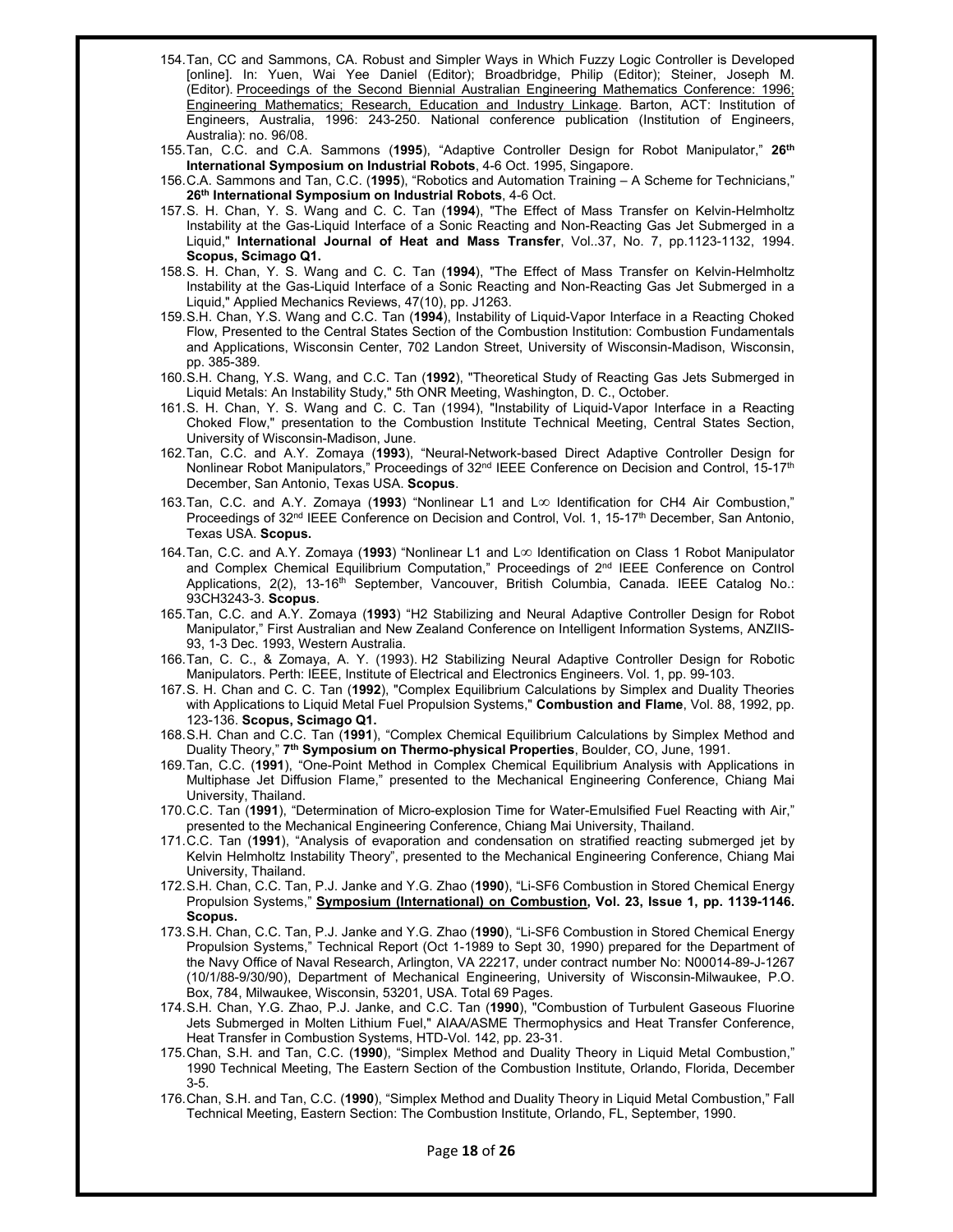177. C. C. Tan (**1990**), "Equilibrium State Relationships of Alkali Metals Reacting with Halogen or Halogenated Gases," Department of Mechanical Engineering, University of Wisconsin-Milwaukee, May 1990.

#### **Student Thesis Journal Publications**

- 178. Neim, N., & Chai Ching Tan (2020). Netnographic analysis of world's luxury hotels from TripAdvisor's platform. Shanlax International Journal of Management, 8(1),18-25.
- 179. Jawcharonrux, W., & Chai Ching Tan (2020). Readiness of Thailand hotels, hospitals and tourist attractions in medical tourism. Shanlax International Journal of Management, 8(1),26-31.
- 180. Muangmoon, N., & Chai Ching Tan (2020). Role of customer participation behavior and doctor's caring attitude as the base for dental service perceptoons to contributing to competitive advantage,  $8(1)$ ,  $8-13$ .
- 181. Saowalak Tankam, Chai Ching Tan, Suthep Nimsai, Khin Mong Nyunt, and Chatrudee Jonsuriyapart (2017). A Practice-based View Approach to Explain the Dried Longan Industry Performances in Chiang Rai: A Case Study. **SUIC International Journal**, 1(1), pp. 155-182.
- 182. Patthracholakorn Apisit-isariyah and C.C. Tan (2016), A Netnography-Based Study of Customer Advocacy-Enabled Brand Community Engagement for the Wedding Services: A Thai Perspective, Business Sciences International Research Journal, 4(2), pp. 88-97. India University Grants Commission (UGC) approved list of Journal.
- 183. Sineenath Rugkhumkaew and C.C. Tan (2016), The Interplay Relationship Architecture between Customer Brand Identification, Brand Image, Value Co-Creation and Customer Loyalty in Starbucks Social Community Platform: A Netnography-based Research Method Approach, **Business Sciences International Research Journal**, 4(2), pp. 98-105. India University Grants Commission (UGC) approved list of Journal.
- 184. Dawaree Theenanont and C.C. Tan (2016), Studying the Nature of Parasocial Interaction and Its Stimuli and Response: Netnography Studying Thai Kentucky Fried Chicken, **Business Sciences International Research Journal**, 4(2), pp. 106-111. India University Grants Commission (UGC) approved list of Journal.
- 185. Xiaoyao Yue and C.C. Tan (2016), A Critical Study of the Nature of and Factors influencing Student Engagement and Academic and Social Performances: A Mixed Survey-and-Netnography Method, **Business Sciences International Research Journal**, 4(2), pp. 106-111, pp. 112-123. India University Grants Commission (UGC) approved list of Journal.
- 186. Pattracholakorn Apisit-isariyah, C.C. Tan, Chatrudee Jongsureyapart, and Pratsanee Nakeeree (**2016**), A Grounded Theory Approach to Suggest How the Domestic Airlines in Thailand Can Improve their Service Quality. **Entrepreneurship and Business Innovation Journal, 1(1), pp. 1-16.**
- 187. Sineenath Rugkhumkaew, C.C. Tan, Chatrudee Jongsureyapart, and Pratsanee Nakeeree (**2016**). A Broad-based Interview Approach to Study the Current States of Consumer Experiences at Thai Starbucks. **Entrepreneurship and Business Innovation Journal, 1(1), pp. 38-68.**
- 188. Nanda, S.M. and Chai Ching Tan (**2015**), Industry Social Responsibility (ISR) through Theories of Business Ethics: A Case with the Tourism Development in Bagan, Myanmar, **International Journal of Business, Management & Social Sciences**, Vol. IV, Issue 9(I), pp. 109-113.
- 189. Aung Zaw Moe and Chai Ching Tan (**2015**), Business Model for a Sustainable Tourism Industry A Critical Literature Review**, International Journal of Business, Management & Social Sciences**, Vol. IV, Issue 9(I), pp. 103-108.
- 190. Irfandi Djailani and Chai Ching Tan (**2015**), Proposing an Overall Resource Effectiveness (ORE) as a Measurement Framework for Resource-based View (RBV) of Competition – A Focus Group Approach, **International Journal of Business, Management & Social Sciences**, Vol. IV, Issue 9(I), pp. 87-91.
- 191. Songkwan Nakinbodee, Chai Ching Tan, Sangchan Kantabutra, Chatrudee Jongsuriyapart, and Pratsanee Nakeeree (**2015**), A Critical Look into Customer Satisfaction at a Conferencing Setting by Situating within Social Environmental Psychology: A Case with Mae Fah Luang University's Wanasom Conferencing Service, **International Journal of Business, Management & Social Sciences**, Vol. IV, Issue 9(I), pp. 98- 102.
- 192. Teewattanawong PraPun, Chai Ching Tan, Chatrudee Jongsuriyapart, and Sangchan Kantabutra (**2015**), Intercepting Resource-based View and Market-Positioning Approaches in Studying University Student Satisfaction Level: A Case with Mae Fah Luang University, **International Journal of Business, Management & Social Sciences**, Vol. IV, Issue 9(I), pp. 92-97.
- 193. Nang Poe Hnin Phyu, Chai Ching Tan, Chatrudee Jongsuriyapart, and Sangchan Kantabutra (**2015**), A Study of Student Satisfaction of Service Quality in Mae Fah Luang University: An Empirical Study through Adapted SERVQUAL**, International Journal of Business, Management & Social Sciences**, Vol. IV, Issue 9(I), pp. 172-177. Impact Factor: 1.3409, ISSN: 2249-7463.

# **Supervised Student Thesis Research (Peer-reviewed International Conferences**

194. Kanthita Damkam and Chai Ching Tan (2019). Skillful use of enterprise risk management (ERM) in leveraging strategy success and holistic BSC-based hotel performances. Oral presentation to the 2<sup>nd</sup> India-Greater Mekong Sub-Region International Conference (2<sup>nd</sup> IGMSIC) 2019. Conference theme: "Emerging Trends in Tourism, Entrepreneurship and Management". Organized by The Department of Economics, Fr. Agnel College of Arts & Commerce, Pilar Goa, November 27-29, 2019. Publications,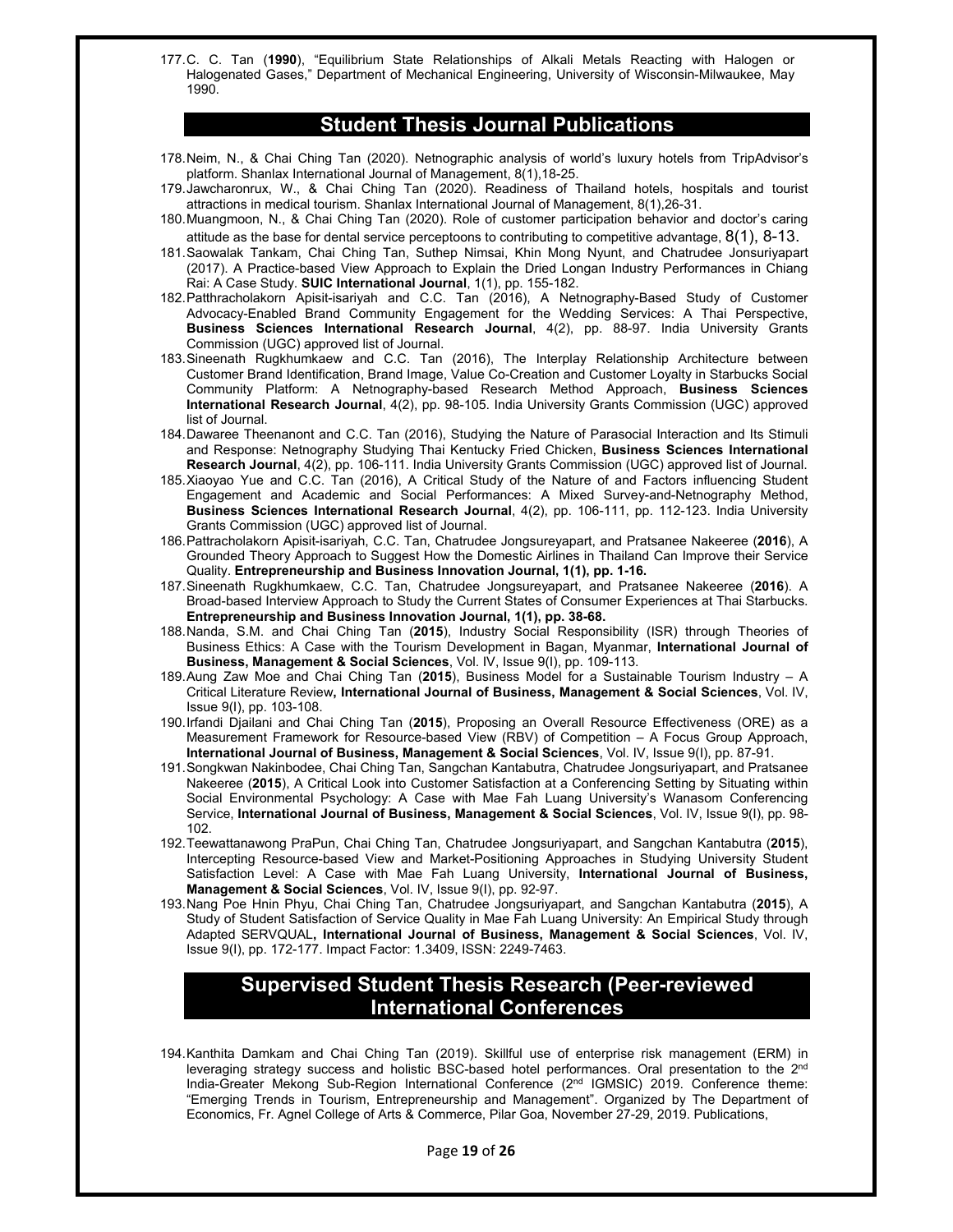- 195. Kanthita Damkam and Chai Ching Tan (2019). Skillful use of enterprise risk management (ERM) in leveraging strategy success and holistic BSC-based hotel performances. FAI, Skillful Use of Enterprise Risk Management (ERM) in Leveraging Strategy Success and Holistic BSC-based Hotel Performances (November 20, 2020). Available at the control of the control of the control of the control of the control of the control of the control of the control of the control of the control of the control of the control of the cont SSRN: https://ssrn.com/abstract=3819137 or http://dx.doi.org/10.2139/ssrn.3819137.
- 196. Nittaya Dabjan and Chai Ching Tan (2019). The S-O-R model in action for studying hostel customer behaviors. Oral presentation to the 2<sup>nd</sup> India-Greater Mekong Sub-Region International Conference (2<sup>nd</sup> IGMSIC) 2019. Conference theme: "Emerging Trends in Tourism, Entrepreneurship and Management". Organized by The Department of Economics, Fr. Agnel College of Arts & Commerce, Pilar Goa, November 27-29, 2019.
- 197. Nang Herk Leng Pyo and Chai Ching Tan (2019). An extended stimulus-organism-response (S-O-R) theory incorporating JD-R for studying workforce dynamics of the pineapple sector in Chiang Rai. Oral presentation to the 2<sup>nd</sup> India-Greater Mekong Sub-Region International Conference (2<sup>nd</sup> IGMSIC) 2019. Conference theme: "Emerging Trends in Tourism, Entrepreneurship and Management". Organized by The Department of Economics, Fr. Agnel College of Arts & Commerce, Pilar Goa, November 27-29, 2019.
- 198. Saramon Arayawut and Chai Ching Tan (2019). A community-based case study of sustainabilitymissioned specialty coffee farming business practice: A soft-systems methodology (SSM) guide. Oral presentation to the 2<sup>nd</sup> India-Greater Mekong Sub-Region International Conference (2<sup>nd</sup> IGMSIC) 2019. Conference theme: "Emerging Trends in Tourism, Entrepreneurship and Management". Organized by The Department of Economics, Fr. Agnel College of Arts & Commerce, Pilar Goa, November 27-29, 2019.
- 199. Kanthita Damkam and Chai Ching Tan (2019). Skillful use of enterprise risk management (ERM) in leveraging strategy success and holistic BSC-based hotel performances. International Conference on Global Trends in Management, Economics, Law & Social Sciences Thailand 2019. Nov 15-16, 2019, AIT, Bangkok. Proceedings of the International Conference on Multidisciplinary Academic Research Thailand, November 15-16, 2019, pp. 66-84.
- 200. Nittaya Dabjan and Chai Ching Tan (2019). The S-O-R model in action for studying hostel customer behaviors. International Conference on Global Trends in Management, Economics, Law & Social Sciences Thailand 2019. Nov 15-16, 2019, AIT, Bangkok. Proceedings of the International Conference on Multidisciplinary Academic Research Thailand, November 15-16, 2019, pp. 85-103.
- 201. Nang Herk Leng Pyo and Chai Ching Tan (2019). Laying the exploratory groundwork for studying employee-level contribution to workplace organizational performance: Fresh-cut mini-pineapples factories in Chiang Rai, Thailand. International Conference on Global Trends in Management, Economics, Law & Social Sciences Thailand 2019. Nov 15-16, 2019, AIT, Bangkok. Proceedings of the International Conference on Multidisciplinary Academic Research Thailand, November 15-16, 2019, pp. 104-116.
- 202. Nang Herk Leng Pyo and Chai Ching Tan (2019). The SPACE driven strategic insight of the pineapple manufacturers and traders in A. Mueng, Chiang Rai. International Conference on Global Trends in Management, Economics, Law & Social Sciences Thailand 2019. Nov 15-16, 2019, AIT, Bangkok. Proceedings of the International Conference on Multidisciplinary Academic Research Thailand, November 15-16, 2019, pp. 117-127.
- 203. Nang Herk Leng Pyo and Chai Ching Tan (2019). An extended stimulus-organism-response (S-O-R) theory incorporating JD-R for studying workforce dynamics of the pineapple sector in Chiang Rai. International Conference on Global Trends in Management, Economics, Law & Social Sciences Thailand 2019. Nov 15-16, 2019, AIT, Bangkok. Proceedings of the International Conference on Multidisciplinary Academic Research Thailand, November 15-16, 2019, pp.128-138.
- 204. Saramon Arayawut and Chai Ching Tan (2019). A community-based case study of sustainabilitymissioned specialty coffee farming business practice: A soft-systems methodology (SSM) guide. International Conference on Global Trends in Management, Economics, Law & Social Sciences Thailand 2019. Nov 15-16, 2019, AIT, Bangkok. Proceedings of the International Conference on Multidisciplinary Academic Research Thailand, November 15-16, 2019, pp. 139-150.
- 205. Aung Nu La and Chai Ching Tan, and Chatrudee Jonsureyapart (2019). Factors influencing student satisfaction of the community-based private schools in Myitkyina, Kachin State, Myanmar. International Conference on Global Trends in Management, Economics, Law & Social Sciences Thailand 2019. Nov 15- 16, 2019, AIT, Bangkok. Proceedings of the International Conference on Multidisciplinary Academic Research Thailand, November 15-16, 2019, pp. 151-163.
- 206. Thida, A. and Tan, C.C. (2019). The Supply Chain Balanced Scorecard Structure of Strategy Map for Rice Milling Business Performance: Ayeyarwady Region, Myanmar. Paper presented to the 6<sup>th</sup> Greater Mekong Subregion International Conference (GMSIC) 2019, July 12, 2019, University of Management and Economics, Kampong Cham Campus, Cambodia, with **Khon Kaen University**, pp. 26-36.
- 207. Chamroeun, M., Sitikarn, B., Tan, C.C. and Hasachoo, N. (2019). The mediatory role of tour operators in leveraging the influence of supplier service quality of tourist satisfaction. Presented to the International Conference on Tourism, Transport, and Logistics (ICTIL) held in Pattaya, Thailand, on 22-23<sup>rd</sup> May, 2019.
- 208. Yu Thin Zar Aung, Chai Ching Tan, and Chatrudee Jongsureyapart (**2019**). The Stimulus-Organism-Response (SOR) Framework for Cosmetics Brand Management as Suggested by Consumer Brand Perceptions Stimulated by Logistics-Marketing Mix Antecedents: Implications for New Start-up Lanadene. Proceedings of the International Conference Thailand, Organized by IMRF Institute for Research & Education, SBBS University, Jalandhar, Punjab, India, CIU India, IIM Australia, and DRPF Macedonia, at Asian Institute of Technology, March 29-30, 2019, pp. 231-240.
- 209. Khamxay Bounmixay and CC Tan (2018). A current snapshot of tourist attitudes and behaivors towards Lao PDR. Presented to the **Proceedings International Multidisciplinary Research Conference Thailand**, November 19-20, pp. 71-79, AIT, Bangkok, Thailand.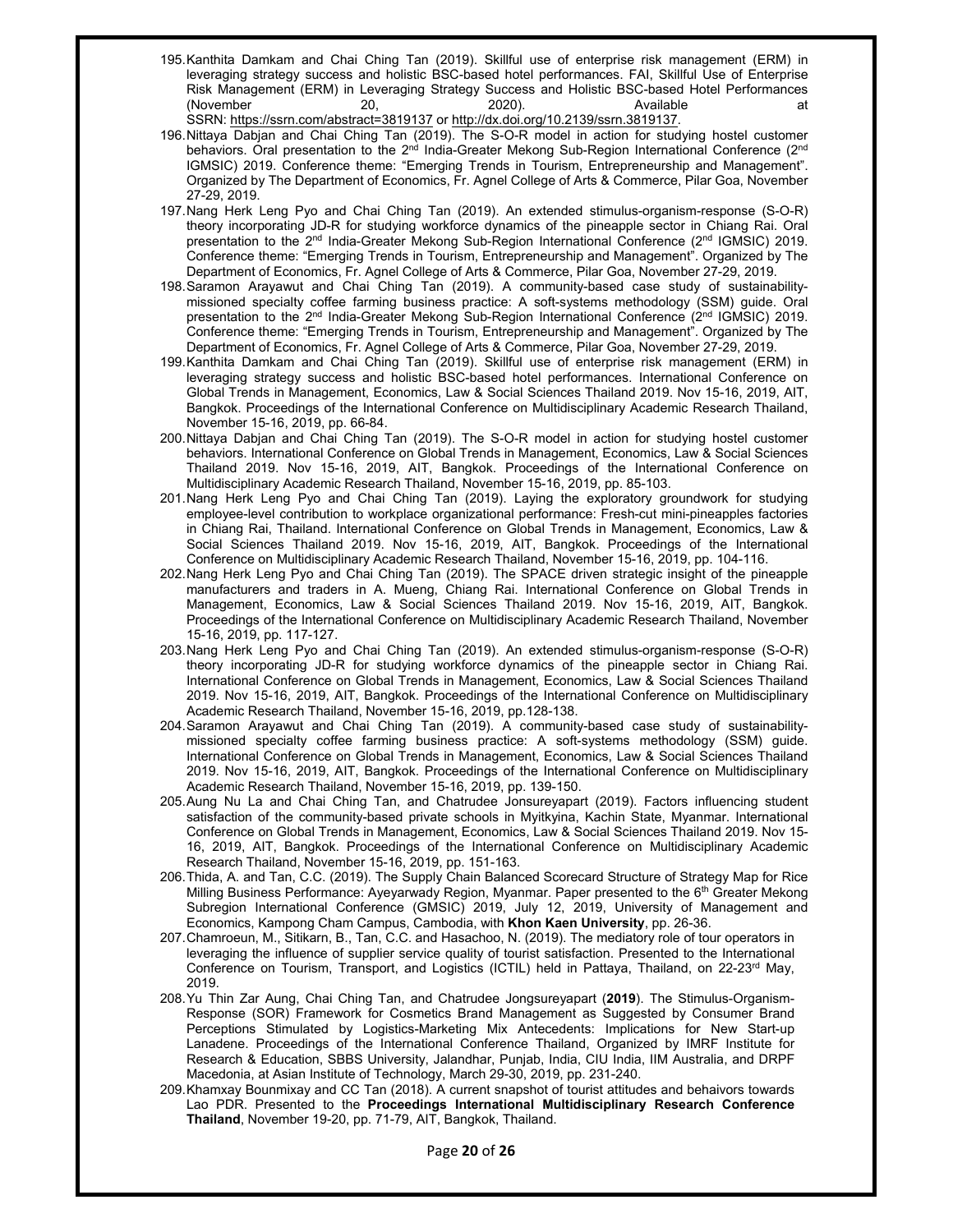- 210. Aobo Yang and CC Tan (2018). A stimulus-organism-response model to structure Alipay consumer perceptions in China. Presented to the **6th Asian Academic Society International Conference (AASIC) 2018**, 8-10 November 2018, Mae Fah Luang University. Proceedings of the 6th AASIC, pp. 665-672. 8-10 December 2018.
- 211. Aobo Yang and CC Tan (2018). Adapting theory of planned behavior to study entrepreneurial intentions of students of school of management at Mae Fah Luang University. Presented to the **6th Asian Academic Society International Conference (AASIC) 2018**, 8-10 November 2018, Mae Fah Luang University. Proceedings of the 6<sup>th</sup> AASIC, pp. 681-687.
- 212. Htoo Thit and CC Tan (2018). The role of brand image on brand trust and loyalty for purified drinking bottled water brands in Tachileik. Presented to the **6th Asian Academic Society International**  Conference (AASIC) 2018, 8-10 November 2018, Mae Fah Luang University. Proceedings of the 6<sup>th</sup> AASIC, pp. 854-860. 8-10 December 2018.
- 213. Jinmei Shen and CC Tan (2018). A consumer behavior analysis of Tae-brand in Chinese market. Presented to the **6th Asian Academic Society International Conference (AASIC) 2018**, 8-10 November 2018, Mae Fah Luang University. Proceedings of the 6<sup>th</sup> AASIC, pp. 658-664. 8-10 December 2018.
- 214. Umonrat Segson and CC Tan (2018). Application of Stimulus-organism-response (S-O-R) theory to study consumer behavior of upscale restaurants in northern Thailand. Presented to the **6th Asian Academic Society International Conference (AASIC) 2018, 8-10 November 2018**, Mae Fah Luang University. Proceedings of the 6<sup>th</sup> AASIC, pp. 701-708. 8-10 December 2018.
- 215. Wangchuk Rabten, Pema Wangdra, Phutawan Ho, Thagoon Siriyod, Warakorn Khondee, Wipawee Buasuwan and CC Tan (2018). Sustainable supply chain management model for tourism: A case study of Phu Tub Berg tourist destination, Phetchaboon, Thailand. Presented to **the 6th Asian Academic Society International Conference (AASIC) 2018**, 8-10 November 2018, Mae Fah Luang University. Proceedings of the 6th AASIC, pp. 831-838. 8-10 December 2018.
- **216.** Phitsinee Jongwanapitakkul, Dr. Chai Ching Tan\*, and Dr. Suthep Nimsai, Dr. Chatrudee Jongsuriyapart (2017), A Resource-based View of the Chili-Paste Industry in Chiang Rai, Thailand: A Preliminary Study. **Presented to the International Conference and Proceeding of the SUIC's 15th Anniversary Conference and Exhibition: The Integration of Art, Creativity and Management**, 19-20 October, 2017, Grand Postal Building, Brangrak, Bangkok. Proceeding, pp 141-160.
- 217. Saowalak Tankam Dr. Chai Ching Tan\*, and Dr. Suthep Nimsai, Dr. Khin Mong Nyunt, Dr. Phoommhiphat Mingmalairaks, Dr. Chatrudee Jongsuriyapart (2017). A Practice-based View approach to explain the dried longan industry performances in Chiang Rai: A Case Study. **Presented to the International Conference and Proceeding of the SUIC's 15th Anniversary Conference and Exhibition: The Integration of Art, Creativity and Management**, 19-20 October, 2017, Grand Postal Building, Brangrak, Bangkok. Proceeding, pp. 47-66.
- 218. Kwansirin Tungchaiwanna Dr. Chai Ching Tan\*, and Dr. Suthep Nimsai, Dr. Khin Mong Nyunt, Dr. Phoommhiphat Mingmalairaks, Dr. Chatrudee Jongsuriyapart (2017). The Value of GPS-based Fleet Management in Enabling Sustainable Performance of Businesses in Northern Thailand: Case of Chiang Rai, Chiang Mai, and Lampang. **Presented to the International Conference and Proceeding of the** SUIC's 15<sup>th</sup> Anniversary Conference and Exhibition: The Integration of Art, Creativity and **Management (pp. 7-24)**, 19-20 October, 2017, Grand Postal Building, Brangrak, Bangkok. Proceeding, pp. 7-24.
- 219. Tiparin Sinsoponkit Dr. Chai Ching Tan\*, and Dr. Suthep Nimsai, and Dr. Chatrudee Jongsuriyapart (2017). Performance Drivers of Social Media Drop-Shippers. **Presented to the International Conference and Proceeding of the SUIC's 15th Anniversary Conference and Exhibition: The Integration of Art, Creativity and Management**, 19-20 October, 2017, Grand Postal Building, Brangrak, Bangkok. Proceeding, pp. 301-320.
- 220. Kwansirin Tungchaiwanna and Chai Ching Tan (2017). The Value of GPS-based Fleet Management in Enabling Sustainable Performance of Businesses in Northern Thailand. Presented to the **ICSSAM (International Conference on Science, Social Sciences, Agriculture and Management) and Workshop on Soft Computing Modeling in Medical Sciences and Engineering**, sponsored by Department of Science and Technology, Government of India, and organized by Birla Institute of Applied Sciences, Bhimtal, Uttarkhand, India, in collaboration with Forum for Advanced Training Education and Research Academy of India (FAI) and Marathwada Mathematical Society, Aurangabad, 12-14 June, 2017, pp. 1-8.
- 221. Phitsinee Jongwanapitakkul and Chai Ching Tan (2017). Business Model-driven Supply Chain Competency, Sustainable Competitive Advantage, and External Lean Practices for Chili-Paste Industry Performance. Presented to the **ICSSAM (International Conference on Science, Social Sciences, Agriculture and Management) and Workshop on Soft Computing Modeling in Medical Sciences and Engineering**, sponsored by Department of Science and Technology, Government of India, and organized by Birla Institute of Applied Sciences, Bhimtal, Uttarkhand, India, in collaboration with Forum for Advanced Training Education and Research Academy of India (FAI) and Marathwada Mathematical Society, Aurangabad, 12-14 June, 2017, pp. 9-17.
- 222. Saowalak Tankam and Chai Ching Tan (2017). Factors Driving the Lean Strategy and Competitive Values to Sustain the Longan Industry Performance in Chiang Rai. Presented to the **ICSSAM (International Conference on Science, Social Sciences, Agriculture and Management) and Workshop on Soft Computing Modeling in Medical Sciences and Engineering**, sponsored by Department of Science and Technology, Government of India, and organized by Birla Institute of Applied Sciences, Bhimtal, Uttarkhand, India, in collaboration with Forum for Advanced Training Education and Research Academy of India (FAI) and Marathwada Mathematical Society, Aurangabad, 12-14 June, 2017, pp. 18-27.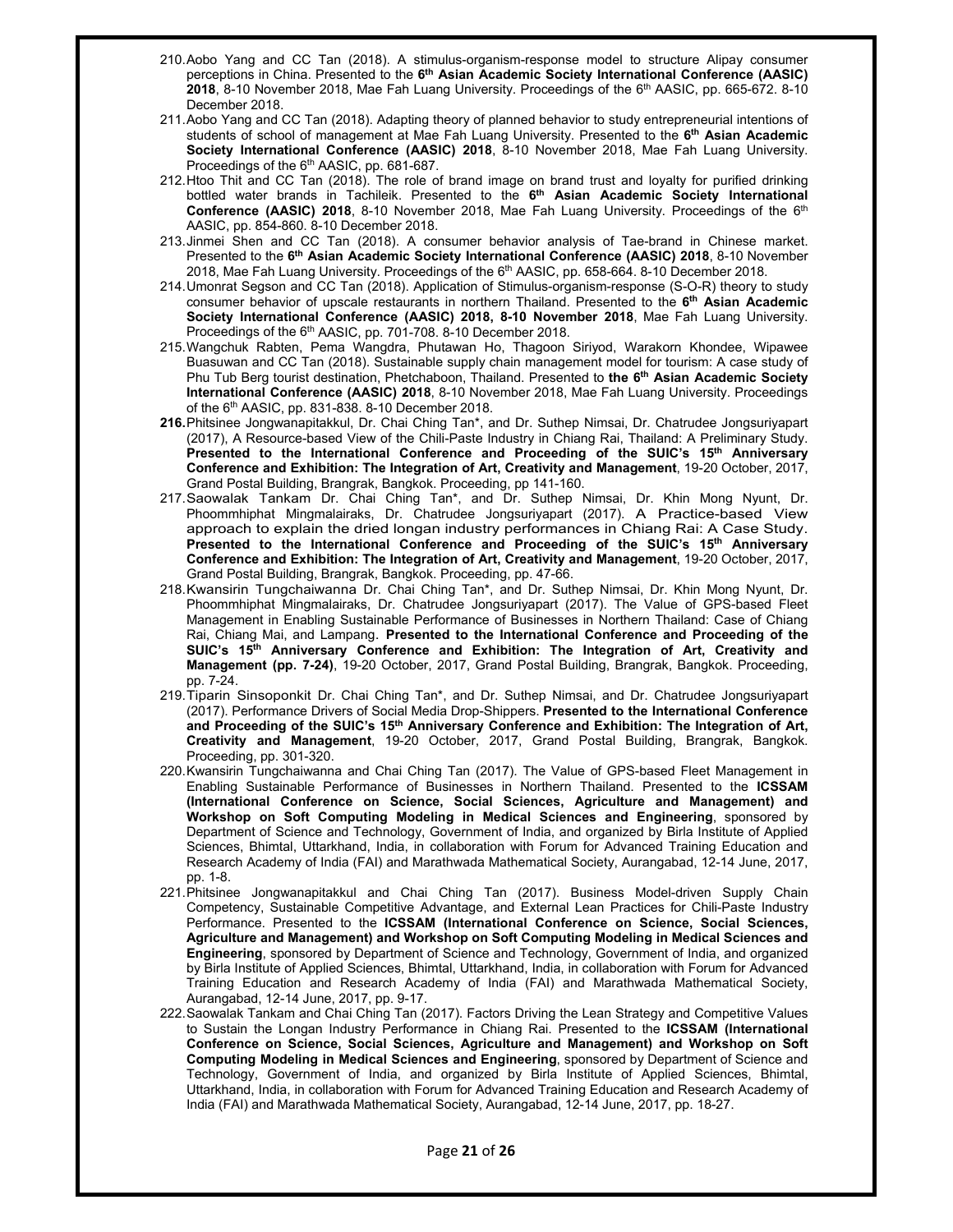- 223. Tiparin Sinsoponkit and Chai Ching Tan (2017). Adapting Theory of Planned Behavior to Study Social-Media-based E-Tailer Drop-Shippers' Performance Drivers. Presented to the **ICSSAM (International Conference on Science, Social Sciences, Agriculture and Management) and Workshop on Soft Computing Modeling in Medical Sciences and Engineering**, sponsored by Department of Science and Technology, Government of India, and organized by Birla Institute of Applied Sciences, Bhimtal, Uttarkhand, India, in collaboration with Forum for Advanced Training Education and Research Academy of India (FAI) and Marathwada Mathematical Society, Aurangabad, 12-14 June, 2017, pp. 28-36.
- 224. Chairerk Tantitecha, S. Nimsai, Chai Ching Tan, and N. Rangsaritvorakarn (2017). An Importance-Performance Analysis (IPA) Approach to Study First-Level SCOR Performance of Thai Fresh Fruits Export to United Arab Emirates Market. The 5<sup>th</sup> National & International Conference, Digital Economy Thailand 4.0, pp. 1665-1681.
- 225. Chun Jiang, CC Tan, and Suthep Nimsai (2017). Marketing logistics of Yunan coffee bean products in China. International Conference on Entrepreneurship, Supply Chain and Retail Management 2017 (ESREMIC 2017), Malaysia.
- 226. Li Xing Hiu, S. Nimsai, Chai Ching Tan, and N. Rangsaritvorakarn (2017). E-Commerce Customer Satisfaction Evaluation of Chinese Third-Party Logistics Service Providers: Case Study of Yunan, China. The 5<sup>th</sup> National & International Conference, Digital Economy Thailand 4.0, pp. 1637-1650.
- 227. Patthracholakorn Apisit-isariyah and C.C. Tan (**2016**), A Netnography-Based Study of Customer Advocacy-Enabled Brand Community Engagement for the Wedding Services: A Thai Perspective. Paper presented to the **International Multidisciplinary Academic Conference**, Organized by The International Multidisciplinary Research Foundation India, Center for Research Education and Institute for Foreign Affairs & Diplomacy India, Pattaya, September 26-28.
- 228. Sineenath Rugkhumkaew and C.C. Tan (**2016**), The Interplay Relationship Architecture between Customer Brand Identification, Brand Image, Value Co-Creation and Customer Loyalty in Starbucks Social Community Platform: A Netnography-based Research Method Approach. Paper presented to the **International Multidisciplinary Academic Conference,** Organized by The International Multidisciplinary Research Foundation India, Center for Research Education and Institute for Foreign Affairs & Diplomacy India, Pattaya, September 26-28.
- 229. Dawaree Theenanont and C.C. Tan (**2016**), Studying the Nature of Parasocial Interaction and Its Stimuli and Response: Netnography Studying Thai Kentucky Fried Chicken. Paper presented to the **International Multidisciplinary Academic Conference**, Organized by The International Multidisciplinary Research Foundation India, Center for Research Education and Institute for Foreign Affairs & Diplomacy India, Pattaya, September 26-28.
- 230. Xiaoyao Yue and C.C. Tan (**2016**), A Critical Study of the Nature of and Factors influencing Student Engagement and Academic and Social Performances: A Mixed Survey-and-Netnography Method. Paper presented to the **International Multidisciplinary Academic Conference**, Organized by The International Multidisciplinary Research Foundation India, Center for Research Education and Institute for Foreign Affairs & Diplomacy India, Pattaya, September 26-28.
- 231. Siriwanlaya Chueasa, Suthep Nimsai and Tan, C.C. (2016), A Thai Airport Development Policy Study: The Enabling and Challenging Factors of Supply Chain and Policy Deployment Strategies. Presented to the **2nd International Conference of Asian Supply Chain Academy (ASCA) 2016**, Chiang Mai, December 22- 23.
- 232. Jiang, C., Nimsai, S., Tan, C.C. (2016), Marketing Logistics of Coffee Bean Products in China. Presented to the **2nd International Conference of Asian Supply Chain Academy (ASCA) 2016**, Chiang Mai, December 22-23.
- 233. Tantitecha, C., Nimsai, S., Tan, C.C. and Rangsaritvorakarn, N. (2016), An Importance-Performance-Analysis (IPA) Approach to Study First-Level SCOR Performance of Thai Fresh Fruits Export to United Arab Emirates Market. Presented to the **2nd International Conference of Asian Supply Chain Academy (ASCA) 2016**, Chiang Mai, December 22-23.
- 234. Li, X.H., Nimsai, S. and Tan, C.C. (2016), E-Commerce Customer Satisfaction Evaluation of Chinese Third-Party Logistics Service Providers: Case Study of Yunan, China. Presented to the **2nd International Conference of Asian Supply Chain Academy (ASCA) 2016**, Chiang Mai, December 22-23.
- 235. Wararat Namwong, Tan, C.C., and Phoommhiphat Mingmalairaks (2016), Inferring Reverse Logistics in the Thai Electronic Industry by Annual Report-based Documentary Study: Contributing towards a Corporate Social Responsibility Theory of Reverse Logistics. Presented to the **2nd International Conference of Asian Supply Chain Academy (ASCA) 2016**, Chiang Mai, December 22-23.
- 236. Xiaoyao Yue, C.C. Tan, and Chatridee Jongsureyapart (**2016**), Person-Situational Field Theory in the Study of Student Engagement to Improve Students' Performance in Academics, Campus Life and Quality of Life: A Comprehensive Pilot-Testing Involving the Students of the School of Management at Mae Fah Luang University. Paper presented to the **3rd Greater Mekong Subregion International Conference (GMSIC) 2016**, "Modern Business Management and Economics for Development in The Greater Mekong Subregion," Faculty of Business Administration, Non Khai Business School (NBS), Khon Kaen University.
- 237. Pattracholakorn Apisit-isariyah, C.C. Tan, Chatrudee Jongsureyapart, and Pratsanee Nakeeree (**2016**), A Grounded Theory Approach to Suggest How the Domestic Airlines in Thailand Can Improve their Service Quality. Paper presented to the **3rd Greater Mekong Subregion International Conference (GMSIC) 2016**, "Modern Business Management and Economics for Development in The Greater Mekong Subregion," Faculty of Business Administration, Non Khai Business School (NBS), Khon Kaen University.
- 238. Dawaree Theenanont, C.C. Tan, Chatrudee Jongsureyapart, and Pratsanee Nakeeree (**2016**). Roles of Business Model-, Brand- and Cognitive and Affective Evaluation- Drivers in the Thai Domestic Airline Industry. Paper presented to the **3rd Greater Mekong Subregion International Conference (GMSIC)**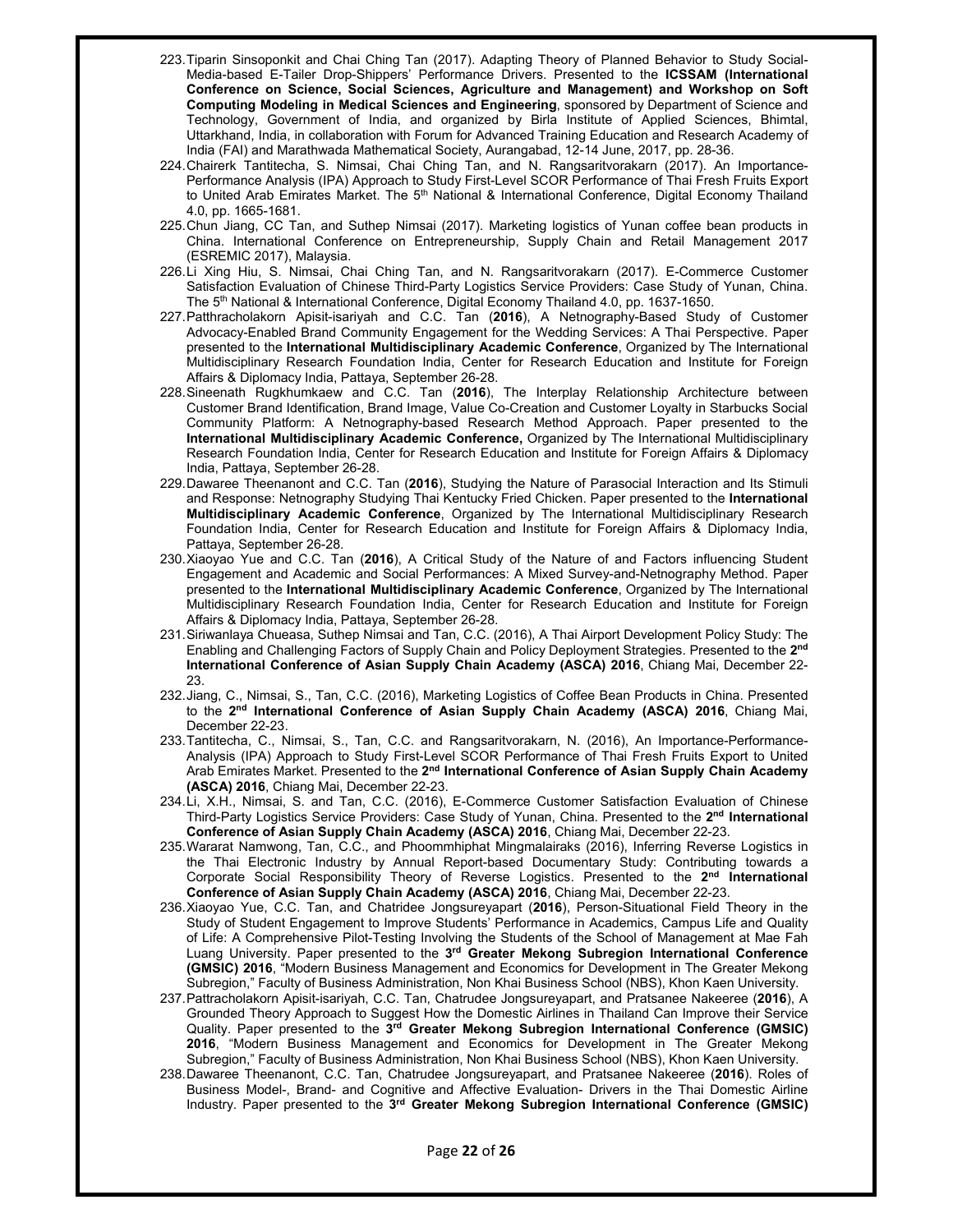**2016**, "Modern Business Management and Economics for Development in The Greater Mekong Subregion," Faculty of Business Administration, Non Khai Business School (NBS), Khon Kaen University.

- 239. Sineenath Rugkhumkaew, Chatrudee Jongsureyapart, and Pratsanee Nakeeree (**2016**). A Broad-based Interview Approach to Study the Current States of Consumer Experiences at Thai Starbucks. Paper presented to the **3rd Greater Mekong Subregion International Conference (GMSIC) 2016**, "Modern Business Management and Economics for Development in The Greater Mekong Subregion," Faculty of Business Administration, Non Khai Business School (NBS), Khon Kaen University.
- 240. Sirirat Srirattanaprasit and C.C. Tan (**2015**), Validating a Job Characteristics Model of Organizational Commitment and In-Role and Extra-Role Corporate Citizenship Behavior: A Case of Construction Material Company in Chiang Rai. Paper presented to **3rd SUIC International Conference: The Trend of Global Business in the New Digital Era**, 2-3 December 2015, Silpakorn University International College, Bangkok, Thailand.
- 241. Warut Srisuwan and C.C. Tan (**2015**), Job Demands and Resources as Antecedents of Employee Satisfaction, Loyalty and Performance: Case with the Construction Industry in Chiang Rai, Thailand. Paper presented to **3rd SUIC International Conference: The Trend of Global Business in the New Digital Era**, 2-3 December 2015, Silpakorn University International College, Bangkok, Thailand.
- 242. Ittipon Niraphai and C.C. Tan (**2015**), An Adapted Theory of Planned Behavior for Studying Construction Contractor Services in Chiang Rai, Thailand. Paper presented to **3rd SUIC International Conference: The Trend of Global Business in the New Digital Era**, 2-3 December 2015, Silpakorn University International College, Bangkok, Thailand.
- 243. Anchittha Nanan and C.C. Tan (**2015**), Adapting the Triadic Reciprocal Determinism of Social Cognitive Theory to Study Student Performance: Comparative Study between Tutoring and Without It for Accounting Subject at Mae Fah Luang University. Paper presented to **3rd SUIC International Conference: The Trend of Global Business in the New Digital Era**, 2-3 December 2015, Silpakorn University International College, Bangkok, Thailand.
- 244. Nopparat Karnkayan and C.C. Tan (**2015**), The 3I of Brand (Brand Identity, Brand Integrity, and Brand Image) in Developing Brand Loyalty for the Cosmetics Industry – An Exploratory Research by Looking at the View of the Students from a Case University. Paper presented to **3rd SUIC International Conference: The Trend of Global Business in the New Digital Era**, 2-3 December 2015, Silpakorn University International College, Bangkok, Thailand, pp. 89-108.
- 245. Irfandi Djailani and C.C. Tan (**2015**), Studying the Interrelationship Structure between Brand 3i (Brand Identity, Brand Integrity, and Brand Image) and Brand Trust and Attitude in Islamic Marketing Context: A Case with Rumah ZAKAT Indonesia. Paper presented to **3rd SUIC International Conference: The Trend of Global Business in the New Digital Era**, 2-3 December 2015, Silpakorn University International College, Bangkok, Thailand.
- 246. Thandar Maw and Chai Ching Tan (**2015**), Adapting Service Quality Concept in the Theory of Planned Behaviors in Studying Coffee Shop's Consumer Behaviors in Thailand. Paper presented to the **International Multidisciplinary Academic Conference** organized by UNESCO for its 70<sup>th</sup> Anniversary Celebrations, United Nations Educational, Scientific and Cultural Organization, November 2-3, Thailand.
- 247. Pratsanee Nakeeree and Chai Ching Tan (**2015**), Suggesting a Social Entrepreneurship Model to Gain Competitive Social Capital, Sustainability and Stability: Literature Review and Exploratory Case Studies in Chiang Rai, Thailand. Paper presented to the **International Multidisciplinary Academic Conference** organized by UNESCO for its 70<sup>th</sup> Anniversary Celebrations, United Nations Educational, Scientific and Cultural Organization, November 2-3, Thailand.
- 248. Nanda Soe Myint and Chai Ching Tan (**2015**), An ABC Model in Structuring the Interrelationships between Individual Traits (Personality, Emotionality, and Leadership), Student Behavior (Emotional Intelligence induced, Student-Teacher Relationship, and Team Working), and Perceived Academic and Non-Academic Performance: A Case with Mae Fah Luang University. Paper presented to the **International Multidisciplinary Academic Conference** organized by UNESCO for its 70th Anniversary Celebrations, United Nations Educational, Scientific and Cultural Organization, November 2-3, Thailand.
- 249. Mee Hnay and Chai Ching Tan (**2015**), Roles Played by Empathic and Hard-Soft Service Quality towards Patient Satisfaction and Patient Loyalty: A Comparative Study between Private and Public Hospitals in Thailand and Myanmar. Paper presented to the **International Multidisciplinary Academic Conference** organized by UNESCO for its 70<sup>th</sup> Anniversary Celebrations, United Nations Educational, Scientific and Cultural Organization, November 2-3, Thailand.
- 250. Nang Mya Mya Swe and Chai Ching Tan (**2015**), In Search of Customer Values and Right Service Quality that Drive Customer Satisfaction, Behavioral Intention and Loyalty of Customers Patronizing Ethnic Korean and Japanese Restaurants in Thailand. Pape presented to the **International Multidisciplinary Academic Conference** organized by UNESCO for its 70th Anniversary Celebrations, United Nations Educational, Scientific and Cultural Organization, November 2-3, Thailand.
- 251. Anchittha Nanan and Chai Ching Tan (**2015**), Adapting the Triadic Reciprocal Determinism of Social Cognitive Theory to Study Student Performance: Comparative Study between Tutoring and Without it for Accounting Subject at Mae Fah Luang University. Paper presented to the **International Multidisciplinary**  Academic Conference organized by UNESCO for its 70<sup>th</sup> Anniversary Celebrations, United Nations Educational, Scientific and Cultural Organization, November 2-3, Thailand.
- 252. Irfandi DJailani and Chai Ching Tan (**2015**), The Use of 3I (Image, Identity, Integrity) Brand Strategies of Marketing 3.0 in Positioning Islamic Spirituality Marketing Practices from Donor Perspective. Paper presented to the **International Multidisciplinary Academic Conference** organized by UNESCO for its 70th Anniversary Celebrations, United Nations Educational, Scientific and Cultural Organization, November 2-3, Thailand.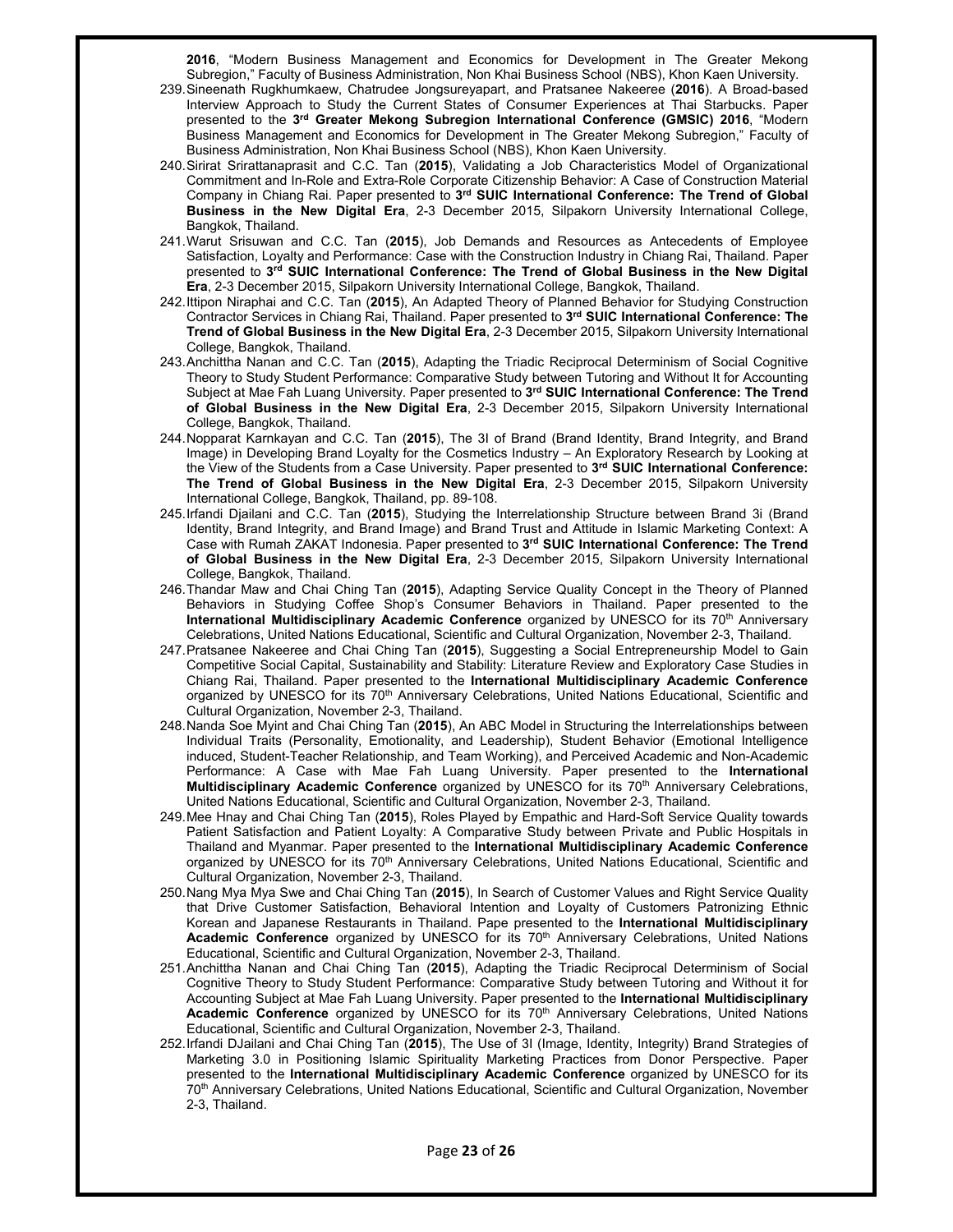- 253. Ittipon Niraphai and Chai Ching Tan (**2015**), Adapting SERVQUAL for Use in the Theory of Planned Behavior in Studying Customer's Behavioral Intention towards Contractor's Services in Chiang Rai. Paper presented to the International **Multidisciplinary Academic Conference** organized by UNESCO for its 70th Anniversary Celebrations, United Nations Educational, Scientific and Cultural Organization, November 2-3, Thailand.
- 254. Nopparat Karnkayan and Chai Ching Tan (**2015**), 3I Branding Structure of Marketing 3.0 in Developing Brand Loyalty for Cosmetic Industry. Paper presented to the I**nternational Multidisciplinary Academic Conference** organized by UNESCO for its 70th Anniversary Celebrations, United Nations Educational, Scientific and Cultural Organization, November 2-3, Thailand.
- 255. Sirirat Srirattanaprasit and Chai Ching Tan (**2015**), Role of Hygienic-Motivational Job Resources and Demands in Inducing Job Satisfaction, and Subsequent Organizational Commitment and In-Role and Extra-Role Organizational Citizenship Behavior: A Case Study with Construction Material Business in Chiang Rai, Thailand. Paper presented to the **International Multidisciplinary Academic Conference** organized by UNESCO for its 70<sup>th</sup> Anniversary Celebrations, United Nations Educational, Scientific and Cultural Organization, November 2-3, Thailand.
- 256. Warut Srisuwan and Chai Ching Tan (**2015**), An Examination of Job Resources and Demands as Antecedent of Employee Satisfaction, Loyalty and Job Performance for the Construction Businesses in Chiang Rai, Thailand. Paper presented to the **International Multidisciplinary Academic Conference** organized by UNESCO for its 7<sup>0th</sup> Anniversary Celebrations, United Nations Educational, Scientific and Cultural Organization, November 2-3, Thailand.
- 257. Aung Zaw Moe and Chai Ching Tan (2015), Meaningful and Satisfactory Tourist Experience Contributing Towards Loyalty: Roles played by Systems-Level Tourist Experience Quality, Personality Traits and Perceived Trip Characteristics from the Domestic Tourists toward the Ancient City of BAGAN, Myanmar. Paper presented to the 10<sup>th</sup> International Conference on Humanities and Social Sciences 2015 (IC-**HUSO 2015)**, At Khon Kaen University, Thailand, November 26-27.
- 258. Mee Hnay and Chai Ching Tan (**2015**), Roles Played by Empathic and Hard-Soft Service Quality, Contextual and Overall Service Perceptions toward Patient Satisfaction and Loyalty: Comparative Studies between Private and Public Hospitals in Thailand and Myanmar. Paper presented to the **10th International Conference on Humanities and Social Sciences 2015 (IC-HUSO 2015),** At Khon Kaen University, Thailand, November 26-27.
- 259. Nanda Soe Myint and Chai Ching Tan (**2015**), A Student Traits-Behavior-Performance Model in Studying How Traits of Personality, Emotionality and Leadership influence on Student's Perceived Academic and Non-Academic Performances: Case with Mae Fah Luang University. Paper presented to the **10th International Conference on Humanities and Social Sciences 2015 (IC-HUSO 2015),** At Khon Kaen University, Thailand, November 26-27.
- 260. Nang Mya Mya Swe and Chai Ching Tan (**2015**), Interrelationship Structure of Service Quality, Customer Value, Satisfaction, Behavioral Intention and Loyalty: Comparative Study of Thai Perception Differences over Nationality Origins and Frequency of Patronage to Korean and Japanese Restaurants. Paper presented to the **10th International Conference on Humanities and Social Sciences 2015 (IC-HUSO 2015),** At Khon Kaen University, Thailand, November 26-27.
- 261. Thandar Maw and Chai Ching Tan (**2015**), Adapting the Theory of Planned Behaviours in Studying Coffee Shop's Consumer Behaviours in Thailand. Paper presented to the **10th International Conference on Humanities and Social Sciences 2015 (IC-HUSO 2015),** At Khon Kaen University, Thailand, November 26-27.
- 262. Irfandi Djailani and C.C. Tan (**2015**), Use of Overall Resource Effectiveness (ORE) Concept of Resourcebased View (RBV) in Studying the Current States of Performance of the Muslim Students Community Implied by the Education Services of Mae Fah Luang University: A Qualitative Research Approach. Paper presented to the **2nd International Conference on ASEAN Studies (ICONAS2),** Conference Theme: ASEAN Studies at the Crossroads, to be held from 3 to 5 August, 2015, Chulalongkorn University in Bangkok, Thailand.
- 263. Sorawit Biamukda and C.C. Tan (**2015**), Giving a Theoretical Structure to Explain Real-Estate Property Decision Making and Satisfaction in Northern Thailand. Paper presented to the **12th International Postgraduate Research Colloquium**, "IRPC 2015: Research for Excellence and Knowledge Society in ASEAN Community", Behavioral Science Research Institute, Thailand, August 26-28, 2015.
- 264. Sorawit Biamukda and C.C. Tan (**2015**), Giving a Theoretical Structure to Explain Real-Estate Property Decision Making Towards Investor Satisfaction in Chiang Rai, Thailand. Paper presented to the **First International Conference on Interdisciplinary Development Research (IDR 2015),** 17-18 September, Social Research Institute, Chiang Mai University, Chiang Mai.
- 265. Nanda, S.M. and Chai Ching Tan (**2015**), Industry Social Responsibility (ISR) through Theories of Business Ethics: A Case with the Tourism Development in Bagan, Myanmar. Paper presented to the **International Research Conference, Theme: Development of Global Economy and Its Impact on Social Inequality, Trade, Law, Entrepreneurship, Commerce, Humanities, Environment and Other Social Issues**, Faculty of Social Science, Srinakharinwirot University, Thailand.
- 266. Aung Zaw Moe and Chai Ching Tan (**2015**), Business Model for a Sustainable Tourism Industry A Critical Literature Review. Paper presented to the **International Research Conference, Theme: Development of Global Economy and Its Impact on Social Inequality, Trade, Law, Entrepreneurship, Commerce, Humanities, Environment and Other Social Issues**, Faculty of Social Science, Srinakharinwirot University, Thailand.
- 267. Irfandi Djailani and Chai Ching Tan (**2015**), Proposing an Overall Resource Effectiveness (ORE) as a Measurement Framework for Resource-based View (RBV) of Competition – A Focus Group Approach. Paper presented to the **International Research Conference, Theme: Development of Global**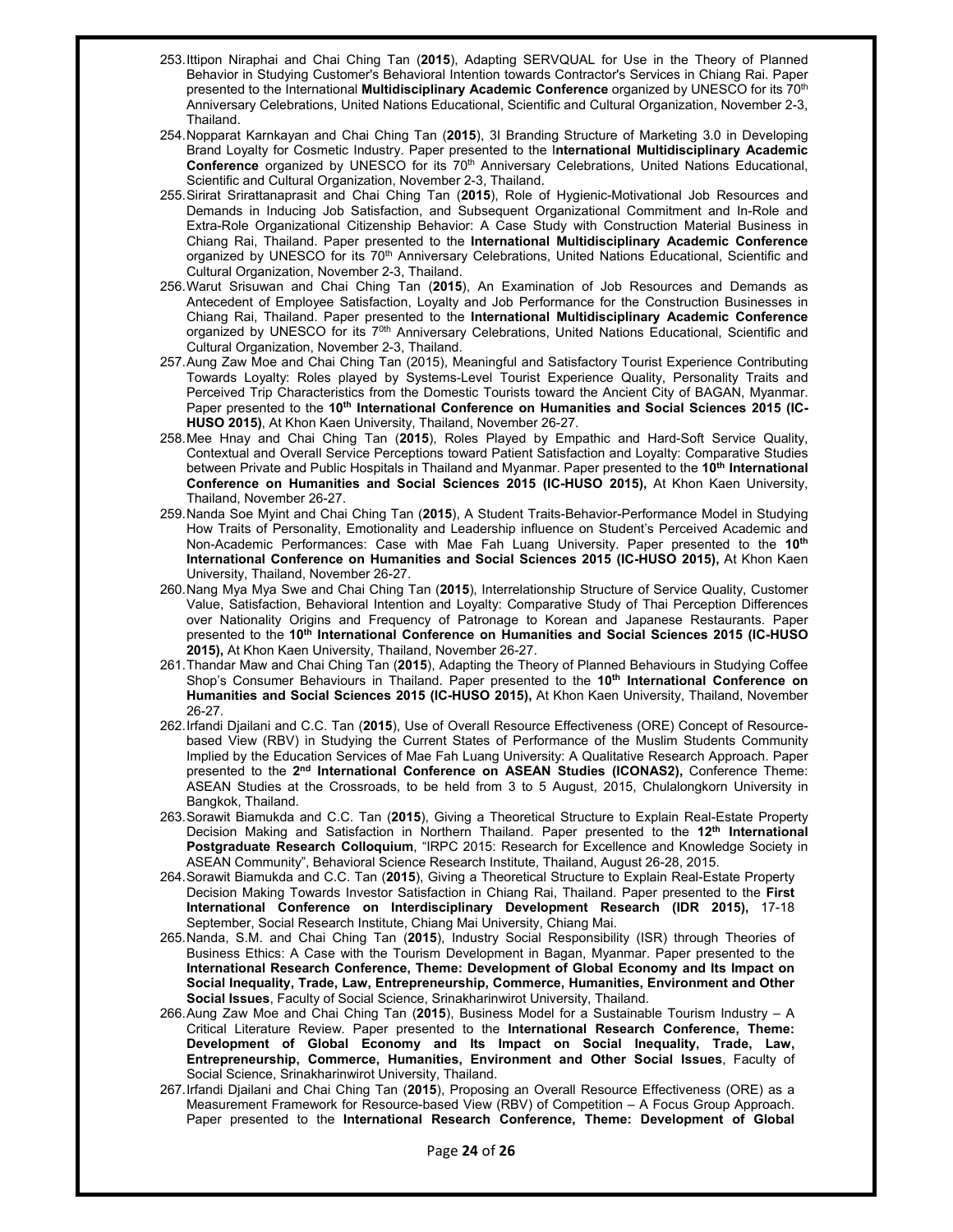**Economy and Its Impact on Social Inequality, Trade, Law, Entrepreneurship, Commerce, Humanities, Environment and Other Social Issues**, Faculty of Social Science, Srinakharinwirot University, Thailand.

- 268. Songkwan Nakinbodee, Chai Ching Tan, Sangchan Kantabutra, Chatrudee Jongsuriyapart, and Pratsanee Nakeeree (**2015**), A Critical Look into Customer Satisfaction at a Conferencing Setting by Situating within Social Environmental Psychology: A Case with Mae Fah Luang University's Wanasom Conferencing Service. Paper presented to the **International Research Conference, Theme: Development of Global Economy and Its Impact on Social Inequality, Trade, Law, Entrepreneurship, Commerce, Humanities, Environment and Other Social Issues**, Faculty of Social Science, Srinakharinwirot University, Thailand.
- 269. PraPun Teewattanawong Chai Ching Tan, Chatrudee Jongsuriyapart, and Sangchan Kantabutra (**2015**), Intercepting Resource-based View and Market-Positioning Approaches in Studying University Student Satisfaction Level: A Case with Mae Fah Luang University. Paper presented to the **International Research Conference, Theme: Development of Global Economy and Its Impact on Social Inequality, Trade, Law, Entrepreneurship, Commerce, Humanities, Environment and Other Social Issues**, Faculty of Social Science, Srinakharinwirot University, Thailand.
- 270. Nang Poe Hnin Phyu, Chai Ching Tan, Chatrudee Jongsuriyapart, and Sangchan Kantabutra (**2015**), A Study of Student Satisfaction of Service Quality in Mae Fah Luang University: An Empirical Study through Adapted SERVQUAL. Paper presented to the **International Research Conference, Theme: Development of Global Economy and Its Impact on Social Inequality, Trade, Law, Entrepreneurship, Commerce, Humanities, Environment and Other Social Issues**, Faculty of Social Science, Srinakharinwirot University, Thailand.
- 271. Chen, Q.Y., Chai Ching Tan, and S. Kantabutra (**2014**), Value-driven Service Quality and its Hedonic and Utilitarian Roles in Creating Cognitive, Conative, and Affective Customer Loyalty: A Survey-based Research Targeting Chiang Rai Central Plaza. Paper presented to **AFBE Conference and Proceedings**, November 5-6, 2014, Bangkok.
- 272. Flavia Lepoutre and Chai Ching Tan (**2014**), A Value-driven Service Quality Business Model for Museums: A Study Case in Northern Thailand. Paper presented to **AFBE Conference and Proceedings**, November 5-6, 2014.
- 273. Ge Yu, C Chai Ching Tan, and S. Kantabutra (**2014**), Food Taste Attitude and Service Quality in Predicting Significantly Customer Satisfaction and Brand Preference for the Hot-Pot Restaurant Services in Thailand. Paper presented to **AFBE Conference and Proceedings**, November 5-6, 2014.
- 274. Guo K.X., C Chai Ching Tan, and S. Kantabutra (2014), Addressing the Antecedents and the Post-Behavioral Attitude Formation in Predicting Online Purchasing Loyalty: A Model-Testing Empirical Study of the Online Purchasing Experience in Thailand and China. Paper presented to **AFBE Conference and Proceedings,** November 5-6, 2014, Bangkok.
- 275. Pattapong Valuvanarak, Chai Ching Tan, S. Kantabutra, and Pattaramook Ponsata (**2014**), The Forces of Hidden Factors in Tourist's Experience Satisfaction as Key Determinant of Destination Loyalty. Paper presented to **AFBE Conference and Proceedings,** November 5-6, 2014, Bangkok.
- 276. Piyanart Promsawad, Chai Ching Tan, S. Kantabutra, and Pratsanee Nakeeree (**2014**), Operative Factors influencing Customer Loyalty for Electrical Appliances Retail Stores in Chiang Rai, Thailand. Paper presented to **AFBE Conference and Proceedings**, November 5-6, 2014, Bangkok.
- 277. Qing W.M., Chai Ching Tan, S. Kantabutra, and Chatrudee Jonsuriyapart (**2014**), Predicting Student Satisfaction through Outcome-based and Process-based Service Quality in Higher Education – A Case with Mae Fah Luang University. Paper presented to **AFBE Conference and Proceedings**, November 5-6, 2014, Bangkok.
- 278. Sai Arkar Aung, Chai Ching Tan, S. Kantabutra, and Pratsanee Nakeeree (**2014**), An Empirical Study of the Service Quality Phenomenon in Driving Customer Satisfaction and Customer Loyalty in the Thai Hotel Industry. Paper presented to **AFBE Conference and Proceedings**, November 5-6, 2014, Bangkok.
- 279. Sattayadit Kaneungnij, Chai Ching Tan, S. Kantabutra, and Chatrudee Jongsuriyapart (**2014**), An Explorative Research Study Discovering the Strategic Links between Intellectual Capitals and Service Quality: A Case with the Geo-Information Business Context in Northern Thailand. Paper presented to **AFBE Conference and Proceedings**, November 5-6, 2014, Bangkok.
- 280. Win Thein, Chai Ching Tan, S. Kantabutra, and Pattaramook Pongsata (**2014**), The Perceived Role of Tourism Awareness in Sustainable Development: A Case with Bagan's Residents for the AEC Era. Paper presented to **AFBE Conference and Proceedings**, November 5-6, 2014, Bangkok.
- 281. Zaw Myo Latt, Chai Ching Tan, S. Kantabutra, and Pratsanee Nakeeree (**2014**), An Empirical Study of the State of Performance Reality Reflected in the ABC (Antecedent, Behavioral and Consequential) Theory of Service Innovation for the Myanmar's Hotel Industry. Paper presented to **AFBE Conference and Proceedings**, November 5-6, 2014, Bangkok.
- 282. Chetsopit Trongsawat, Chai Ching Tan, Sangchan Kantabutra, and Pratsanee Na Keeree (**2014**), Matching Customer Value Proposition Value Curve to CRM and Brand Equity Realization Strategies for an Eco-Resort Business Planning. Paper presented to **Mae Fah Luang University International Conference**, 11-12 February, 2014, Mae Fah Luang University, Chiang Rai, Thailand.
- 283. Chetsopit Trongsawat, Prapun Treewattanawong, Nang Poe Hnin Phyu, Kanuengnij Sattayadit, Supakarn Ammartmanee, Chaw Su Kyi, Parinda Treewattanawong, Dr. Songkwan Nakinbodee, Sangchan Kantabutra, Chai Ching Tan, and Pratsanee Na Keere (**2013**), "Making Business Model Alive for Innovative and Competitvely Advantageous Enterprise: A Theoretically Robust Foundation." Paper presented to the 29<sup>th</sup> National Graduate Research Conference, Mae Fah Luang University, 24-25, October, Chiang Rai.